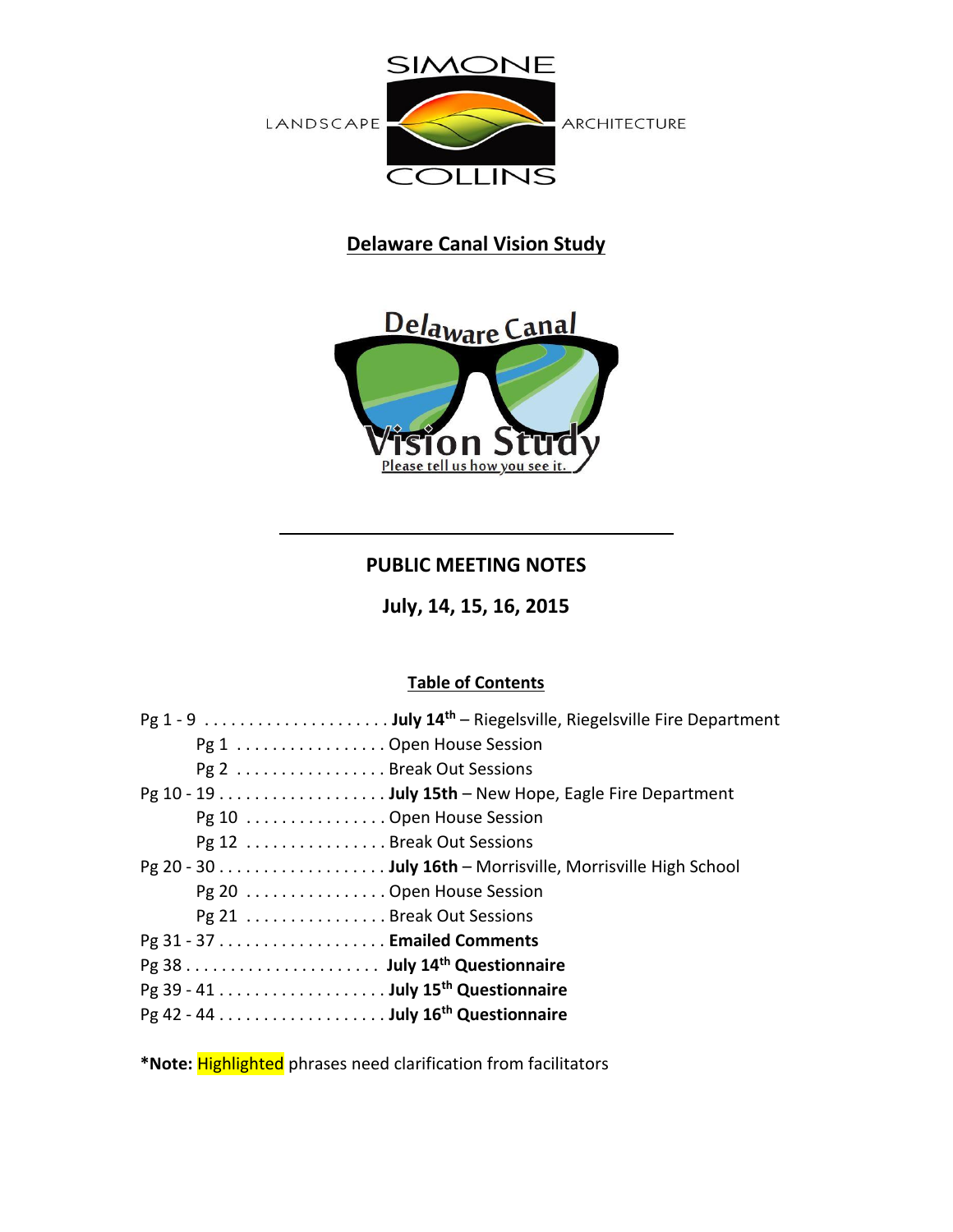# **July 14th – Riegelsville, Riegelsville Fire Department**

## *Open House*

- Community & Connections
	- o Empty around Riegelsville
	- o Little buildup
	- o Responsibility for home-owners
	- o Restore gravel top surface of towpath
	- o Improve access and wayfinding
	- o Sensitivity to regional uses and users- kayaking and fishing
	- o Upper and Lower have different culture and way of life
	- o Wayfinding and access towns and canal towpath
	- o Improve mapping technology (apps, GPS) especially access points to avoid, respect private property
	- o Encourage pack in pack out among private users
	- o Remember the historical significance
	- o Concerns about privatization (fees, permits)
	- o Affordable recreation
	- o History is our story- people and places
	- o Aesthetic quality to full canal
	- o Clean towpath is attractive
	- o Emergency repair fund plan in place to avoid leaking
	- o Use 2-3 Archimedes screws to fully water canal
	- o Poor mowing in lower end- cleaner grass in U. canal
	- o Businesses using canal to release used water
	- o Communities feel left out
	- o Connections to local parks
	- o More signs- bike, stop, etc.
	- o Wind energy
	- o Parking for kayaks
- Conservation
	- o Using building for non-profit
	- o Barn conversions
	- o Farms into conservancy
	- o Architecture tour/appreciation
	- o Birding
	- o More education about water resources
	- o Restore riparian buffers
	- o Naturalized gardens at canal boarder
	- o Beautiful infrastructure (water/sewer plants)
	- o Green construction techniques to manage run-off from development
	- o Bring in water like D&R
	- o Income generation
- $\bullet$  Play
	- o Why spend money on canal but not maintain it?
	- o Mule rides in places other than New Hope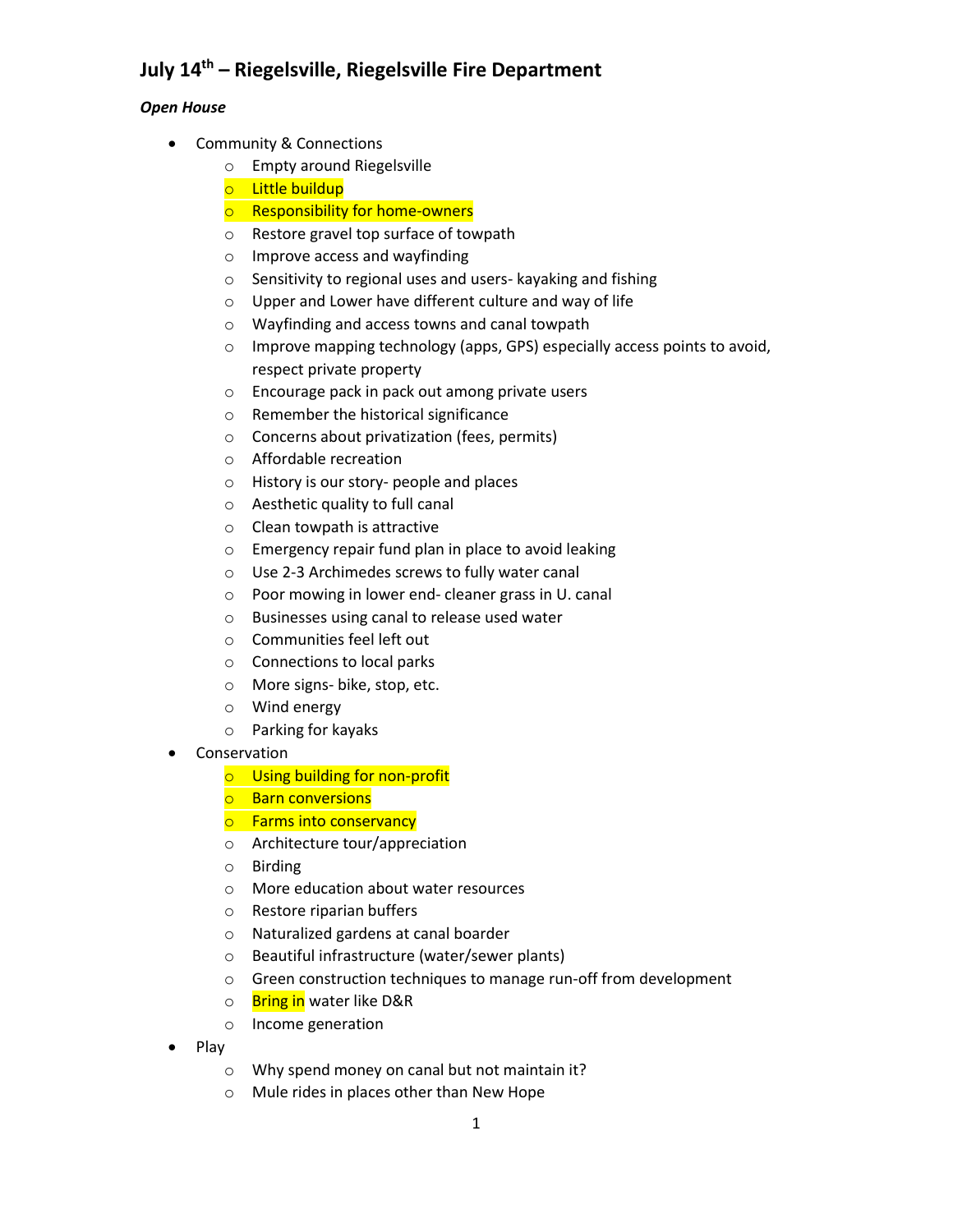- o Paddle boats throughout
- o Provide bathrooms and water fountains
- o Activities at inns/brunches
- o Fishing- possible in canal
- Water
	- o Water fully operational/accessible
	- o Canal boats in other places- not just New Hope
	- o Repair crumbling locks
	- o If there was water in canal- place would be packed
	- o Towpath needs new surface- easy to bike
	- o If tourists increase- protect private property
	- o Bike speed is an issue (too fast)- safety
	- o Signs to pick up after dogs- to protect/leave along wild animals
	- o Ivory soap- was used by boatman to bathe since ivory soap floats
	- o Communities that benefit should be more engaged
	- o Important source of water for fighting fires
	- o Result
		- Water- reliable
		- PennDOT- must cooperate- more road projects forward
		- **DCNR be more demanding and an advocate to protect**
		- **EXP** Create more pride, do not take for granted/FODC social media
		- **More info about canal history**
		- Fix locks- new locks to create smaller segments

#### *Breakout Sessions*

- Group 1
	- o Why is Canal important to you?
		- **Amazing engineering**
		- **Preservation of landscape**
		- Generates business/wildlife/historical interpretation
		- **Unique as an historic waterway and as a body of water that connects** communities
		- **•** One of the last potentially fully navigable canals
		- **History beauty arts**
		- **E** Living history- pristine
		- Walking bridge to connect point pleasant- NJ
		- **T** Tourism, increase real estate value, recreation
		- **Interaction point for communities**
		- Public way, ice skating
		- **Accessible to all people**
	- o How do you currently use the Canal?
		- **E** Snowshoeing
		- Walk/bike/paddle/commute
		- **Filter** Frequent businesses
		- **Live next door**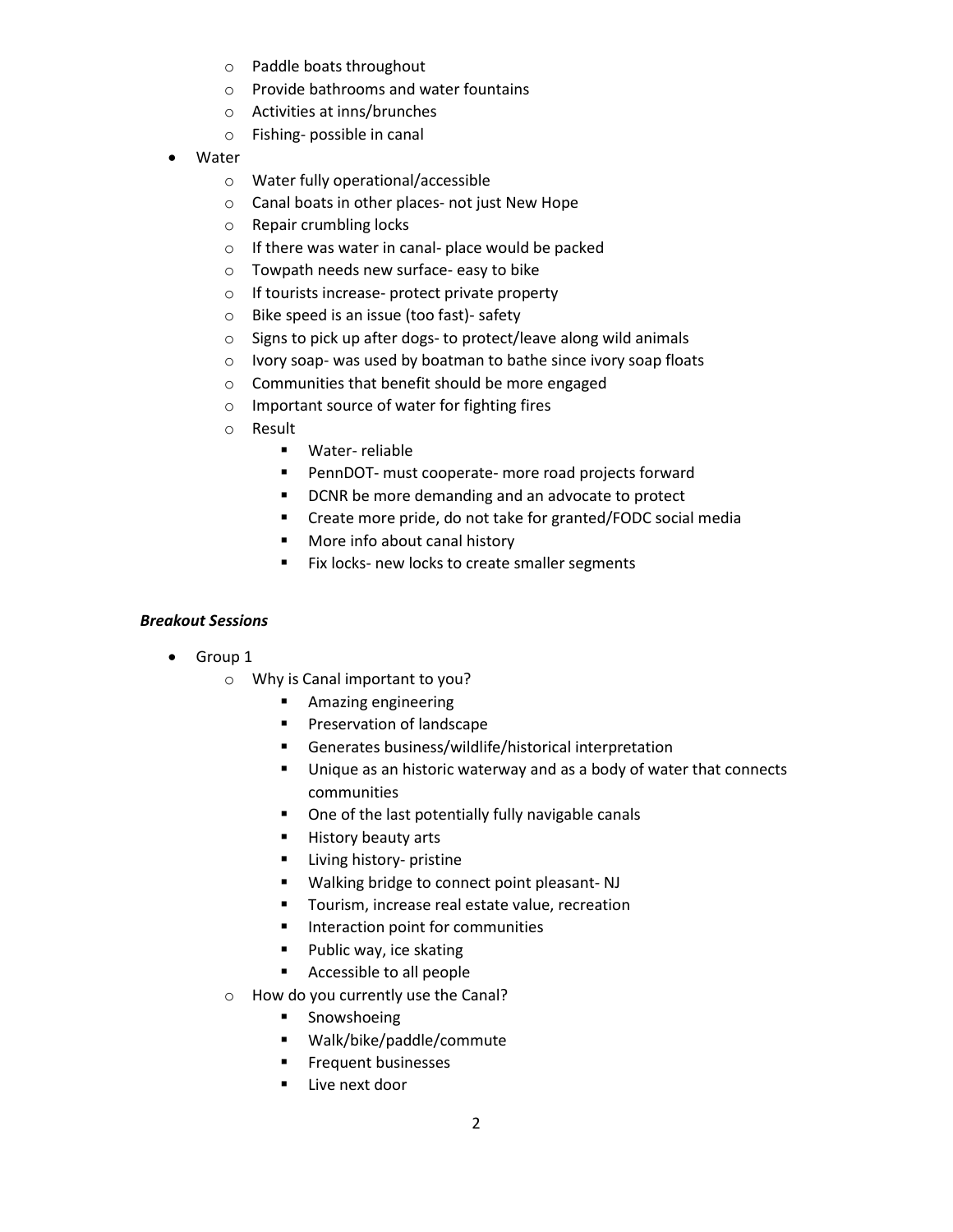- A way to navigate- know where you are
- **•** Wildlife
- **Inspiration for art**
- **Fishing**
- **I** Ice skating
- **Appreciation of natural beauty**
- Run
- **Cross country ski**
- **I** Ice skating
- **-** Dog walking
- **Birding**
- **Geocaching**
- **Mule barge**
- **Picnicking**
- **Proximity to the river**
- **-** Community
- o Who uses the Canal?
	- **Families**
	- Visitors from the region- regional residents, canal loops
	- **Athletes**
	- **Bikers**
	- **Races**
	- All ages- especially the young and the elderly
	- **Safe for solo trail users**
	- **Commuters**
- o Who doesn't use the Canal?
	- **Motorized vehicles**
	- **People who are unaware**
	- **People who want challenging terrain**
	- **People who don't know where to park**
	- **Low income people**
- o What are the obstacles to using the Canal?
	- **EXEC** Lack of public access/transport to the trail
	- No river access
	- No cohesion with river trail
	- No man lands
	- **Absence of water**
	- **Lack of parking**
	- Not knowing where to park
	- **EXECONSTRUCTION CONSTRUCTS** Connection with no detour signs
	- Hard to find easy boat access
	- Need of docks
- o New ways to use Canal?
	- **Mule barge**
	- Bike share or rental- bike rides that raise money
	- **Boat rental**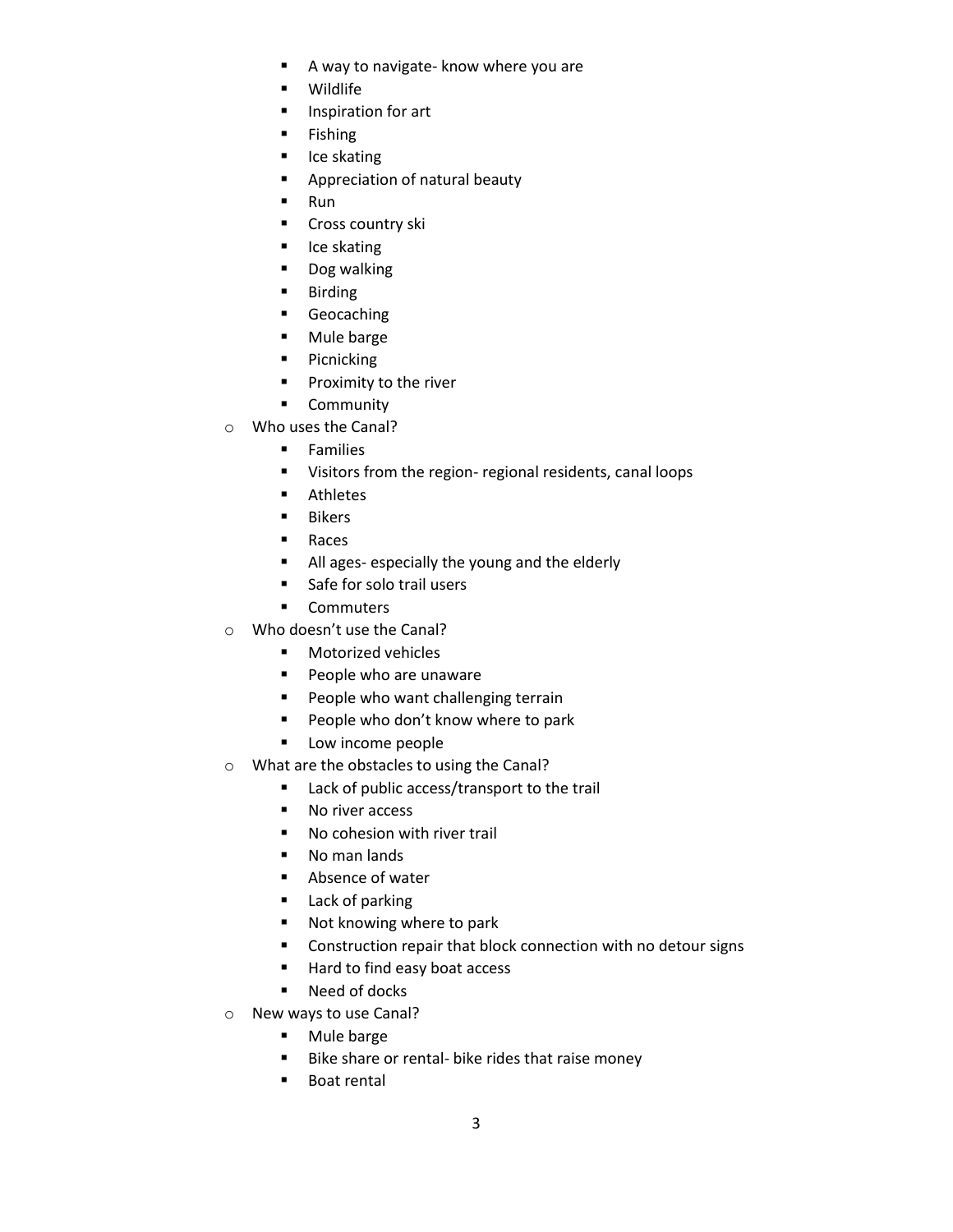- Nature walks
- Historic tours
- **Through bike trips**
- **•** Destination point tours
- Floating restaurants
- **•** Working locks
- **EXT** Living history-like the national canal museum, could be in the mountainside inn
- Make it more easily accessible for people with disabilities
- **More public bridges over the canal**
- o Survival as community, economic, social and environmental asset?
	- **Stop weather damage**
	- **Stop Penn East pipeline**
	- **More creative maintenance**
	- **Stop erosion**
	- **Preventive maintenance**
	- **EXE** Clearer message of who runs what the canal is considered
- Group 2
	- o Byron
		- **Most problems come from the river (flooding)**
	- o Wendy
		- Picturesque, historic, ecological, exercise, valuable for families, uses vary by place, nature, sports
		- **River flooding affects well water and aquifers**
		- **EXECONTER CONTAMINATED WATER CONTER**
		- **Water quality in the canal is important to health**
		- 9 working farms in Durham
		- (gallons cooks) E.V. streams (both under)
	- o Ed
- Add log river rafting to timeline
- Water in the canal is everything- water is positive lock of water is negative
- $\blacksquare$  Half of Riegelsville is farm land (1/2 sq mi)
- 1916 Riegelsville created
- o John B.

## **Ask M.E.N. RE 4 lane Riv. RD**

- o Why is the Canal important to you?
	- Paul
		- Walking, cycling
		- Water important (2) yr
		- Rieges Home (canal factor)
		- Places
			- o Erwina- Gold Pheasant
			- o Trail quality
			- o Historic points- mill company
	- Tom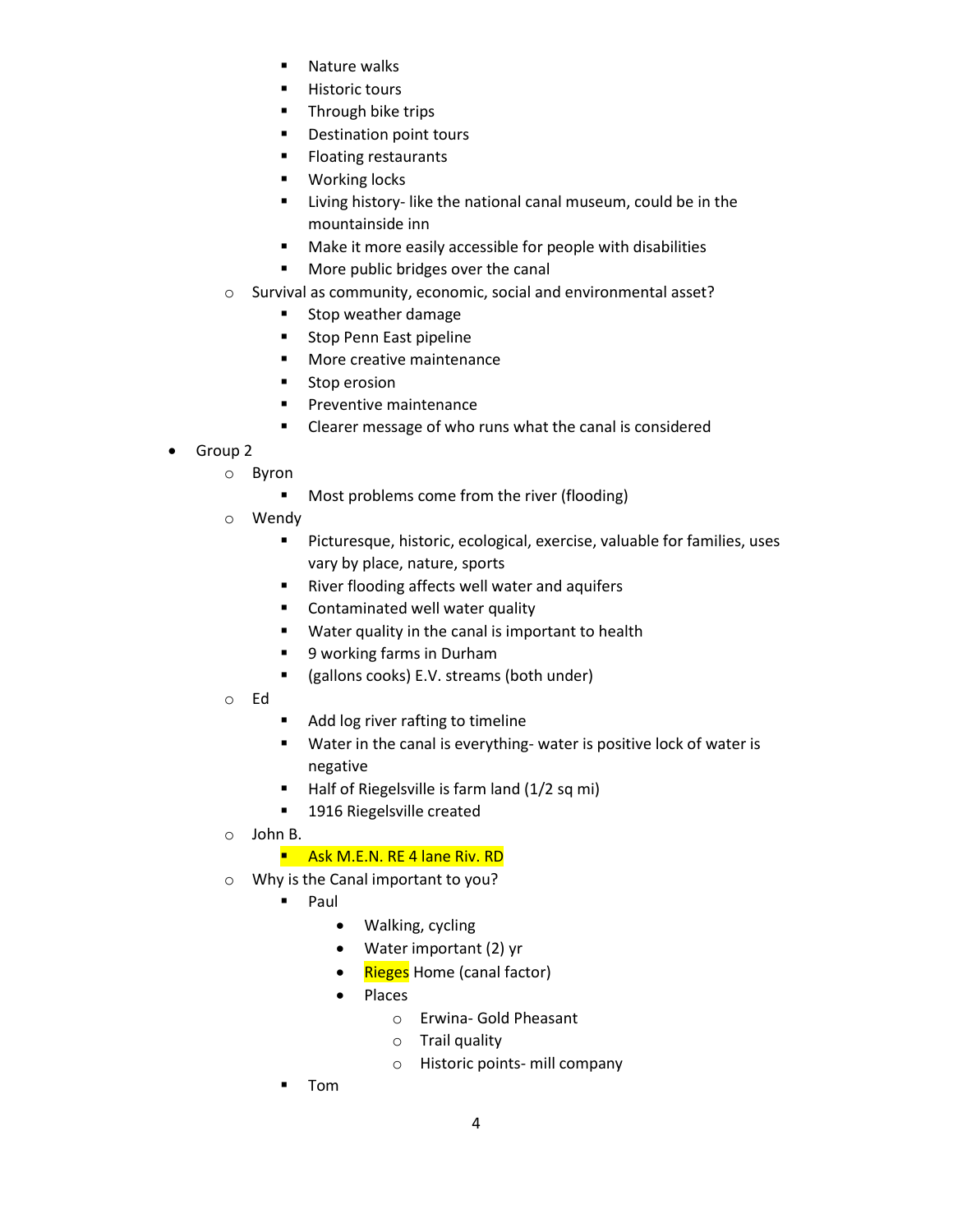- UBE built on river, canal in back yard
- Chose for grandchildren
- Exercise
- Water is important
- $\blacksquare$  Bob
	- 65 years around canal
	- Spend money on canal but reaction not planning
	- Prox. To dr. no good access
	- Traffic river road conflicts
	- 10 years in Riegelsville
	- Low water, over grown- veg/insects
	- Knows Washington Crossing area
	- Plans but no funding
	- Take segments with no water which area make sense
	- Deeds- questions
	- Protects river road
	- Preserve green space
	- River in the canal- Riegelsville
	- Obstacle- geese
- Deca
	- UBE- no water for years
- o Maintenance
	- **Weather impacts (trees, hill slides)**
	- Who coordinates work?
	- **v** Volunteers- better publicity
	- **Coordinate groups, use tools-facebook**
	- FODC- annual clean up, tenders prog.- adopt a section- trash, canal action team
	- **Trail designation- D&L National recreation trail**
- o Survival as community, economic, social and environmental asset?
	- **Keeping water-essential top being**
	- **Communication about** 
		- Where is parking- how much? Each point
		- Where are services?
	- **Essential goal- systematic parking system**
	- **E** Linking local parks to canal- Riegelsville
	- **DCNR** plans
	- Watered canal
	- **Trail and linkages**
	- **•** Maintenance
	- **EXECOMMUNICATIONS- what, where, when, who**
	- **Partnerships- continue**
	- **•** Define limits
- Group 3
	- o Why is Canal important to you?
		- **Recreation**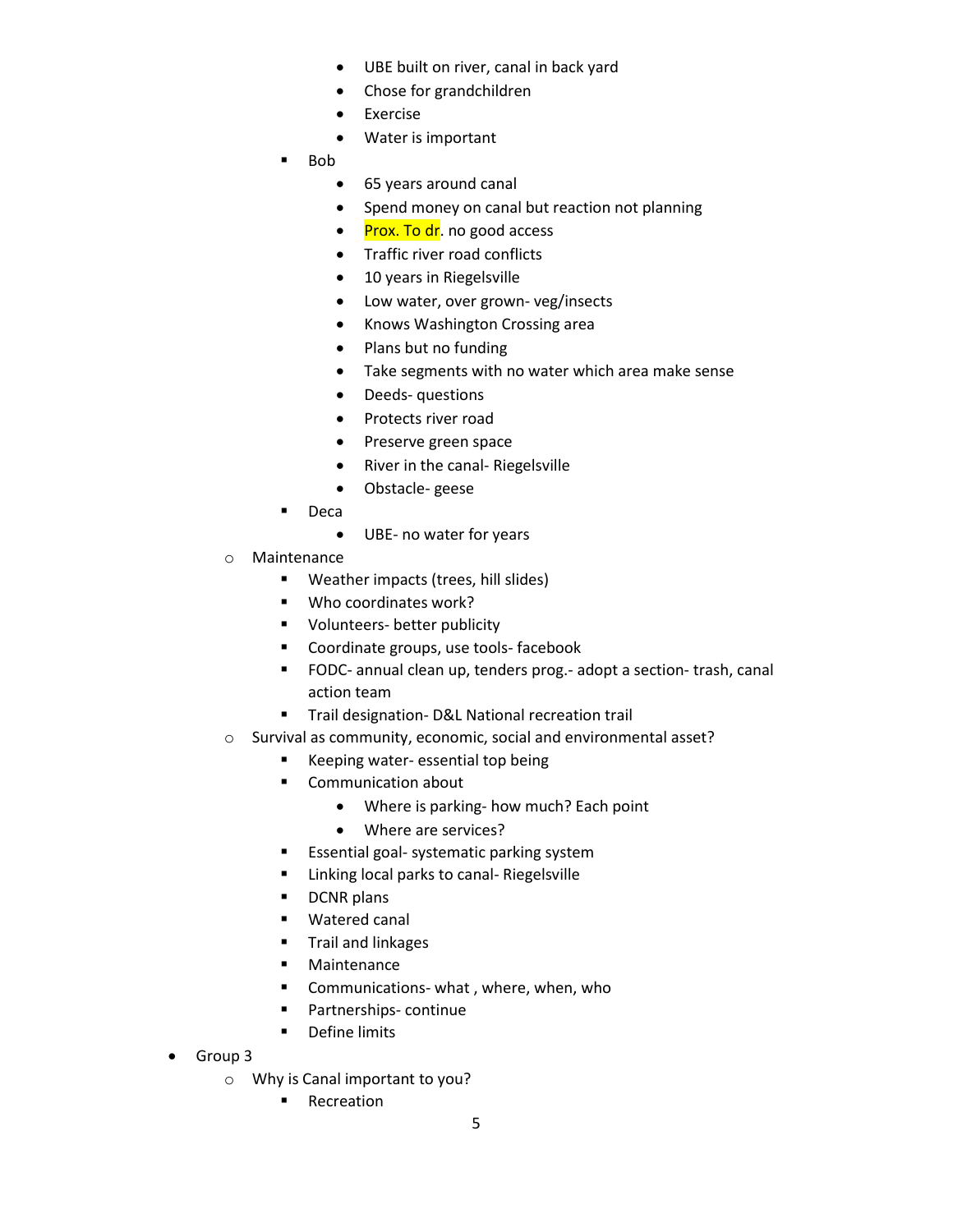- **Historical blue way**
- **Resource**
- **Aesthetics**
- **Economic value**
- **Architectural creativity**
- **•** Wildlife
- **Potential for travel**
- o How do you currently use the Canal?
	- **Cross country ski**
	- **E** Kayaking
	- **Entertain children/grandchildren**
	- **Biking**
	- Walking
	- **I** Ice skating
	- **Exercise- health component**
	- **Amenity for community**
	- **Transportation route alternative**
	- **Social events- place to eat**
	- **Bridle path**
- o What are the obstacles to using the Canal?
	- **Access**
	- **Parking**
	- **Closed sections/obstacles**
	- Poor way finding/signage
	- **Surface- turf grass/IA modified stones**
	- Too narrow for multi-use
	- **Safety- ambulance access- need for 911 posts/boxes**
	- **Fallen trees**
	- **Low water**
	- **Steep banks**
	- **Pipes instead of canals**
	- **Unleased dogs**
	- **Lack of restrooms**
	- **Lack of access**
- o New ways to use Canal?
	- **Boat touring**
	- **Restoring business**
	- **Picnic areas**
	- Affordable amenities
	- **Alternative energy**
	- Bike and boat rental
	- Commercial organized tour
	- **E** Connecting to Philadelphia
	- **Camping- island connection**
	- Ice- skating from town to town- river communities connected
	- **Entertainment along canal**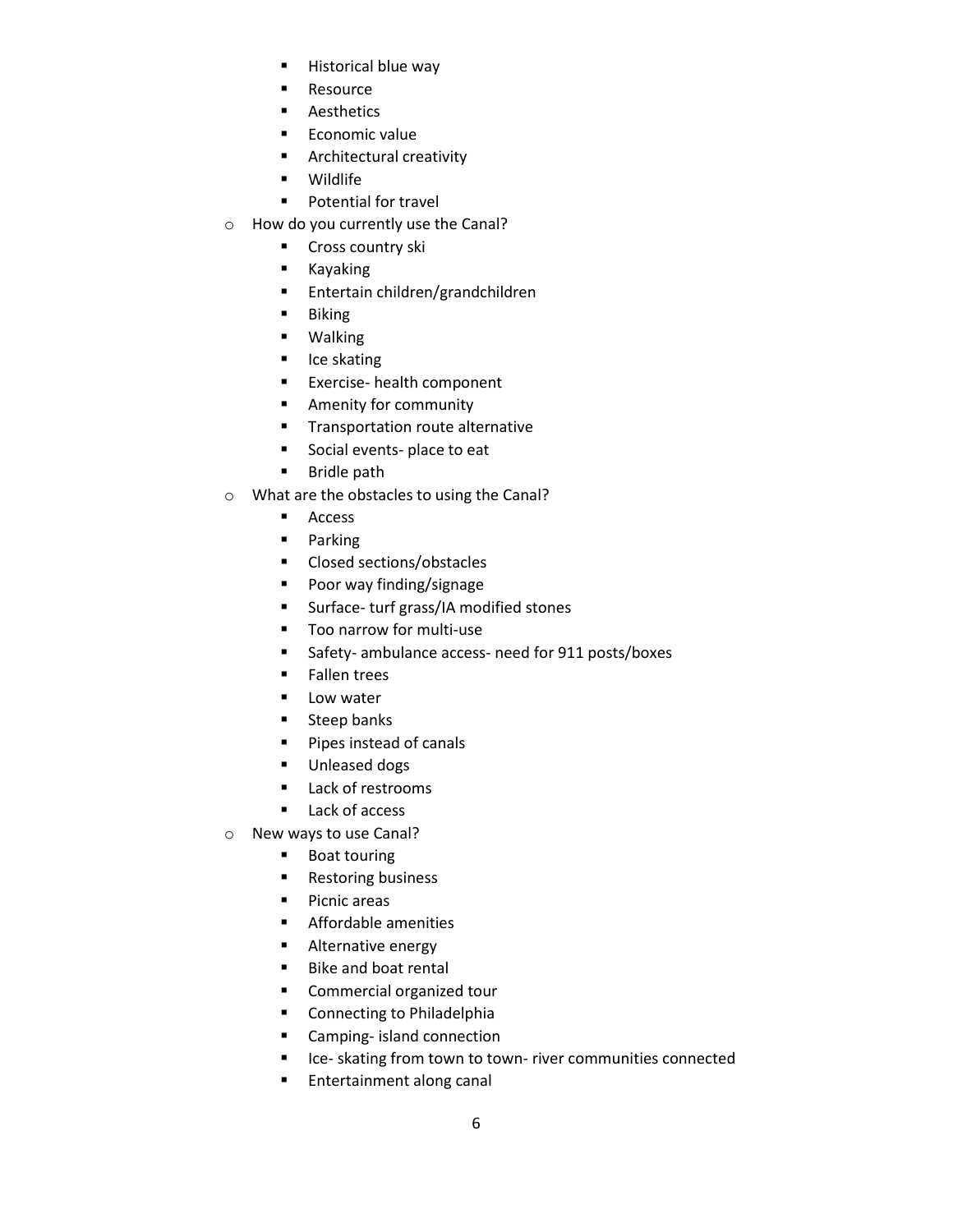- **Expanded barge ride/more boats**
- o Survival as community, economic, social and environmental asset?
	- Water levels (5ft deep)
	- **Continuous reliable trail**
	- **Maintenance staff- effective volunteer groups**
	- **Visitor friendly way finding**
	- **More local education about canal**
	- **•** Operational locks
	- Sustainable sources of funding "innovation zone"- businesses
	- **Prioritizing allocation of resources**
	- **Timely repairs/proactive maintenance**
	- Cooperation of PennDOT and other state agencies
	- **Proponent of supplemental pumps to maintain water level**
- Group 4
	- o Gas Pipeline
	- o Keeping water
	- o Potential as recreation/tourist
	- o Pedestrian friendly- cross country skiing, canal clean up
	- o How does everything fit- agencies?
	- o Privacy- communication with home owners, carry out trash, knowledge of state park
	- o Over commercialized- fear
	- o Funding
	- o Access, ADA access, stroller access
	- o Case studies
	- o Signage/parking- not enough signage
	- o Many trails/signs- common theme
	- o Invasive species- greenway maintenance
	- o Habitat protection- increase in watered canal- kids learning, mosquitos
	- o Permitted uses in water canal
	- o Irrigation
	- o Youth involvement- 'beach' tag, volunteer, families, learning
	- o Income from bikes/parking
	- o Wellness program, benches
	- o Kayak/canoe access
	- o Accommodations for new users
	- o Bike share to new locations
	- o Trifold
	- o Partnering with local bus- small scale signage
	- o Access app- bikes, trail, parking, local adds
	- o Bedford has app
	- o Gap in PA
	- o Public art
	- o Local use
- Group 5
	- o Reason we moved here- beautiful/unique/special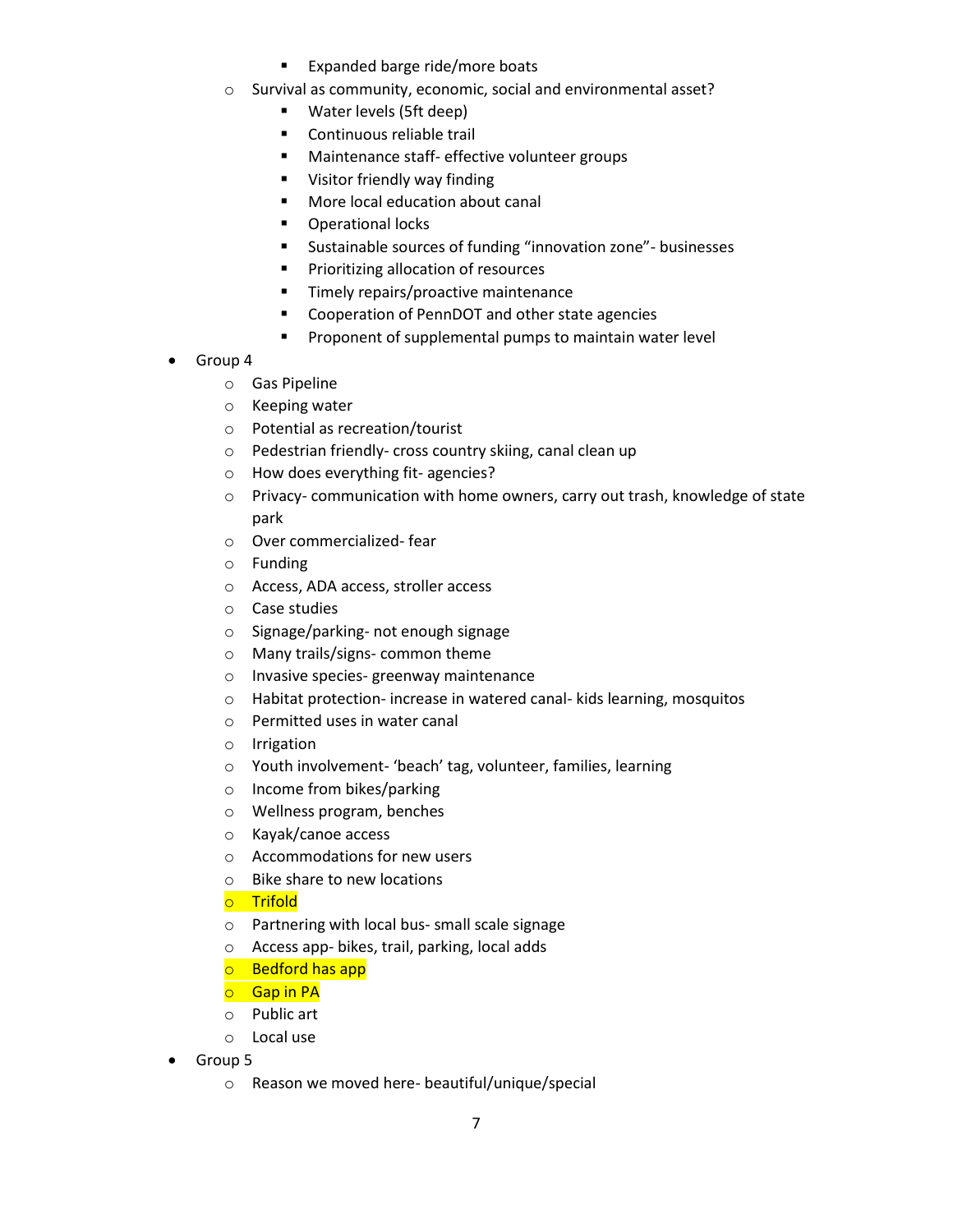- o Connects community
- o Recreation opportunity
- o Aesthetics
	- Water- fishing
	- Wildlife
	- **Preserved open space**
	- Quiet/peaceful
	- **Pedestrian friendly/bike happy**
- o Economic component
	- **UI Visitors- bring money to the area**
	- **Economic engine**
	- Kayak access difficult
	- **Some residents have docks**
- o Development that meets local zoning but affects canal directly/indirectly
- o Overall impact ordinance to protect canal
- o Prohibit point source discharge to canal
- o Test water in canal
- o Old things come back like new
- o Need water access- easy to do
- o Work with private property owners for access
- o Bathrooms/drinking water
- o Canal sponsor- money
- o Small scale restraint commercial
- o Political advocate- agency, non-profit, permanent
- o Water access- not consistent
- o Boat access/private sector business
- o Obstacles
	- **E** Limited parking
	- **•** Directional signage
	- **Private property trespass**
	- Residents now need more about what to do- How to be steward
	- **Understand impact of use**
	- **Need better stewardship by residents**
	- Take ownership of canal/pride
	- **Self-serve bike and boat**
	- **•** Dedicated fund- money rapid response
	- Wy-Hit-tuk park has DCNR driveway and gate locked by county
- Reconvened Group
	- o Watered canal- primary
		- **Complexity in stewardship**
	- o Hydro- money, power
	- o Water- critical to machinery viability
	- o Maintenance plan- long term, funding
	- o Accessibility- ADA, parking
	- o Signage
	- o Green space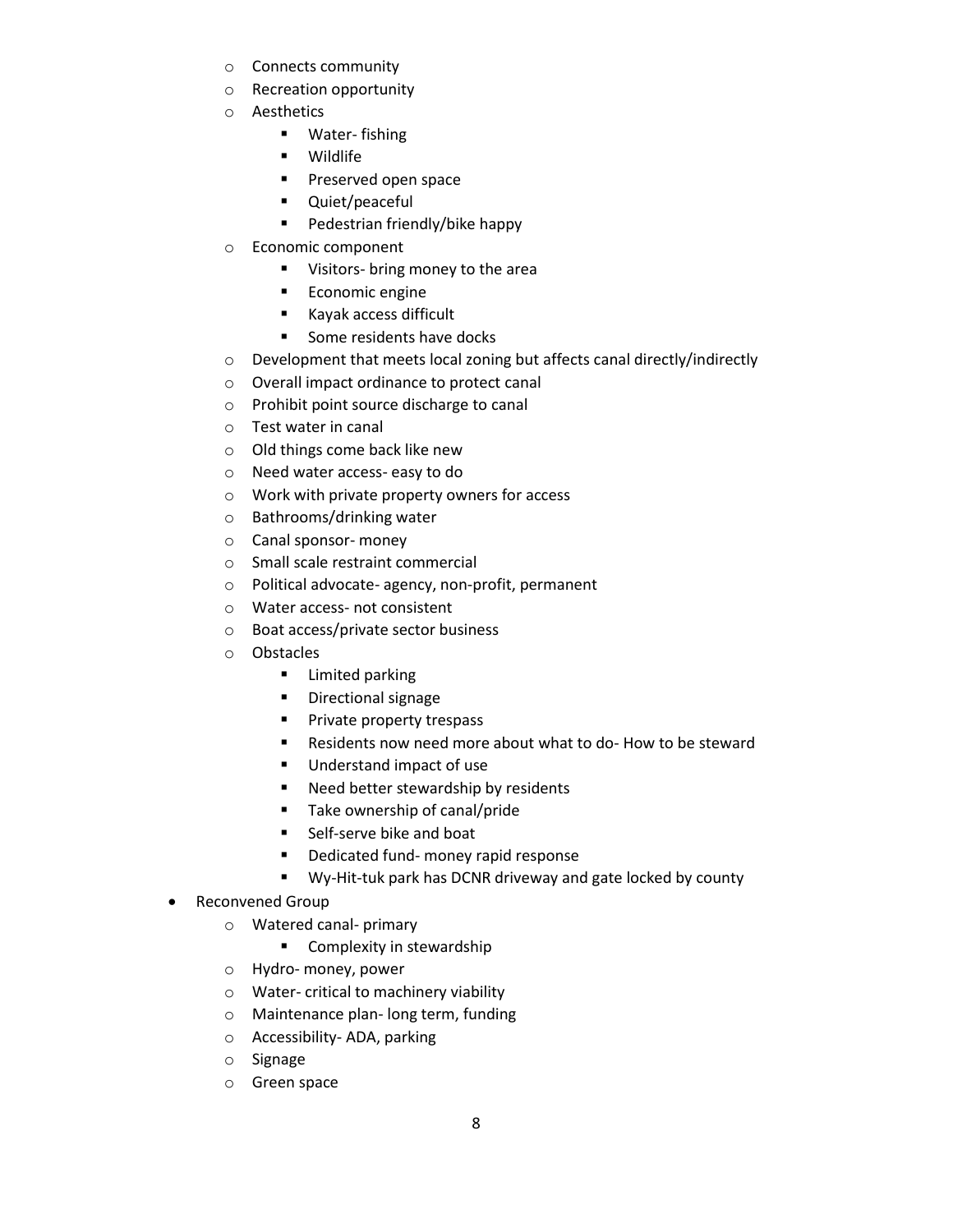- o Partner with local businesses- innovative funding
	- **Quick response team**
	- **Pre-selected contractors**
	- **Political 'advocate'- non elected**
- o Pride in community
	- **Social media**
	- **•** Youth involvement
- o DCNR coordinate with PennDOT
- o Memorandum of agreement
- o Programmatic agreement
	- **•** DCNR, PennDOT, PAMC, Other
- o Innovation zones adjacent
- o Stormwater from offsite- proper management
- o Partner organization- who does what
- o Communication
- o Canal defines valley- landscape
- o Canal as an organizing principle
- o Corridor and adjacent properties
- o Regional identity define- planning voice
- o Increasing users to increase advocacy
- o Trail- linkages
- o Canal- prop. Values- economic values (unleveraged
- o Beneficiaries help support canal
- o How can added value benefit canal maintenance?
- o Historic value
	- **Beware of commercialization**
	- **Need appropriate development**
- o Canal as unifying feature
- o Need connections to river
- o Through campgrounds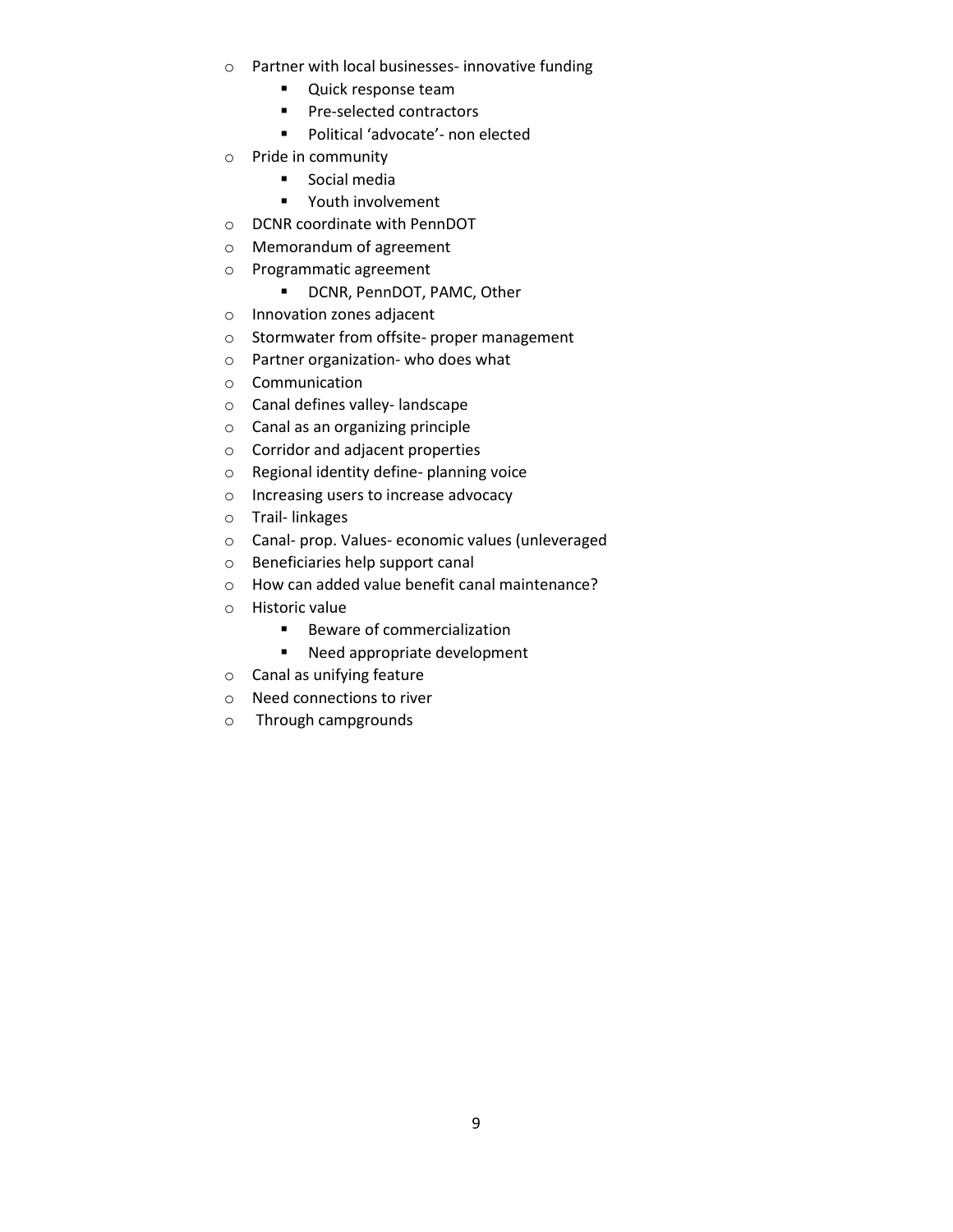# **July 15th – New Hope, Eagle Fire Department**

### *Open House*

- Community & Connections
	- o Bring barges back
	- o Water in the canal
	- o Historical asset to preserve
	- o Worth saving
	- o Barges attract people and interest
	- o Helps economy
	- o Canoe and kayak activities
	- o Access
	- o Bus ride up canal ride down
	- o Pamphlets/itinerary for day hikers
	- o 43 years ago resident on canal water skied on canal regularly, pulled by motorcycle
	- o Big reason to move to area
- Conservation
	- o Uncle (Will) Rivinus wrote about canal and mills history
	- o Reputation of Bucks Co. includes canal
	- o Valuable asset
	- o Choice of materials used for trail (crushed stone vs. clay used in NJ)
	- o Bridge repair- same spirit as original
	- o Emphasis on arts- painter, sculptures
	- o Preservation of mills (art communities)
	- o Connection with assets and villages
	- o Connection with town outside canal area
	- o Books available to public on canal history
	- o Connection with past through songs
	- o Using duckweed as fertilizer
	- o Closures of path due to culvert repair
	- o Reenactments- bring history to life
	- o Mule barge rides
	- o History taught in school
	- o Direct access from home/businesses
	- o Visible access from New Hope (signs)
	- o Wider towpath
	- o More people through transit
	- o Updating historical and location wayfinding signage
	- o With engineering- canal would be re-stored
	- o Funding- leakage issues can be solved
	- o Selling water like D&R
	- o License to use canal (like fishing)
	- o Ramps at access points
	- o Does chamber believe link to community?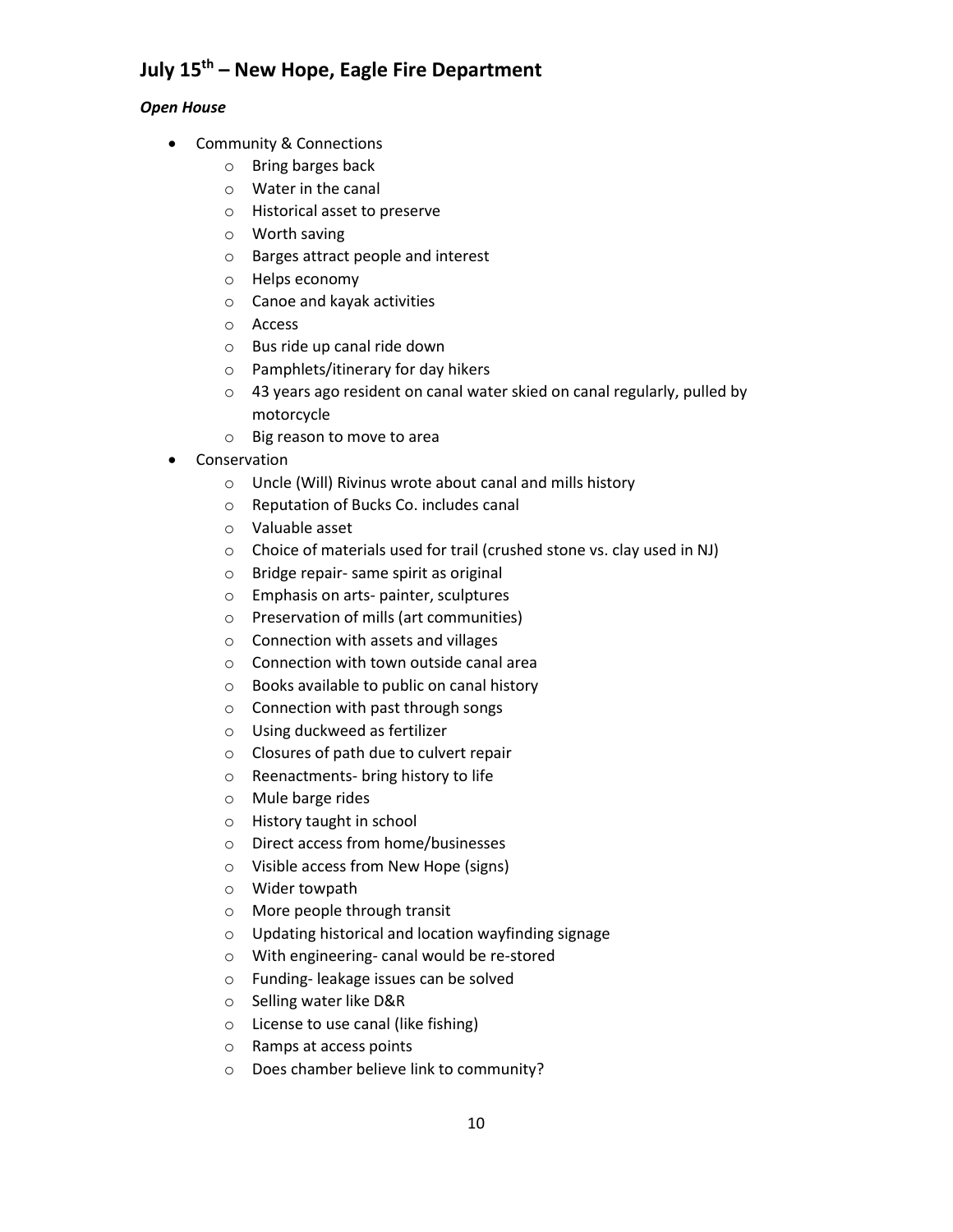- Play
	- o Horses on towpath- Kittlersville and New Hope
	- o Provide bike racks
	- o Bathrooms
	- o Go to Stockton since towpath trail is wider
	- o Need public transit to canal towns and more lodging
	- o Access via canal park bridge
	- o Need more access points
	- o Gravel to loose on towpath for bikes
	- o People yell at kids who skate- danger
	- o Cross country ski on towpath and ice
	- o Million visits annually
	- o Need better access for horses and people
	- o Need water
	- o Canoe up canal and paddle down river
	- o Need funding
	- o No state contracts
	- o Privatize canal licensing system- beach tag, fishing license, boat license
	- o Fish farm in sections of canal
	- o Make porta-potties look better
	- o Any planting along canal ongoing?
	- o Program to eradicate invasive- needed
	- o Daffodil planting program recommended
	- o Artist painting photo station/deck
	- o Kayak rental by D&L
- Water
	- o Wildlife viewing/exercise
	- o Prettier to have filled canal and better for wildlife
	- o Got married along the river at Lambertville station
	- o Like to bike to Dilly's
	- o Drinking and hydropower potential here in new hope
	- o DCSP teaches fishing along canal first time experience for some kids
	- o Important to have water flowing in canal to avoid stagnant pools
	- o Watered canal supports wildlife and bird life- turtles, herons, ducks, geese
	- o DSCP had interest in going on birding/kayaking trips- birding by boat
	- o Having water versus an empty ditch with weeds
	- o Skated on canal growing up
	- o Schools can use canal for education on history and ecology
	- o Water played a big role in all the mills through the region
	- o Has an issue with fact that there is all impervious surfaces for all stormwater; runs into canal
	- o Like to walk canal and see flower and vegetation and water life
	- o Love to bike- some sections need smoother surface
	- o Better communication about land ownership- rules, bridge access
	- o Not interested in commercializing- keep it nature oriented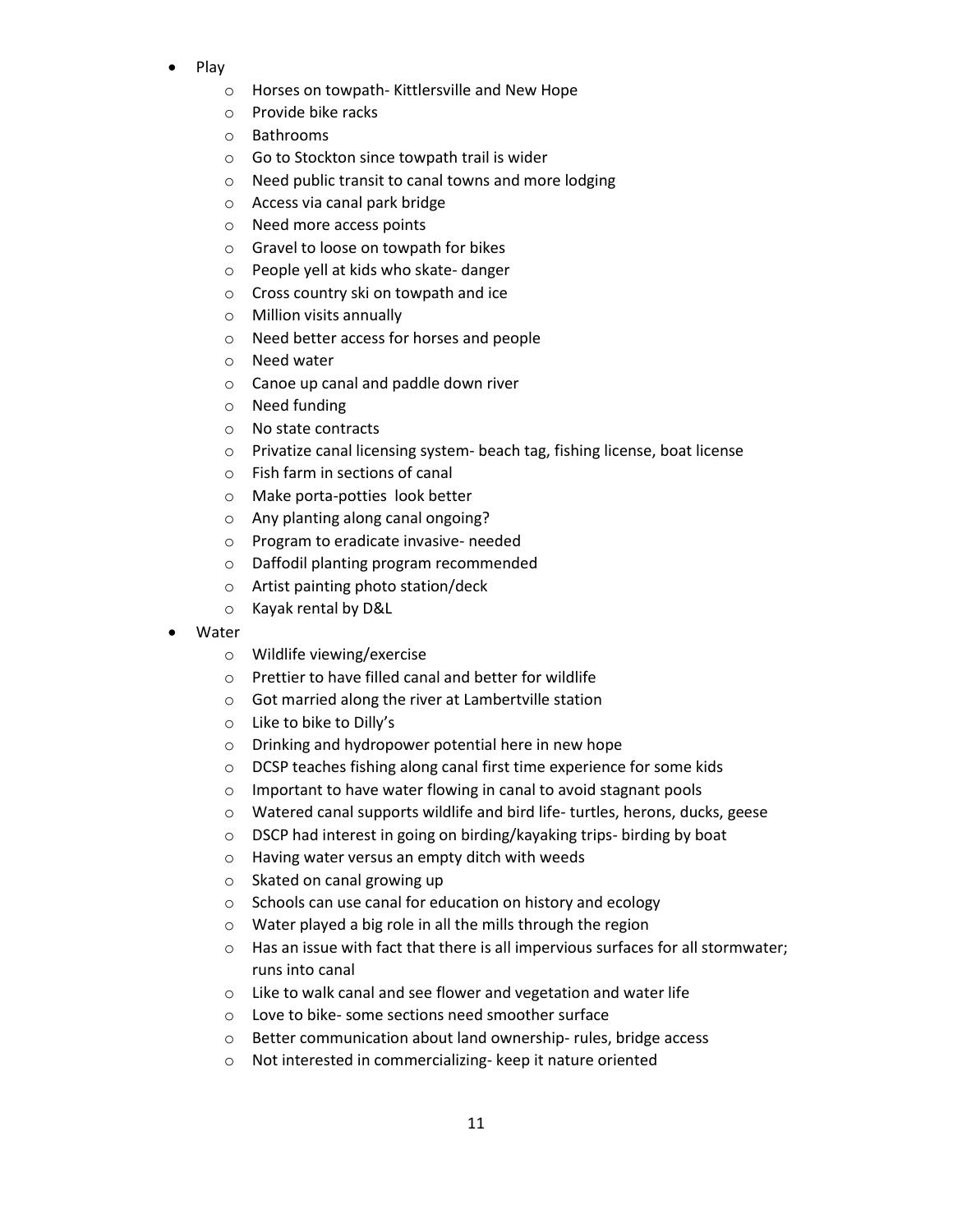#### *Breakout Sessions*

- Group 1
	- o Ride, run, bike
	- o Bike Bucks Co.- nonprofit
	- o Public/private- what does it mean?
	- o Kayaking in NJ (water)
	- o Beautiful
	- o Safe
	- o Unique public 'commons'
	- o Green space
	- o Thoroughfare
	- o Water- primary- issues physical problems
	- o Can the park be great without water?
	- o Why does NJ work?
	- o Canal and water a defining regional character
	- o Water is the history
	- o Water is part of the structure
	- o Need private money
	- o Protect NHL prom private investors
	- o State reps
	- o Commissioners
	- o Return on environment
	- o Urgency
	- o Emergency funds
	- o Leaking into adjacent property
	- o Other income generators?
	- o Public awareness
	- o Weekends crowded
	- o Public awareness
	- o Water priority
	- o Safety
	- o Economic value of green space
	- o National Landmark
- Group 2
	- o Why is Canal important to you?
		- **Property proximity. Recreation**
		- **Something- spiritual, historic, timeless**
		- **Transportation**
		- **Economically important- connections to towns**
		- **Historic importance**
		- **Emotionally, physically, spiritually positive**
		- Wildlife- bird life
		- **•** Meeting spot for family/friends
		- Being surrounded by nature
		- **Unique experience**
		- **Beautiful/tranquil**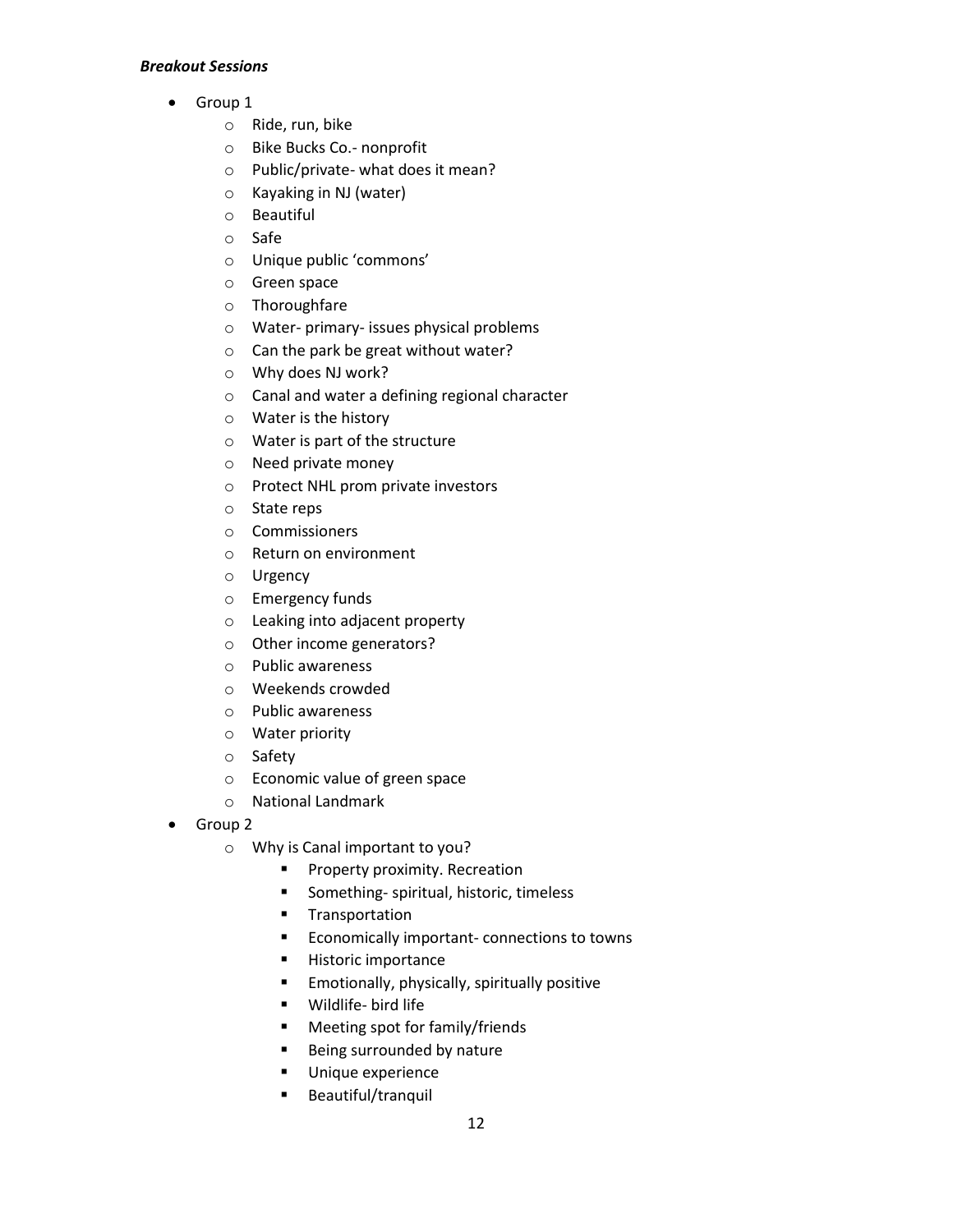- Integral to the character of the towns
- **Ambience that brings people to town**
- **Long distance, safe outdoor recreation**
- **Safe place for kids**
- o How do you currently use the Canal?
	- **Skating**
	- **Birding**
	- **Biking**
	- Walking
	- **Running**
	- **Dogwalk**
	- **Transportation**
	- **E** Kayaking
	- **Nature enjoyment**
	- **Fun/mule barges**
	- **-** Clean ups
	- **Horseback riding**
	- **Seeing others enjoy it**
	- **Free recreation**
	- **E** Simplicity
	- **•** Commuting
	- **Appreciation of topography change**
	- **EXECUTE:** Lifeline for communities
	- **Preserving the canal for the next generation**
- o Who uses the Canal?
	- **Adjacent property owners**
	- **Bikers- groups, individuals**
	- **Families**
	- **Fundraising**
	- **Art shows**
	- **Birder/birds**
	- **•** Photographers
	- **Artists**
	- **Dog walkers**
	- Boy scouts/girl scouts
	- **Town tours**
	- **■** Wildlife
	- **Runners**
	- **Fishing**
- o Who doesn't use the Canal?
	- **Mule barges**
	- **Motorize vehicles**
	- **People with disabilities who are not familiar with access points**
	- **Those who are confused about public access**
	- Visitors- uninformed people
- o What are the obstacles to using the Canal?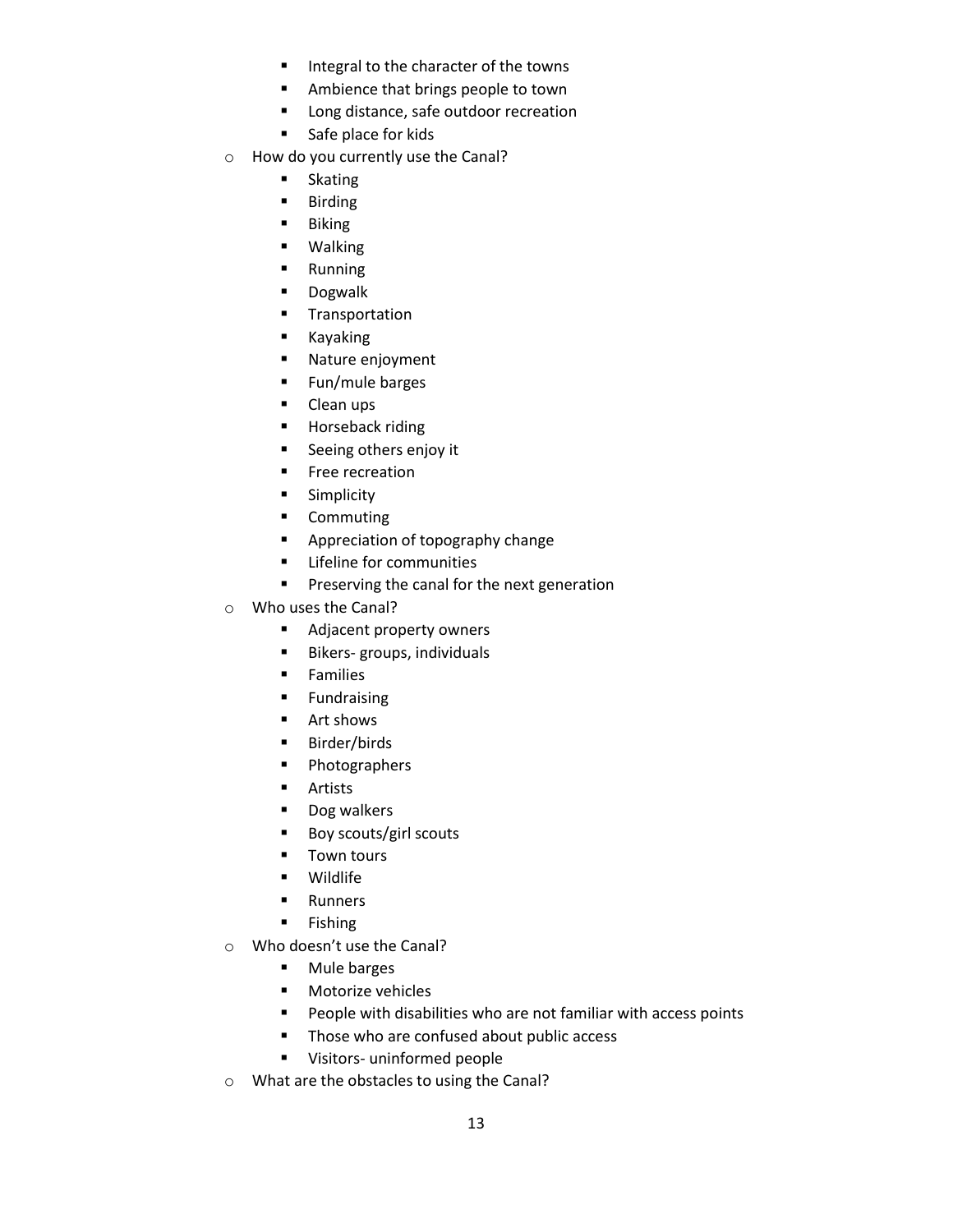- Trail surfaces
- Knowledge of canal
- **•** Public parking
- Knowledge of distance
- **Entrance and exits points**
- Not enough advanced signage for parking locations
- Signage
- **Publicity**
- Public access
- **Damage- toxic smells- Clark Park**
- o New ways to use the Canal?
	- **Interpretation for the public**
	- **Protecting the wildlife nature for the future**
	- A museum
	- **-** Historic tours
	- Generating funds through renovating historic buildings for tours
	- Kayak/canoe rental
	- **Bike rentals**
	- **Bike shares**
	- **Water in the canal**
	- Repairs that will last
	- **Sustainability of maintenance**
	- Clay lining that works
	- **Hydropower**
	- **Off leash dog park**
- o Survival as community, economic, social and environmental asset?
	- **Partnerships- public/private are crucial**
	- **Preserve the charm and character of canal towns**
	- **Publicity- education that DE canal is a state park**
	- Businesses along the trail with canal views
	- **Barge ride**
	- **Improving trail surfaces**
	- Wider towpath- fill in canal a bit
	- **Put water back in**
	- **Family oriented activities**
	- **Bring back tourism with barge rides**
	- **Total privatization**
	- **Independent organizations**
- Group 3
	- o Why is the Canal Important to you?
		- **-** History
		- **Recreational resource**
		- **Land conservation**
		- **Unique natural environment**
		- **Fire protection**
		- **Borders private property/enhances property value**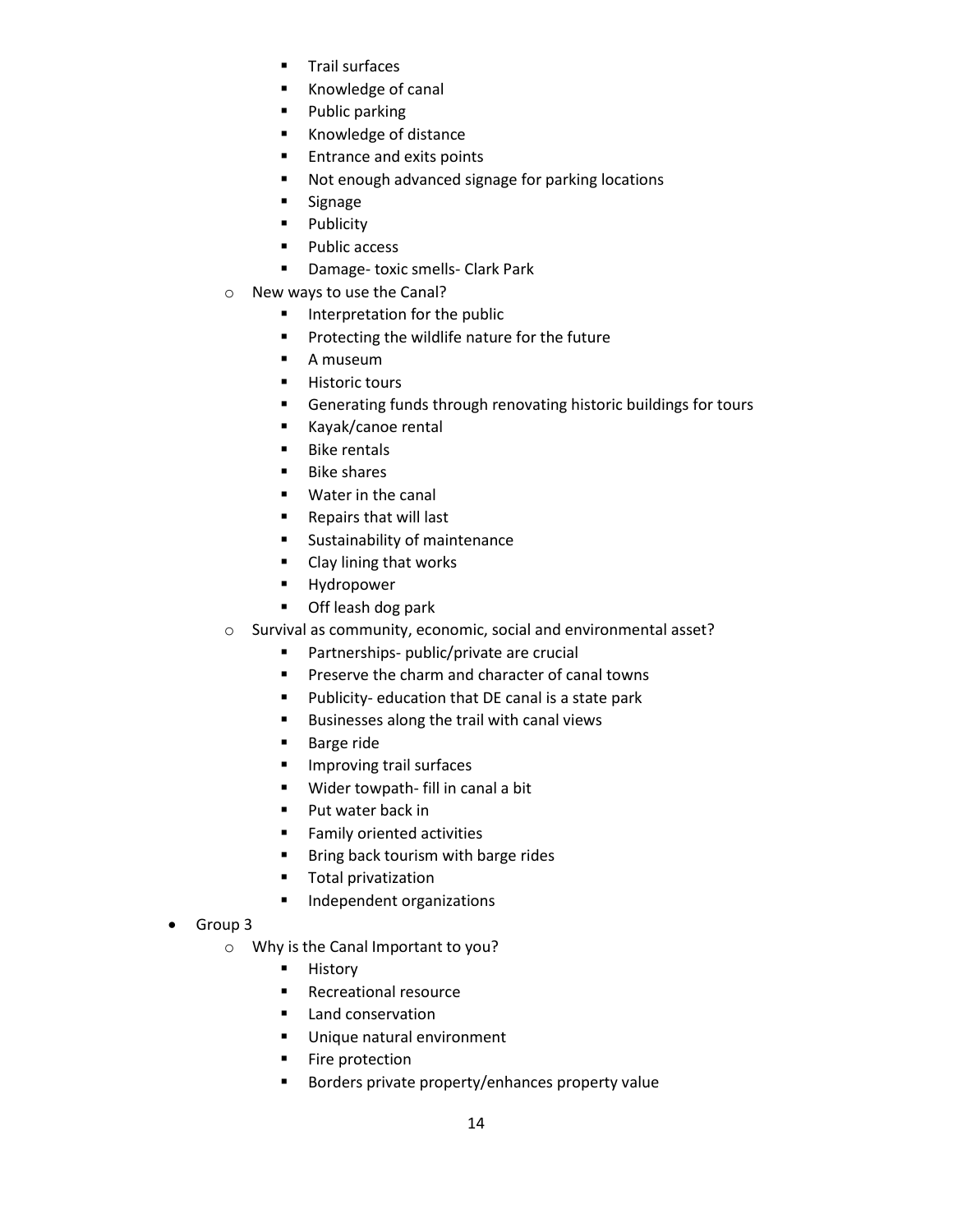- **Economic value/resource- also a liability**
- **Essential part of community**
- **•** potential income source
- habitat
- **·** transportation
- o How do you currently use the Canal?
	- walking
	- **•** biking
	- **Fishing**
	- **events**
	- **•** viewscape
	- **•** fire protection
	- ice skate
	- **•** bird watching
	- **Ind conservation/development buffer**
	- **tax management**
	- **•** photography
	- **E** kayaking
	- **•** recreation
	- potential water source- drinking
	- **·** transportation
- o Who uses the Canal?
	- **residents**
	- **u** bikers
	- **u** tourists
	- **E** kayakers
	- **barge riders**
	- **Fire company**
	- **•** commuters
	- **special events**
	- **n** homeless
	- **u** athletes
	- **dog walkers**
	- **•** picnickers
	- **•** boaters
	- **all with in community**
	- **advertisers**
	- **F** recruitments attraction for businesses/employer
	- **EXECONCESSIONERS for boating rentals**
	- **•** weddings
	- **n** high school athletes
- o Who doesn't use the Canal?
	- **n** handicapped
	- restaurants- underutilized
	- **E** elderly
	- **•** young people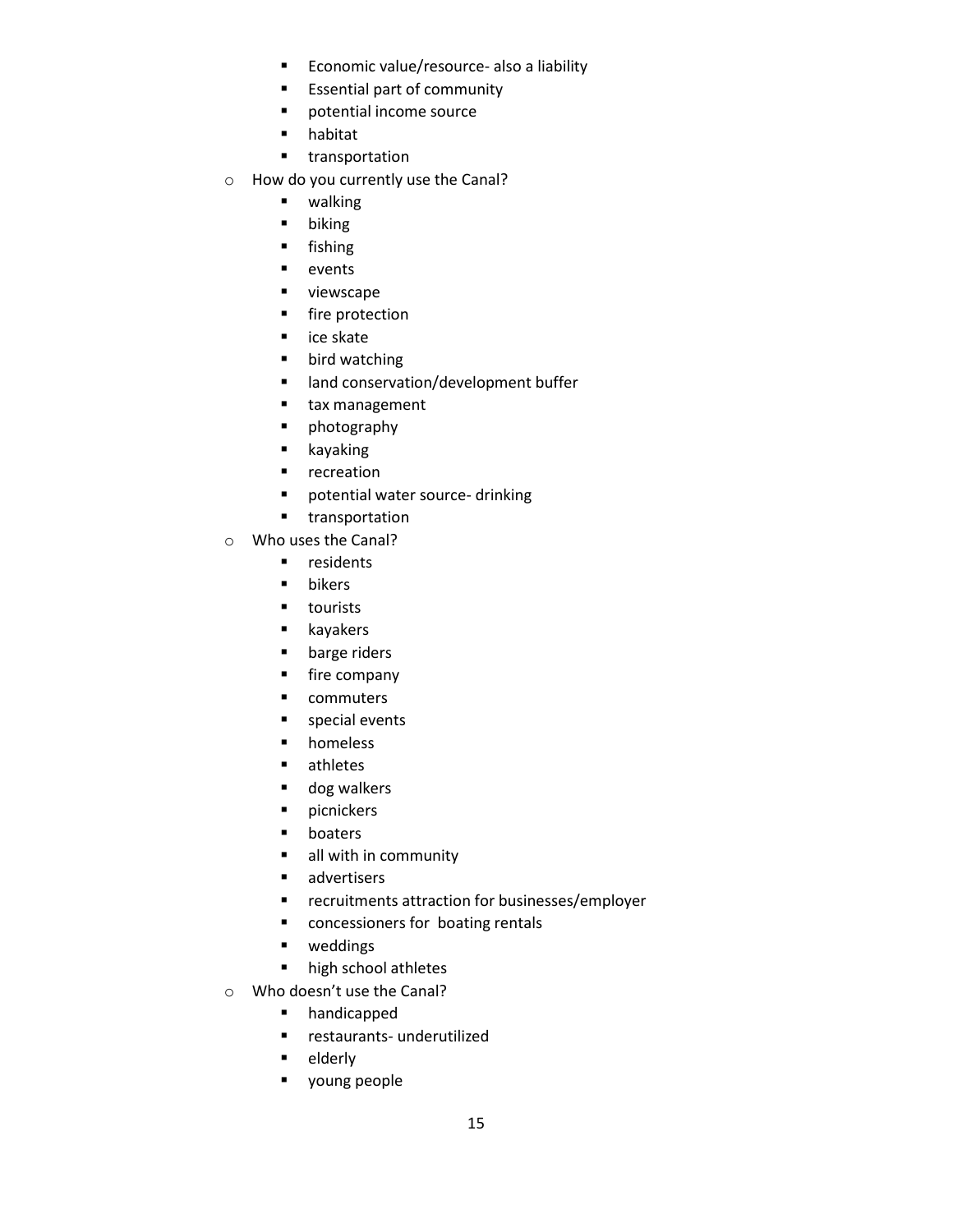- people who are unaware or can't find it
- people who can't access
- **New Jersey people**
- **-** Only use New Jersey side
- o What are the obstacles to using the Canal?
	- **Narrow path**
	- **Interactions between**
	- **Bikers/walkers**
	- **Better signage**
	- **Dry canal**
	- **Parking**
	- **Low bridges**
	- **Funding**
	- **Inconsiderate property owners**
	- **Erosion**
	- Gaps between Morrisville and Bristol
	- **Rest facilities**
	- **Accessibility**
	- No public transit access
	- **Better mapping and community engagement**
	- **Better awareness for activities along canal**
	- Red tape- coast guard
- o New ways to use the Canal?
	- Research on Best Practices, Worldwide, broaden view
	- Public/private partnerships
	- **Recruit private business development**
	- **Appropriate commercial activity**
	- **Tour groups, biking, kayaking outfitters**
	- **Hostels**
	- **Motorized barges**
	- **Power source alternative- hydropower, low impact**
	- Additional bathrooms
- o Survival as community, economic, social and environmental asset?
	- **•** Volunteers
	- $\blacksquare$  Funding
	- Water level maintenance
	- **Advocacy**
	- Connections to other trails
	- **Consistent private endowment**
	- **Leadership**
	- **EXECOORDINATION DETA** Coordination between agencies
	- Avenues for ad. Development
	- **•** Donations sustained overtime- public tv model
	- **FILE** Focused resources on particular sections- prioritized funding with special attention to water level maintenance
	- Benefactors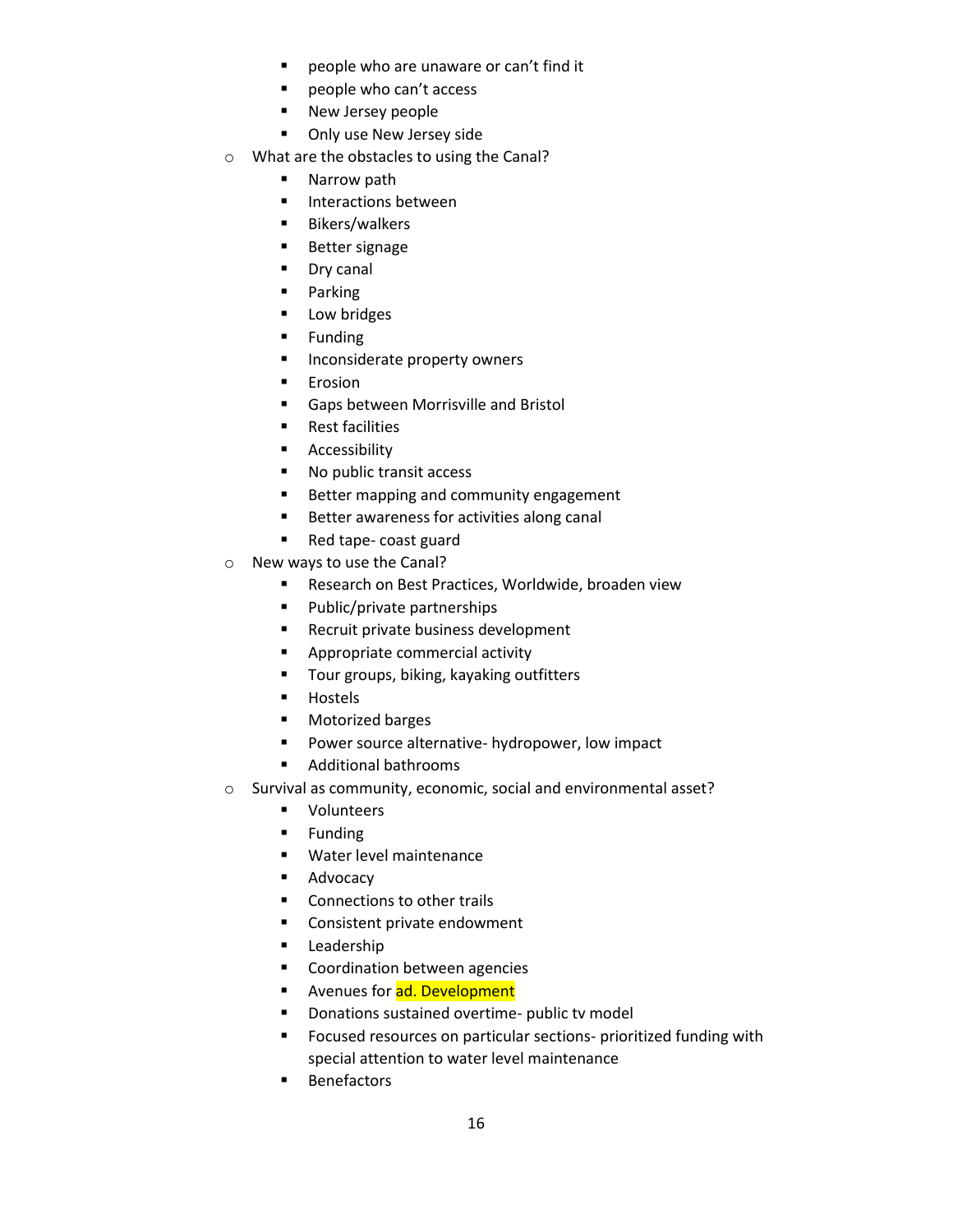- Group 4
	- o Ed
- Canal is a natural treasure for the area
- **Economic opportunity** 
	- Recreational
		- o Improve water flow
		- o Trail works for now
		- o Add water attractions
		- o Restart mule barges
- **Odettes- in progress**
- o Bucks co. water and sewer- partner
- o Local municipalities can partner well
- o Joint DCNR app/municipality-
	- **DCED/CFA**
	- **PennDOT**
	- **F** Foundations
- o Charging for parking
- o 4th of July Tinicum Park
- o Canal Festival- June
- o Public/private space tension
- o Worried about privatization
- o Residents/tourists
- o Place for community events
- o Millennials seldom seen
- o Difficult for disabled access
- o Points of access- not enough visible
- o More info needed- signage
- o Need more parking
- o Problems
	- **Leaks**
	- **Legislature- won't fund parks**
	- **Lack of money- maintenance**
	- Old- historic care, watchfulness, community, responsibility, 'we' need to act
	- **Realtors- possible partners**
	- Wet canal properties sell quicker
	- How to keep- watered, sustainable, maintained, improved- need money
	- **How to generate money** 
		- PPP- to do maintenance and repairs
		- Give canal generate visibility
		- Continued media strategy
		- Fund raising vs. commercialization
		- Link to area assets- museum in New Hope
	- **What are limits to commercialization?**
	- 2004- water good, lots of visitors
	- $\blacksquare$  Fix it and they will come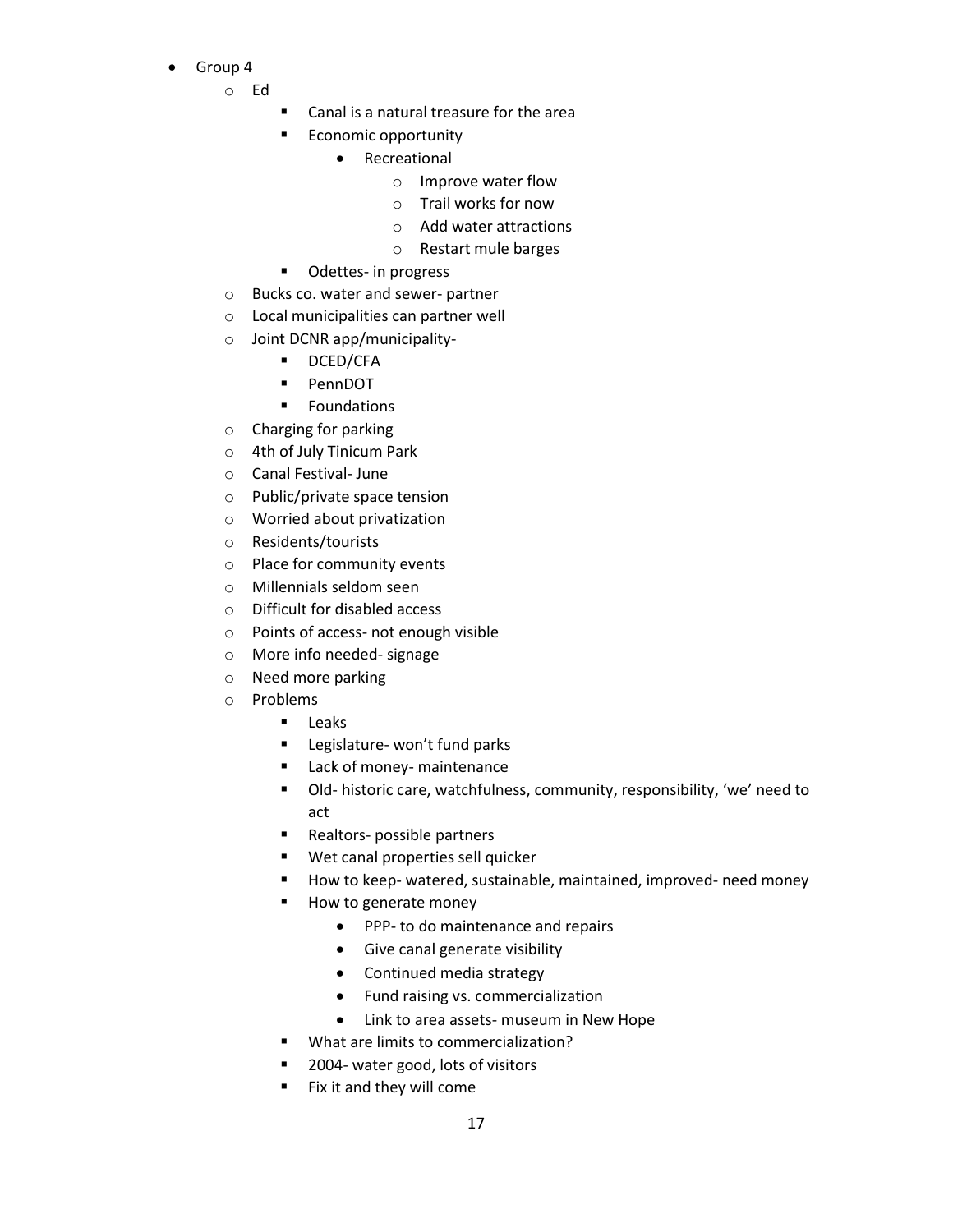- Potential for redevelopment as a canal community- will you contribute
- **Businesses- other properties- taxed higher**
- Visitors do not use towpath use main street- need better access
- o Asset
	- **Recreation**
	- **-** Historic
	- **Economic/tourism**
	- Natural
	- **Preserved open space**
	- **Ties communities**
	- **Educational**
	- Fire prevention (water)
	- Potential potable water
	- Not a water source ttt
	- Yardley- canoe week
	- 'ownership'
		- Locals feel ownership
		- Outsiders also feel ownership
	- **Events**
- Group 5
	- o Who pays the bills?
	- o What are maintenance costs?
	- o Who is accountable for the canal?
	- o Who can authorized to remove duckweed?
		- **Makes canal unusable**
	- o Decision must be made to run the mule barge- now
	- o Group to manage beautiful canal
	- o Path too narrow for pedestrians and bikes
	- o Advocacy/dept. in DNCR for canal- facilitator
	- $\circ$  Canal = laboratory for teaching- local schools
	- o School trips, connect families, history of environment
	- o Online maps
	- o People don't know where the canal is
	- o Bike share
	- o Visitor center in New Hope
	- o Define Private/public partnership
	- o No over commercialization
	- o Trail friendly businesses
	- o Why was vision study now? Why not sooner?
	- o Social media- raising awareness/concern
	- o Context- local or full 60 miles
	- o Make it beautiful again- no duckweed
	- o Don't make it too popular- too used
	- o keep wilderness elements
	- o Access
		- **Boats-need periodic with parking**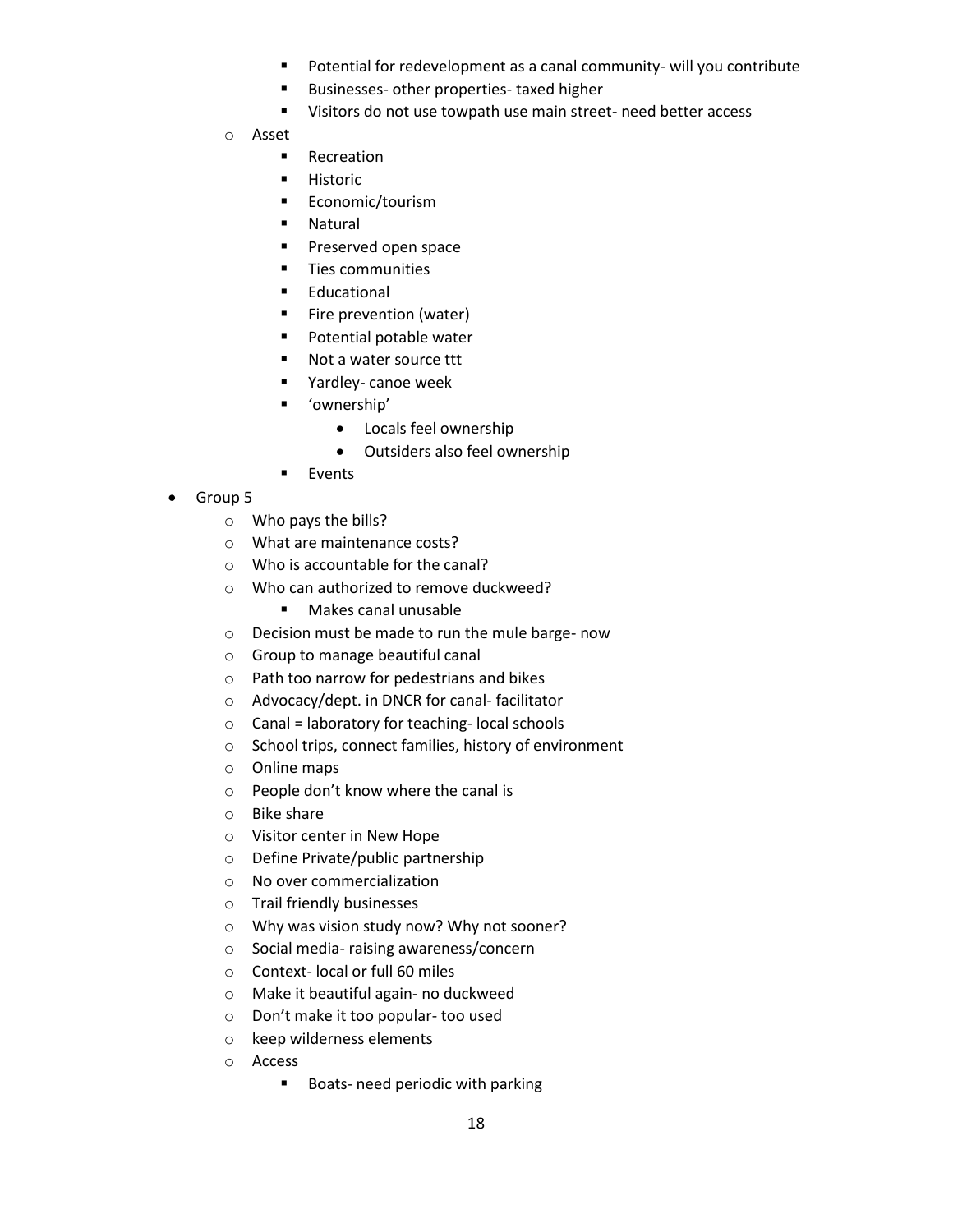- **Bikes**
- **Parking dictates**
- **Wheelchairs- width an issue, access near parking**
- **EXECONNECT CONDUCTS** Connect to other community trails- share parking
- Horses- on trail- need to be included- parking for trailers
- o Relationship with private owners, majority do a good job, real estate value increases
- o Events- who has jurisdiction?
- o Tech- apps, google
- o Scavenger hunt in Jim Thorpe
- o Why isn't there better signage to divert trail users to NJ to go around?
- o Keep it repaired
- o Keep it watered
- o Keep it maintained
- o What are ongoing costs?
- o Where does the money come from?
- o Connect artists
- Reconvened Group
	- o Water mule barge
	- o Tourism
	- o Alternatives to raise money
	- o Management coord.- who decides?
	- o Sense of ownership/stewardship
	- o Historic Landmark
	- o Fire protection- water
	- o Visibility
	- o Sense of ownership- media, beer fest, access
	- o Communication
	- o Programing
	- o Education opportunity for students
	- o Spiritual/emotional aspects
	- o Emphasis on green space
	- o Buffer to development
	- o Linear park- links circuit
	- o Maintenance- funding, timing, urgency, priority
	- o Limits of commercialization
	- o BCW & S
	- o Public Funding- Auto-deposits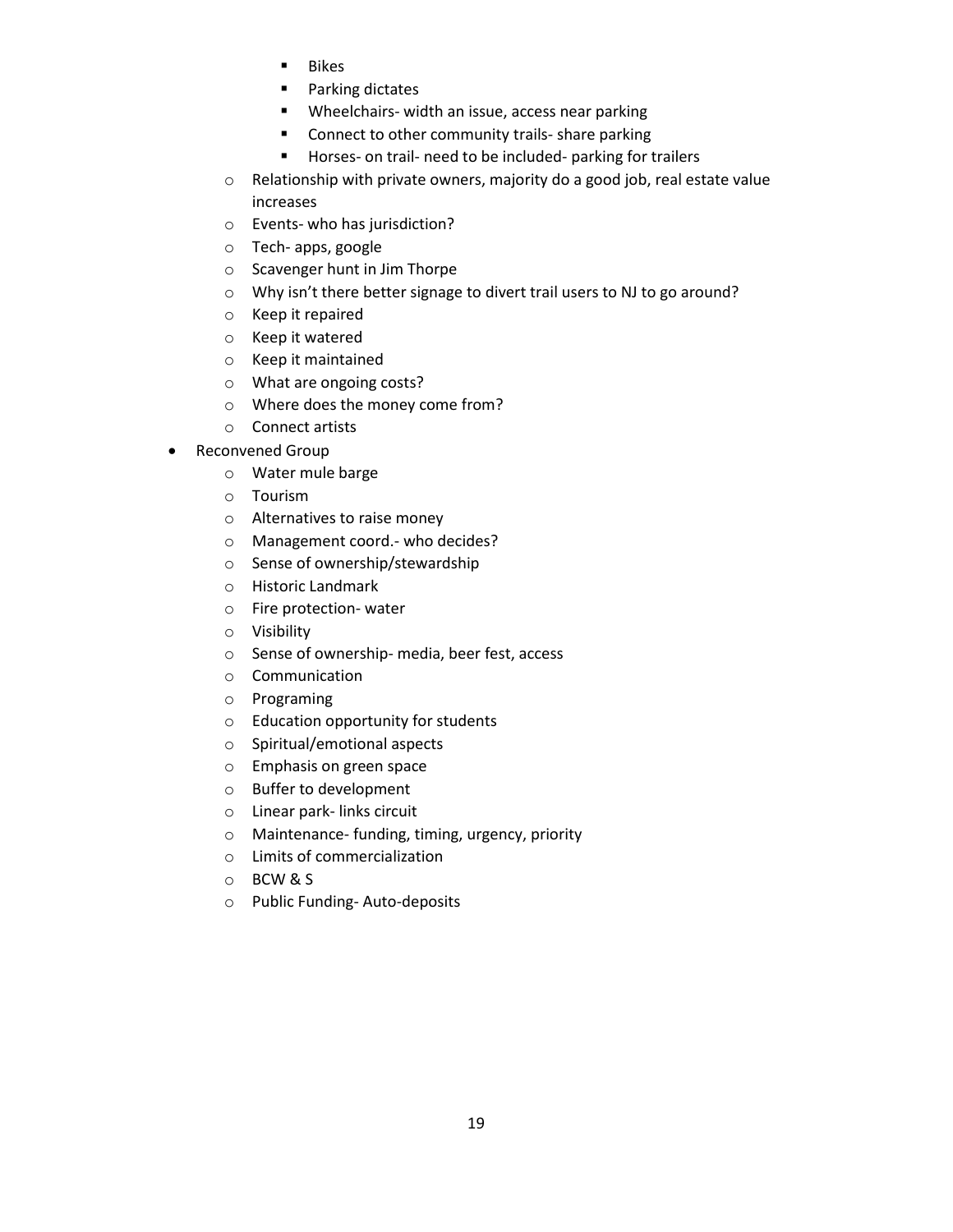# **July 16th – Morrisville, Morrisville High School**

### *Open House*

- Community & Connections
	- o Vegetation Management- wild flowers, natives
		- **Education**
		- **Save money**
		- **E** Create habitat
	- o Kayak and canoe rentals- ON the canal- access and docks
	- o Use Bristol Lagoon as good community example
	- o Rt 1 pipe and grate are major issues
	- o Canal management should be under engineering not parks
	- o Recertify NHL status under turnpike bridge
	- o Canal is priceless
	- o Use coffer dams during construction
	- o More help (staff) in the park- was 26
	- o Clean up tower end- remove fallen trees
	- o Engagement in youth
	- o Stagnant water leads to mosquitos
	- o Spread money and resources
	- o Grants for education
	- o Get local political involvement
	- o Leverage resurrection of canal with Grundy
	- o Education on not throwing yard debris in canal
	- o More restroom/trash/recycling
	- o Bike rental/ice cream shops
	- o Lehigh resources on Bridge Street- reuse
	- o Morrisville Motel- should advertise canal- it is our backyard!
	- o Homestead general store on canal
	- o The canal hasn't 'developed' it has gone backwards, except the lagoon
	- o DCNR needs to change
	- o Section under Turnpike doesn't have NHL designation
	- o Treat regions (U, M, L) equally
	- o Become a stormwater system- no riparian buffer (over mowing), need BMPs
	- o Riparian Buffer- habitat, aesthetic, cost savings, less mowing)
- Conservation
	- o Morrisville- birdtown certified because of canal/park
	- o Doggie-bag waste dispensaries
	- o Morrisville needs parking at canal- ex. Restroom
	- o Heritage theater- ex. Cultural resource, draws visitors
	- o Signage- car and bike- need bike racks
	- o No branding- state park needs better demarcation
	- o Stone bridge in Morrisville need maintenance at Colhoun street bridge
	- o 118 master gardeners in Bucks- possible partner "volunteer workforce"
	- o Bowman's Hill- possible partner expertise
	- o Walk Levee- community activity in Morrisville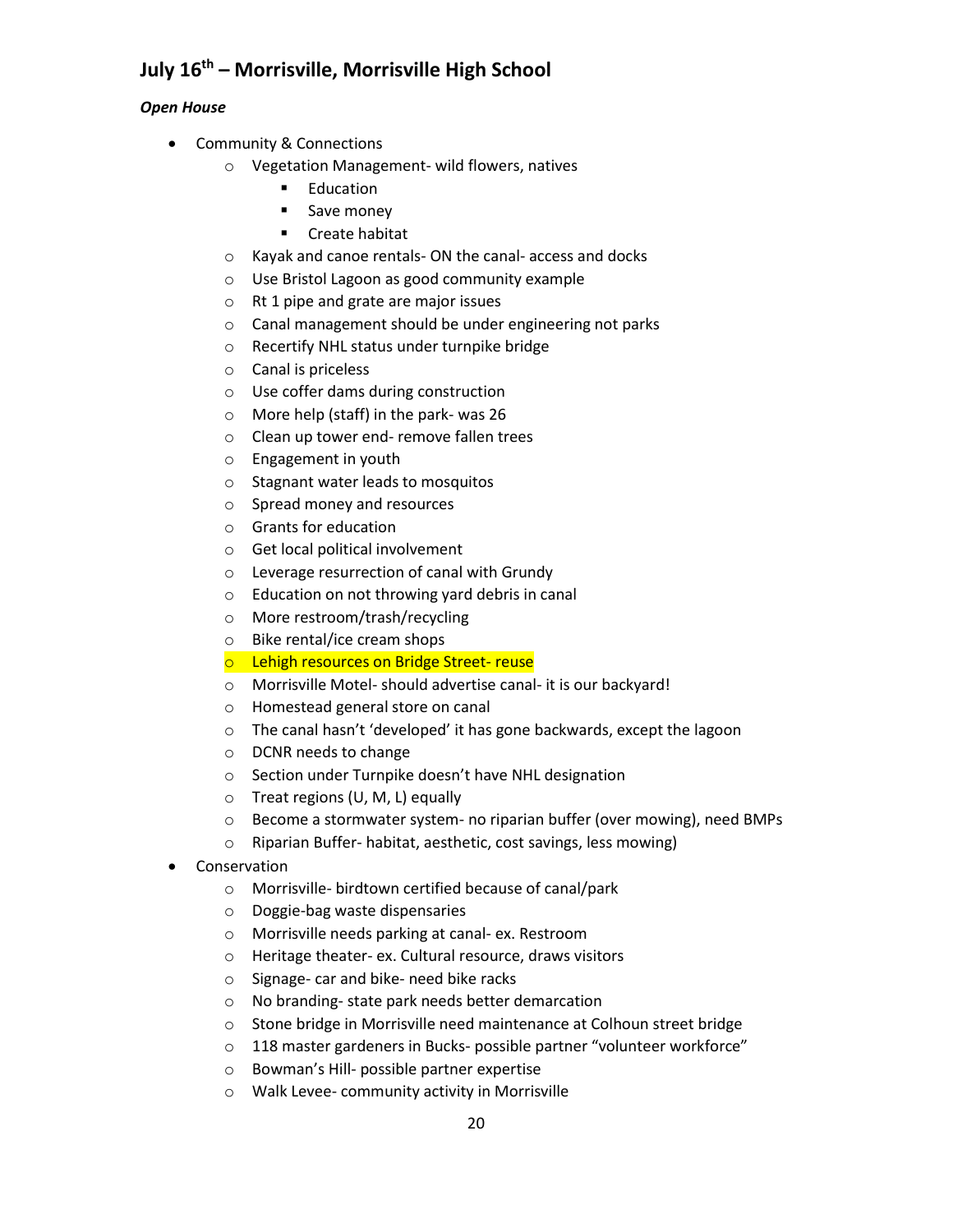- o Home owner education on how to manage canal landscape
- $\bullet$  Play
	- o Need local branches of FODC
	- o River/canal bridges iconic- plant/enhance bridge landings
	- o Create art displays along canal
		- "tour canal through art"- with smart phone app
	- o Canal Festival along 60 miles
	- o Food/music/art/events
	- o Tie music with history- living history
	- o Open walk at Bridge Street- Morrisville
		- Need state/volunteer backup to clean canal through Morrisville
		- **Unearth Morrisville's history**
		- **Interpret Morrisville history along towpath**
	- o Organize/need leader to get projects done
- Water
	- o Allow a barge ride at Bristol (Amish market)
	- o Put Bump Bridge back at Jefferson Street- Bristol
	- o Water!- auxiliary pumps- use lake for water source
		- River powered pump?
	- o More aggressive funding- grants legislature
	- o Stronger leadership to take advantage of opportunities
	- o Dorrance family money- Campbell's soup responsible for bringing canal to Bristol
	- o H2O important for wildlife/plants
	- o H2O creates micro-climates
	- o Joint grant apps with adjoining municipalities
	- o Canal stories- learning from residents
	- o Underutilization in Morrisville (water)
	- o Canal Fest is first exposure to canoes/kayaks
	- o Cast iron signs along road should be along canal (PH MC)
	- o Hydraulic mapping
	- o Add auxiliary pumps at falls township
	- o More exposure to southern end
	- o Access to water for boats, etc.
	- o Need water that moves

#### *Breakout Sessions*

- Group 1
	- o Why is the Canal important to you?
		- **Heritage**
		- **Historic sites**
		- **Historic continuity/education**
		- **Recreation**
		- Public community access
		- **Free recreation**
		- **Appeals to all ages**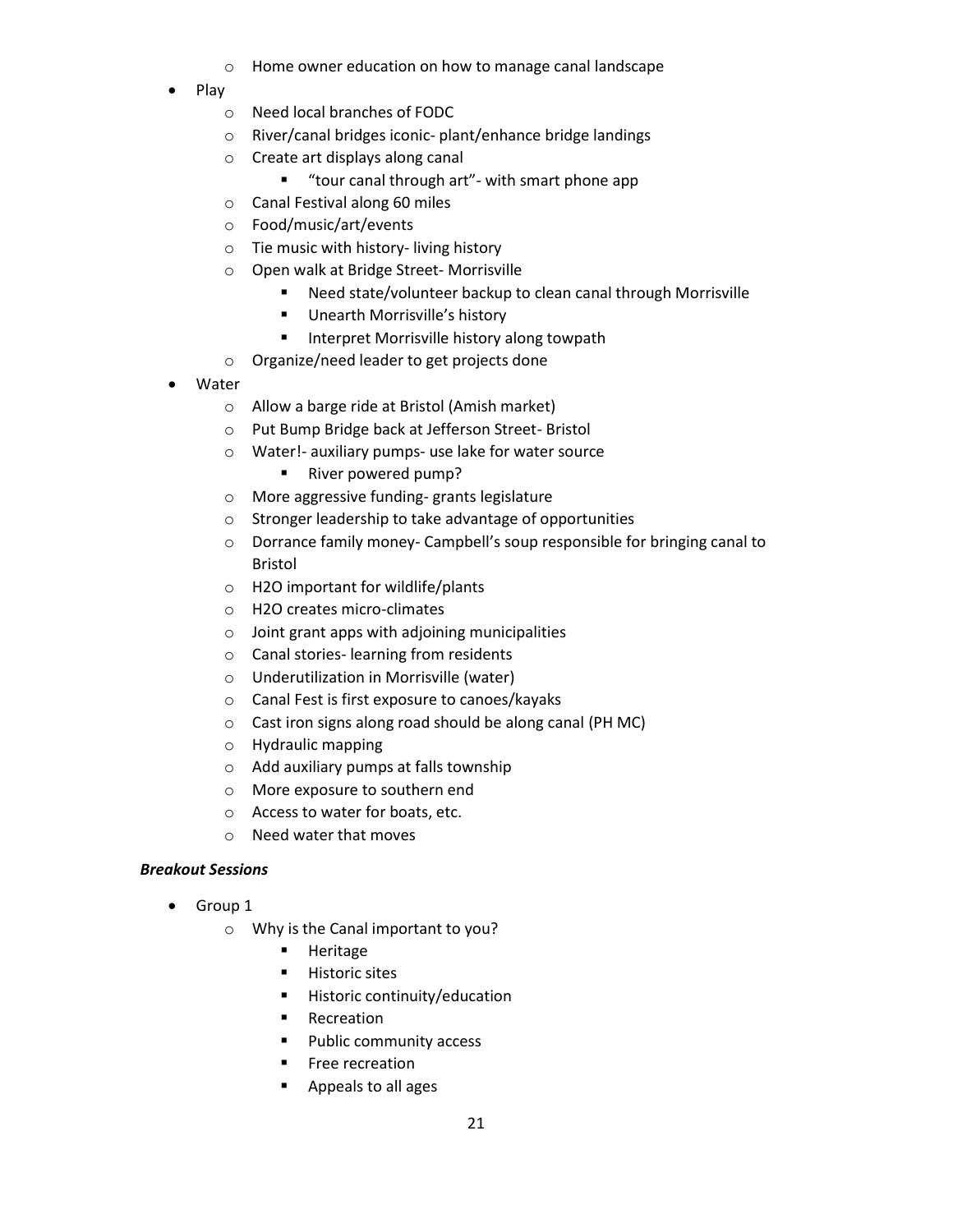- **Universal access**
- **Environmental access**
- **Preserved green space**
- Nature
- **EXECONCERGIVE CONVERGIST CONVERGIST**
- **Connectivity of communities**
- o How do you currently use the Canal?
	- **Reflective place**
	- Walking
	- **Clean ups/volunteering**
	- **Events/special occasions**
	- **Biking**
	- **Fishing**
	- **Cross country skiing**
	- **•** Photos
	- **Nature watching**
	- **Birding**
	- **Alternative transportations**
	- **-** Commuting
	- **I** Ice-skating
	- **Frequents businesses**
	- **Fitness**
- o Who uses the Canal?
	- **•** Visiting fisherman
	- **Families**
	- **Homeless/illegal activities**
	- **-** Healthy people
	- **Birders**
	- **•** Photographers
	- **Amish markets**
- o Who doesn't use the Canal?
	- **Busy young families**
	- **People who are unaware**
	- **People who are trying to get places**
	- **People who need to park to use it**
	- **Elderly**
	- **People who don't feel safe**
	- **People with disabilities**
- o What are the obstacles to using the Canal?
	- **Interpretive signage- damaged/vandalize/non-existent**
	- Lack of visibility in towns
	- **Poorly marked**
	- ADA access
	- **Bathrooms**
	- Water- drinkable water
	- **Bike racks/amenities**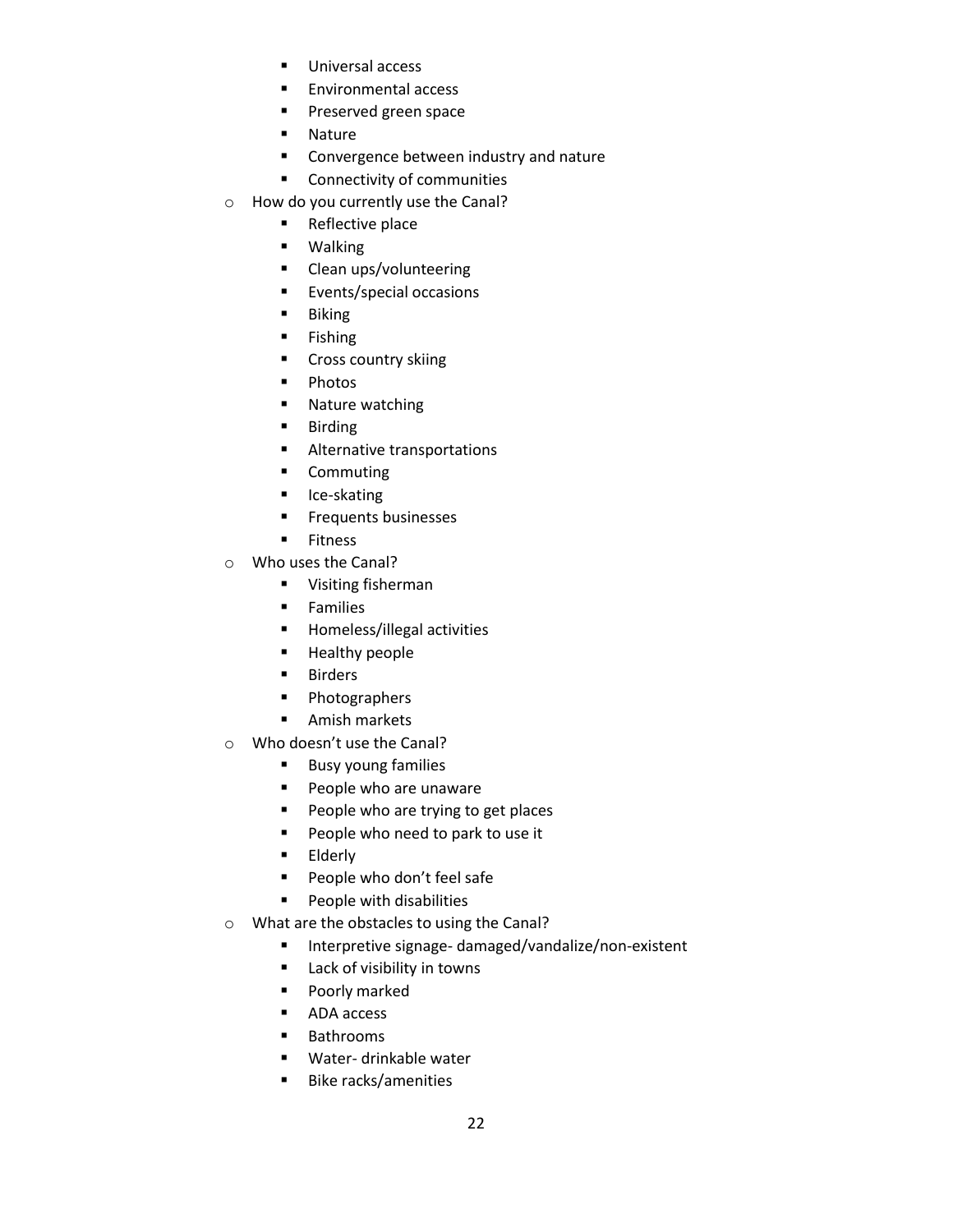- **Connections- town/canal**
- Gaps
- **•** Obstructions
- Publicity/branding
- **Grassroots awareness**
- o New ways to use Canal?
	- **Mule barges**
	- **More activities along the canal**
	- **Better connection between canal and river**
	- **Healthy family friendly eco-tourism**
	- **Bike rentals**
	- **Make it safe**
	- **EXPLOSE MARKET COSTANGER IN EXAMPLE THE COST COST**
	- **Make it attractive**
	- **Lighting**
	- **Increase use as alternative transportation**
	- **-** Amenities
	- **Public restrooms**
	- **Bring more people to the canal**
	- **Exents/engaging activities**
	- Pop up parks
	- **More involvement with northern part of canal**
	- Canal museum- partner with NCM, Mercer)
	- **More education**
	- **Morrisville access points**
- o Survival as community, economic, social and environmental asset?
	- **Leadership**
	- **Strong advocacy/lobbying**
	- **Engage kids**
	- **More money-funding**
	- **Legacy fun**
	- Public/private partnership
	- **Upkeep/consistent maintenance**
	- **Beautification**
	- **Preservation**
- Group 2
	- o Events
		- Kayak races
		- **E** Charity walks
		- Bike races- more (or rides)
		- **Concerts**
		- **More events**
		- Each town can have events
		- New hope fireworks good
		- **Bristol- mule rides, canal boats**
		- **Habitat**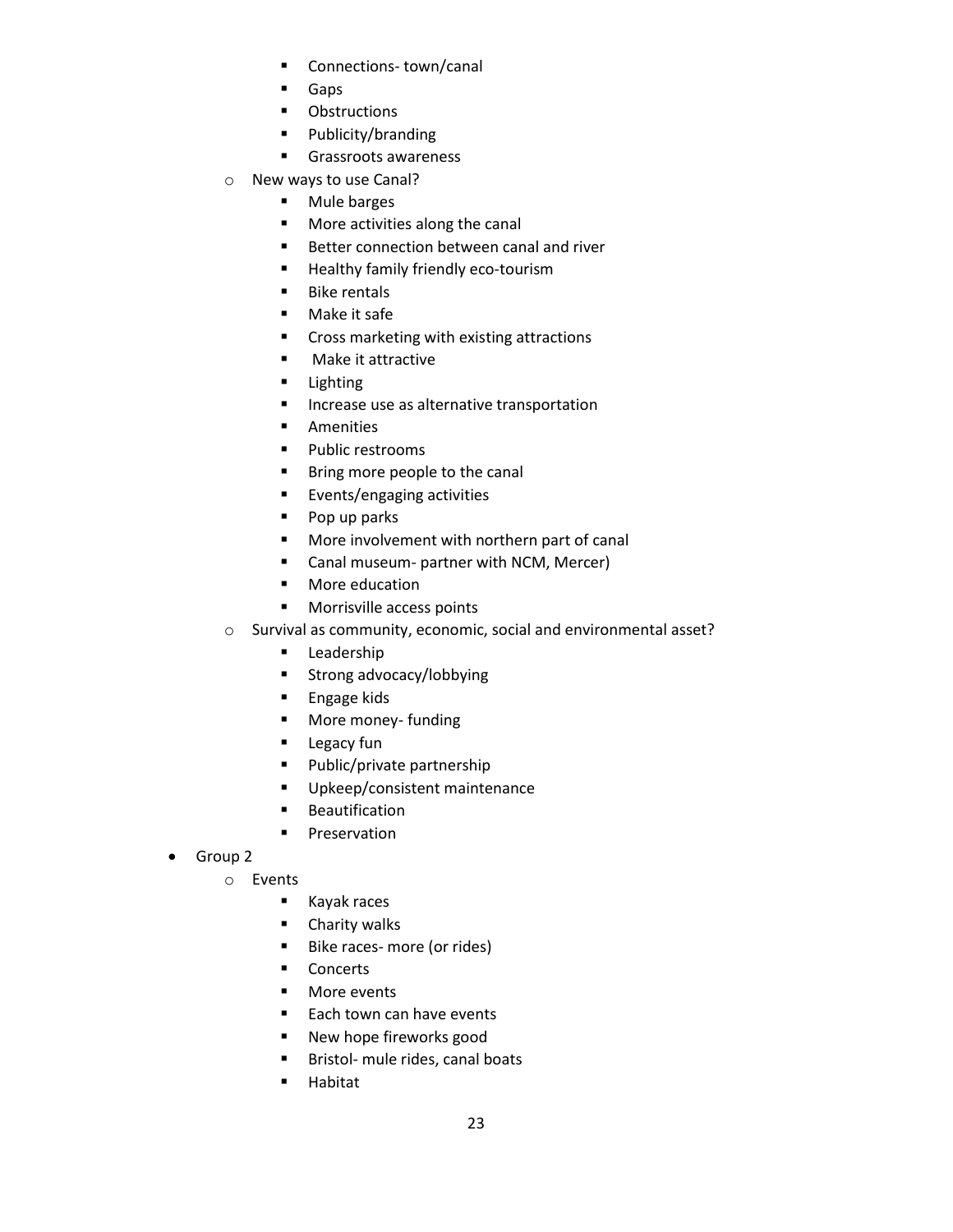- Aesthetics/scenery
- History
- Recreation
- Educational
- Canal Kids?
- Some people still don't know about canal
- **Still a lack of info**
- H2O fire protection
- Be more aware of unique canal
- **Educate- schools**
- **TV- PCH-** feature canal
- **Events- advertise- promote**
- **Bucks County visitors bureau**
- **Shop owners promote**
- o Priorities
	- **Big companies**
	- Residents- need awareness
	- **UIST** Vision plan- needs facebook page
	- Canal apps (FODC)
	- **William Penn Foundation**
	- **•** Municipalities
	- **School districts**
	- Artists of Yardley (and canal)
	- **DCNR**
	- **Fish and boat commission- docks?**
	- **FODC**
	- Chamber of commerce
	- **EAC- Morrisville**
	- **Redevelopment auth.**
	- **F** Yardley business association
	- Makefield Women's association
	- **•** Delaware River Joint Toll Bridge Commission
	- **PennDOT**
	- **DVRPC**
	- **Bristol connected to transit**
	- **Maintenance- volunteers, public/private**
	- Signage needed- you are in a state park, info, carry in carry out
	- **Access- parking**
	- **Patrol frequently**
	- **Some bad activity in Morrisville**
	- **Preserve canal for use**
	- **Habitat**
	- **Storm flow- flood preparation**
	- **Stocked for fishing**
	- Color run- Morrisville, event exposed people to the canal
	- **More events a plus**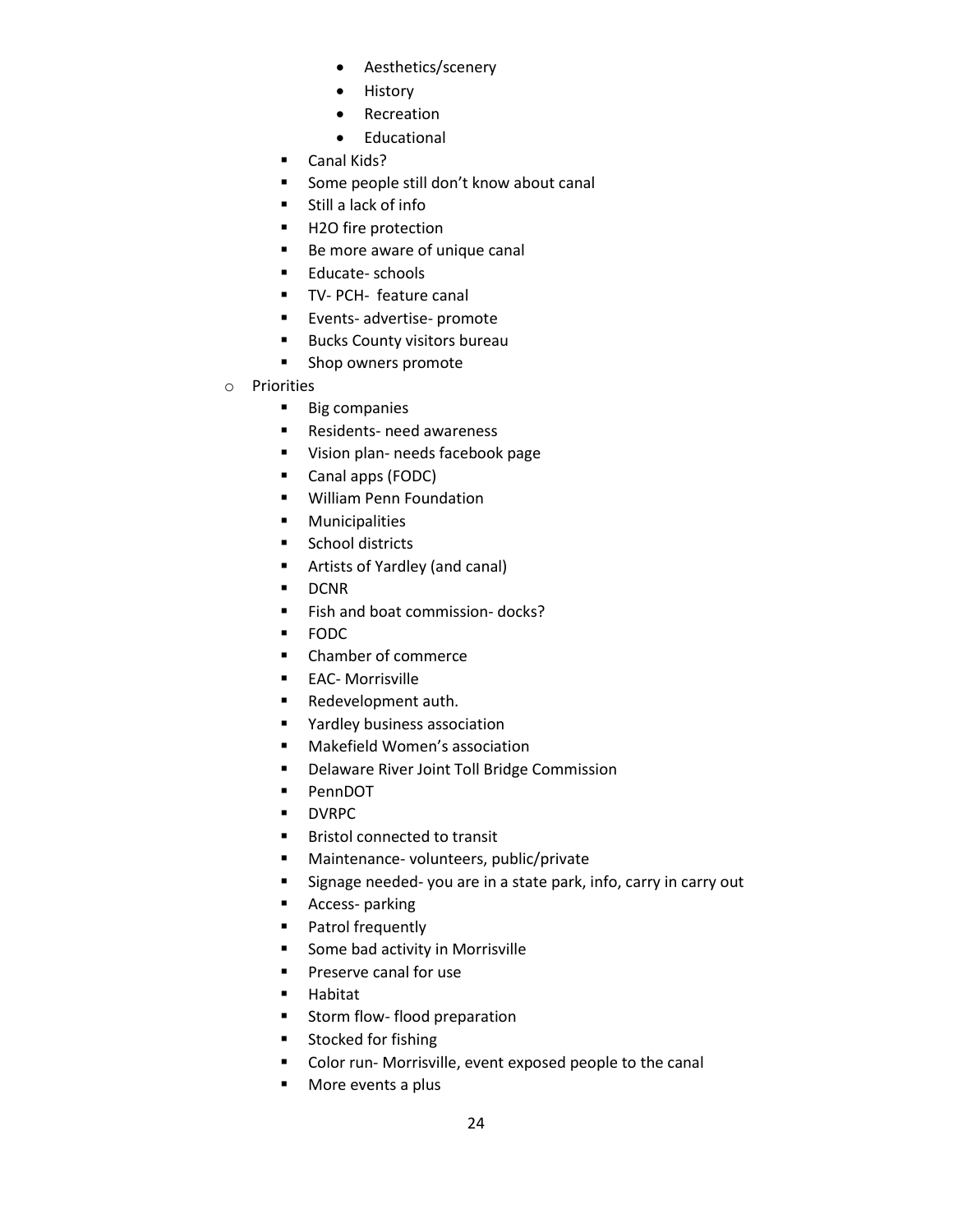- **Need parking**
- **DID Lehigh Building- parking location**
- **Resources to re-development**
- **Promote canal side use**
- Need municipal involvement
- **Daylight canal at Bristol**
- o How do People Find out?
	- **DCNR** survey
	- **Social media**
	- Canal business association/promotes
	- **Raffles- raise money**
	- Not sticker for boats
	- **EXEC** Artwork- redecorate for save
	- **Awareness- schools**
	- **Events**
	- **Access**
	- **Partners/sponsors**
- Group 3
	- o Mike
		- **Fishing in canal**
		- Water depth sometime too low
		- Fish kills sometimes (not lately)
		- **Pre-emptive releases**
		- **Sometimes too high**
		- Delaware canal '25'- modern water level system
		- NOAA sensor on Calhoun BR
		- Correlate river level to canal level
		- In flow from local streams
		- F&BC- trout, catfish, pike, carp
		- **Mercury level?**
		- **Who monitors license?**
		- **People harvest frogs**
		- Adjacent wetlands habitat
		- **Educating adjacent property owners- compost dump**
		- Morrisville 'trash weir"
		- **PennDOT dumps trees in canal**
		- Berm side, RR tracks- trees in canal
		- Add riparian buffers with access for fisherman
		- Walking, serenity, biking
		- **Most users are respectful**
		- **EXECO** Congestion- centered around parking area
		- **More access points**
		- Below tunnel loc. Remote, past acola
		- o Joe
			- 2 sections of historic park connected by canal
			- **WCHP** has great parking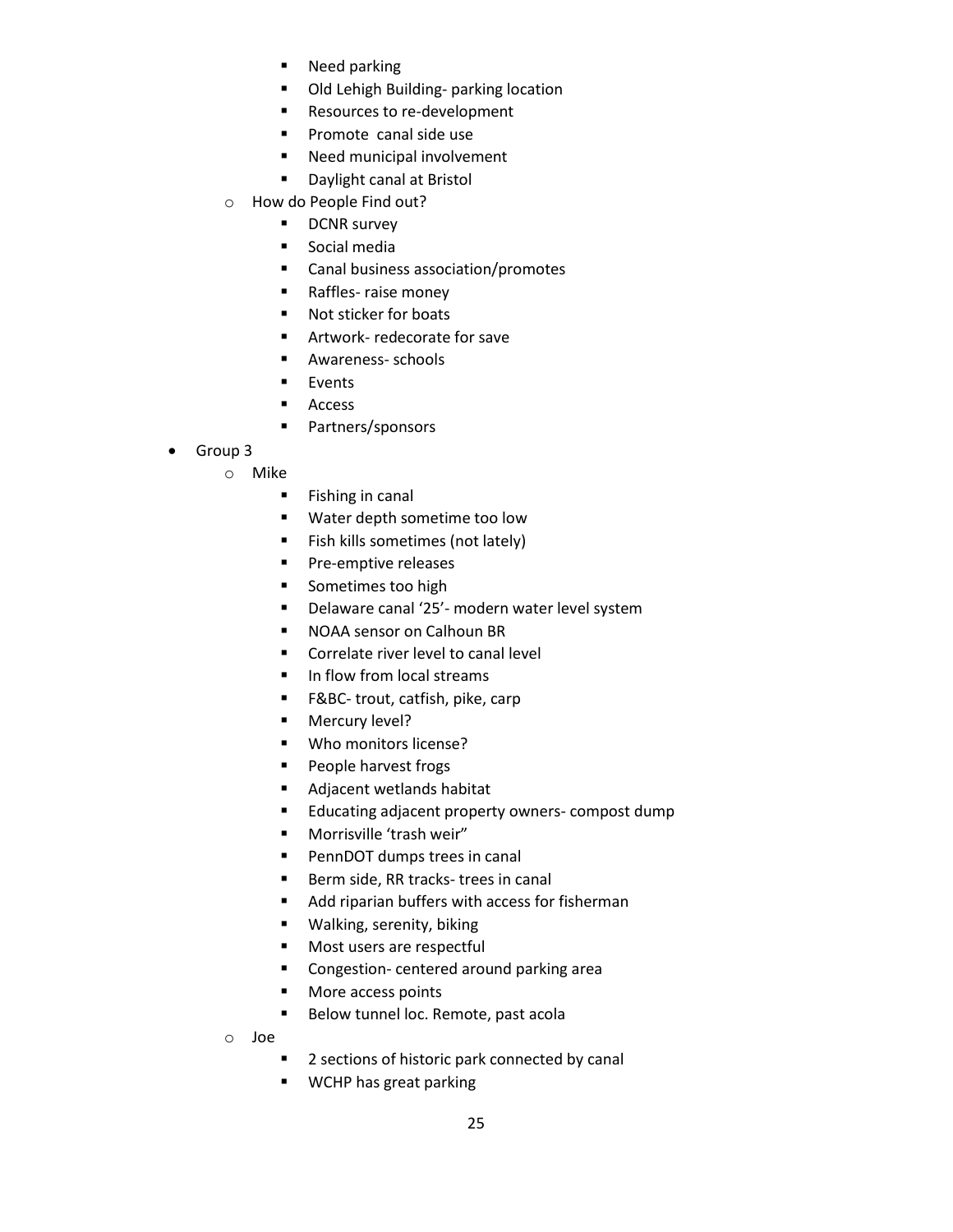- **Fiends want people to use WCHP**
- Tell history of Taylorsville- milling center, local streams, Pidcock creak (flood damage)
- Boy Scout campground
- **Canal pipe into lagoon**
- No interpretive signage
- WCHP goal 'sustainable park'
- **•** Operable locks- water for boating, active navigation
- **U.K. houseboat Manchester**
- **WCHP** navigation- benefit, attraction
- **Thompson Neely House- increase visitors**
- **Culverts 'interrupt' navigation**
- **Where are feasible segments for navigation?** 
	- Parking/launching access
- **Gaps- Taburn Road, RR track, Shopping center**
- **Economic development- mixed uses, near transit, local sidewalks**
- **Urban park section**
- Welcome to Yardley Borough
- Seek feasibility- owner, municipalities, DCNR, Partners, Walmart, Home Depot
- **Justice Douglas walked this section of canal**
- **Fishing wildlife based on watered canal**
- **Integrating park systems and stories- infrastructure**
- **Educate residents waste and environment impacts**
- **•** Daylighting Levittown shopping center
- Collaboration with PennDOT

#### • Group 4

- o Why is the Canal Important to you?
	- **Natural resource**
	- **Historical**
	- **Economic**
	- **Like no other**
	- Path connecting Easton to Bristol
	- **Bring community together**
	- **Beauty in the cultural landscape**
	- **Playground- swam BAB**
	- **I** Ice skating
	- **•** More kayaking
	- Ice hockey
	- **Fishing**
	- Growing up along canal
	- Run
	- Walk
	- $-Hike$
- o How do you currently use the Canal?
	- $\blacksquare$  Fish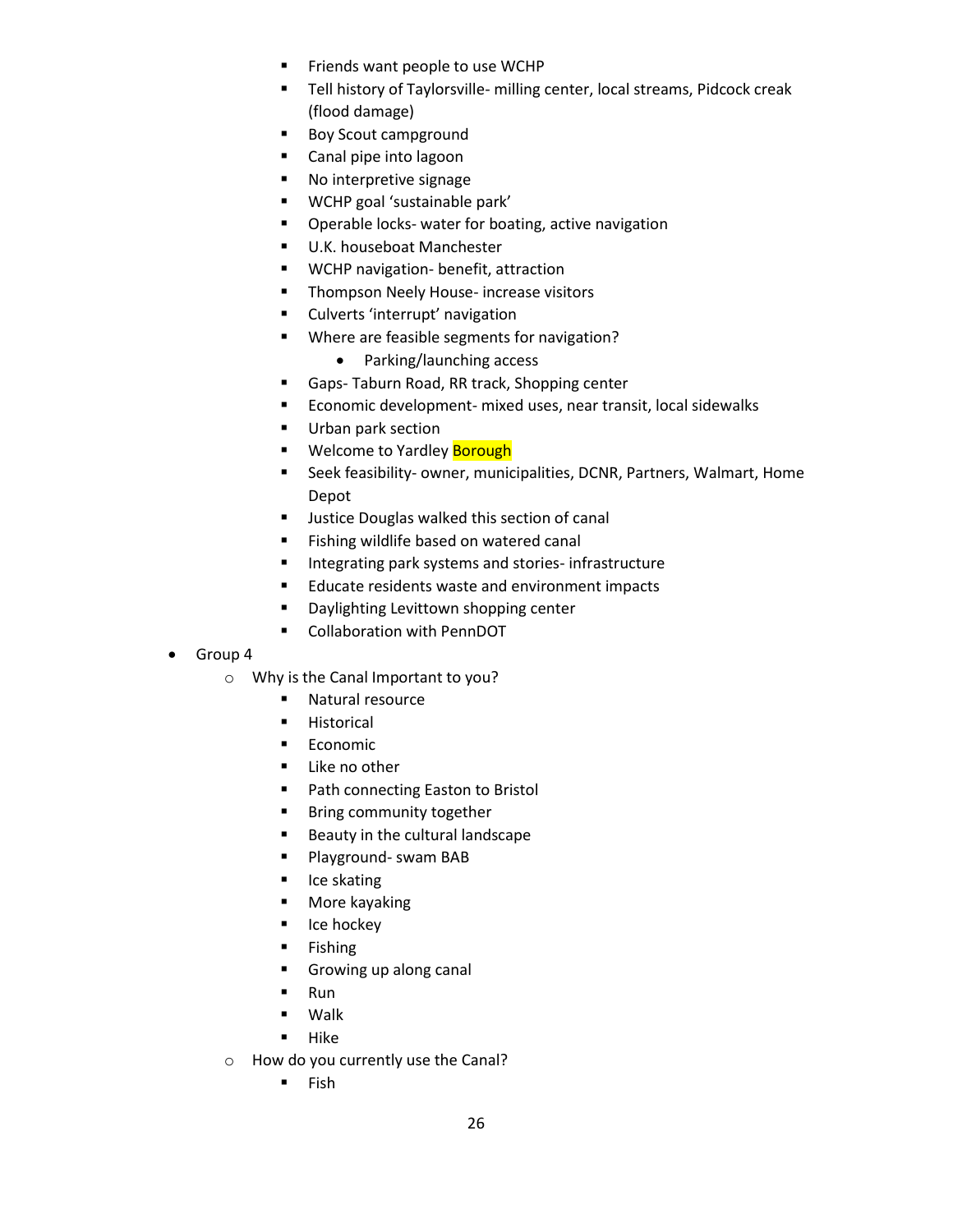- Barge ride
- Bicycling
- **Hiking**
- **Nature walks**
- Walk
- **Photography**
- Jogging
- **Biking**
- Walking
- **Biking**
- Picnicking
- **E** Cowboys and Indians
- **Swimming**
- **Canal festival**
- **Trap muskrat**
- **Plein air painting**
- o Who uses the Canal?
	- $F$  Fisherman
	- **Biker**
	- **Joggers**
	- **Student- educational**
	- **Canal clean ups**
	- **Festivals**
	- Nature study on canal and surrounding area
	- Geese- wildlife
	- Need more schools to use it in the curriculum
- o Who doesn't use the Canal?
	- Need water depth for some users- canoes, paddle boats, kayaks
	- **Wheel chairs, strollers need better access**
- o What are the obstacles to using the Canal?
	- Parking- need more- handicap parking users
	- **More water**
	- Publicity/signage for parking
	- **•** Way finding
	- Access to water- boaters (ramp/dock), handicap
	- **Map/ramp fir access point for handicaply**
	- **Unsightly businesses**
	- **Filled in canal**
	- **Safety-geese, dawn to dusk park, feel safe**
	- **Maintenance amenities- bathrooms near lagoons, graffiti**
	- New bridge- camel back for end to end trips
	- Benches
	- **Privacy- guard it, noisy trail users**
- o New ways to use Canal?
	- **Barge ride- Green Lane to Jefferson Ave**
	- **Bump bridge- opened when barge bumped it, closed after it passed**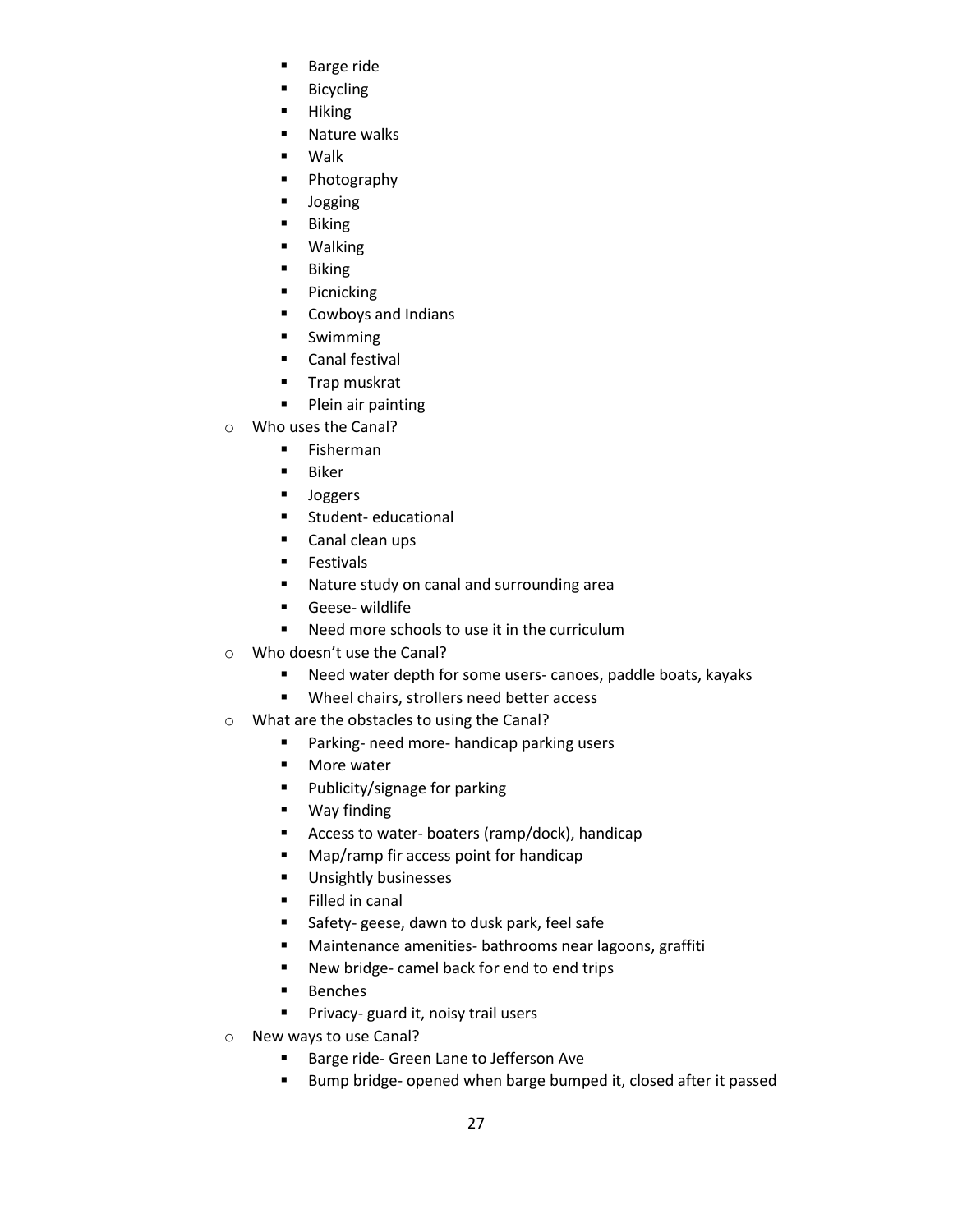- **•** Overnight accommodations- canal boat, hotel
- **-** Hostels
- Bed and Breakfast
- Boat rental, bike rental
- Bike share
- Café- food- easy access to trail
- **Snowman contest**
- $I$  Ice festival
- Boat parades/decorating
- **Bridges over canal and D&L trail**
- Native plant areas for education
- Buggy ride along canal
- **Horse**
- **Tullytown canal tunnel could have had canoe access**
- **Canal is priceless**
- Audio tours- technology
- o Survival as community, economic, social and environmental asset?
	- **Educate adjacent property owners**
	- **•** Operate as it was originally designed
	- **EXEC** Canal and river level should be the same
	- **Persuade law makers about the value**
	- **Remove obstructions that create floods- pipes**
	- Reconsider flood control
	- Boat through locks- pays
	- Charge for docks at places you stop to eat with docks
	- **•** Crowd source funding
	- **•** Organize trips- bikes, hike, kayak
	- **Design symposium with all entities that have control**
	- **BCCUB-** bush trips
	- **Increase number of trail tenders- sponsors for trail sections**
	- Bike and brew events- brew call
	- **Tax credit incentives for businesses to donate**
	- **Funding from fish and boat commission**
	- Kayak tag number
- Group 5
	- o Funding
	- o Commercial
	- o Educational signage
	- o Riparian buffer along water's edge with native plants
	- o Bird watching- signage for native birds- platforms
	- o Benches
	- o Trail obstacles
	- o More access points/highlight accesses from towns
	- o Increase usage/appreciation
	- o Fully watered/resilient to floods
	- o Uniform material for trails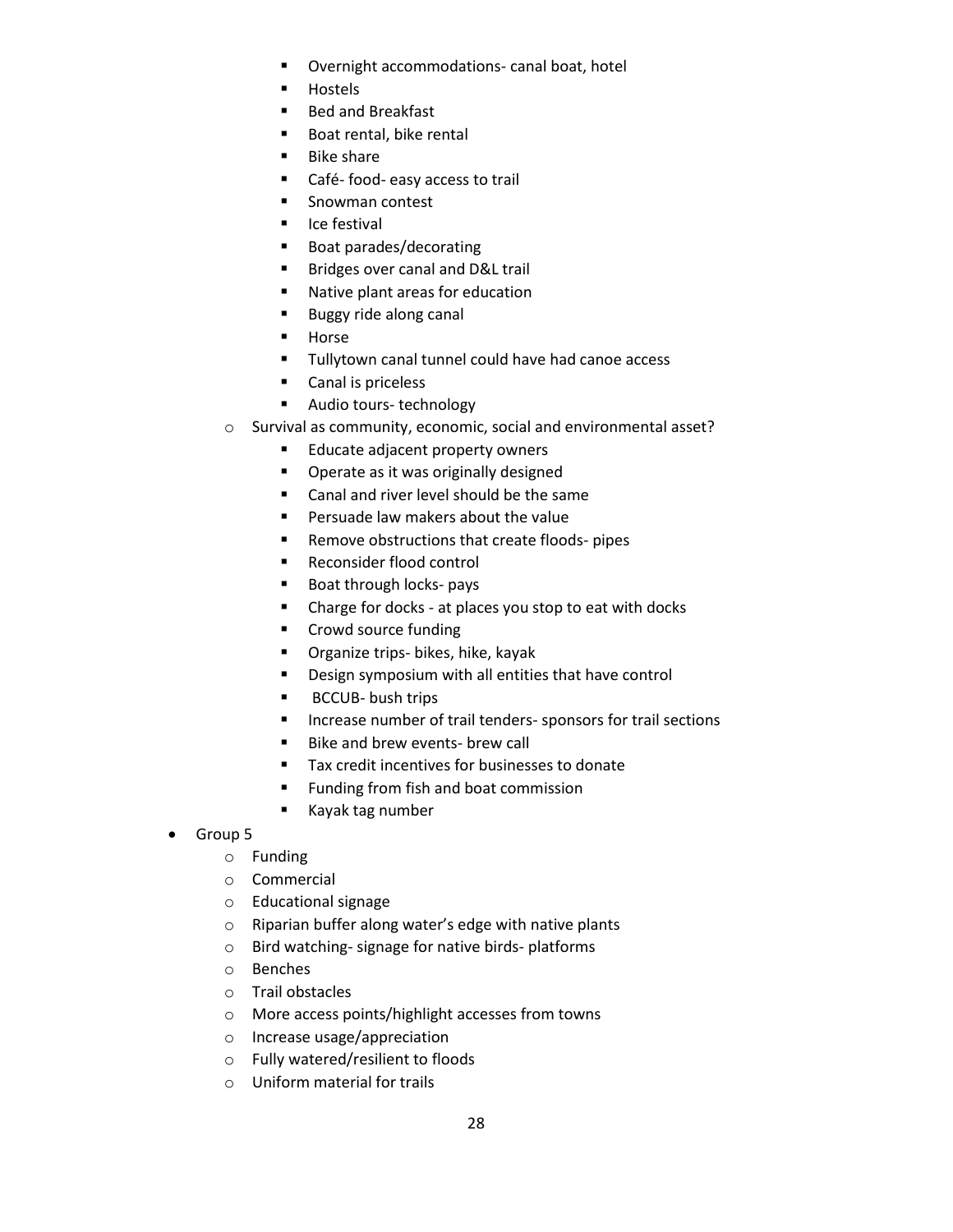- o Narrow for bikers?
- o Education in schools
- o Public/private partnerships/ support
- o Advertising?
- o Synergy to bring people in
- o Adopt portion of canal
- o Issues with concessions- public say- localized concessions
- o Each community is asset
- o Morrisville- connecting canal to summer sea
- o Structure- is historic resources- should be preserved
- o Attract younger through technology
- o Water skiing
- o Technology to help monitor health of canal/ crisis management
- o Test water quality
- o Hydrology map
- o Canal needs to be aesthetic- riparian
- o Restrooms
- o Mile markers
- o Environmental education
- o Communication- groups (municipalities)
- o Coordinate with D & R- emulate their program/success
- o Partner with Bowman's Tower
- o Riparian- don't extend into towpath
- o Regulations for property maintenance?
- o Education for property owners
- o Consistent water flow- regulated by over flows
- o Automatic overflow cleaner
- o Seeing how locks work
- o Kids attractions
- o Cell phone tours- GPS powered tour
- o Historical value/ natural value
- o Stormwater control
- o Health/free recreation
- o Link to towns
- o Exercise/skating/cross country skiing
- o Kayaking
- o River powered pump/ Archimedes screw
- o Water fountains/ stations
- o Image of canal- not used because of image- perception of being unsafe
- o Disconnects- physically
- o Easy portage- boating/biking
- o ADA access
- o Water park
- o Skating race
- o Designated hire/camp/event/run on path
- o Partnership with extreme sports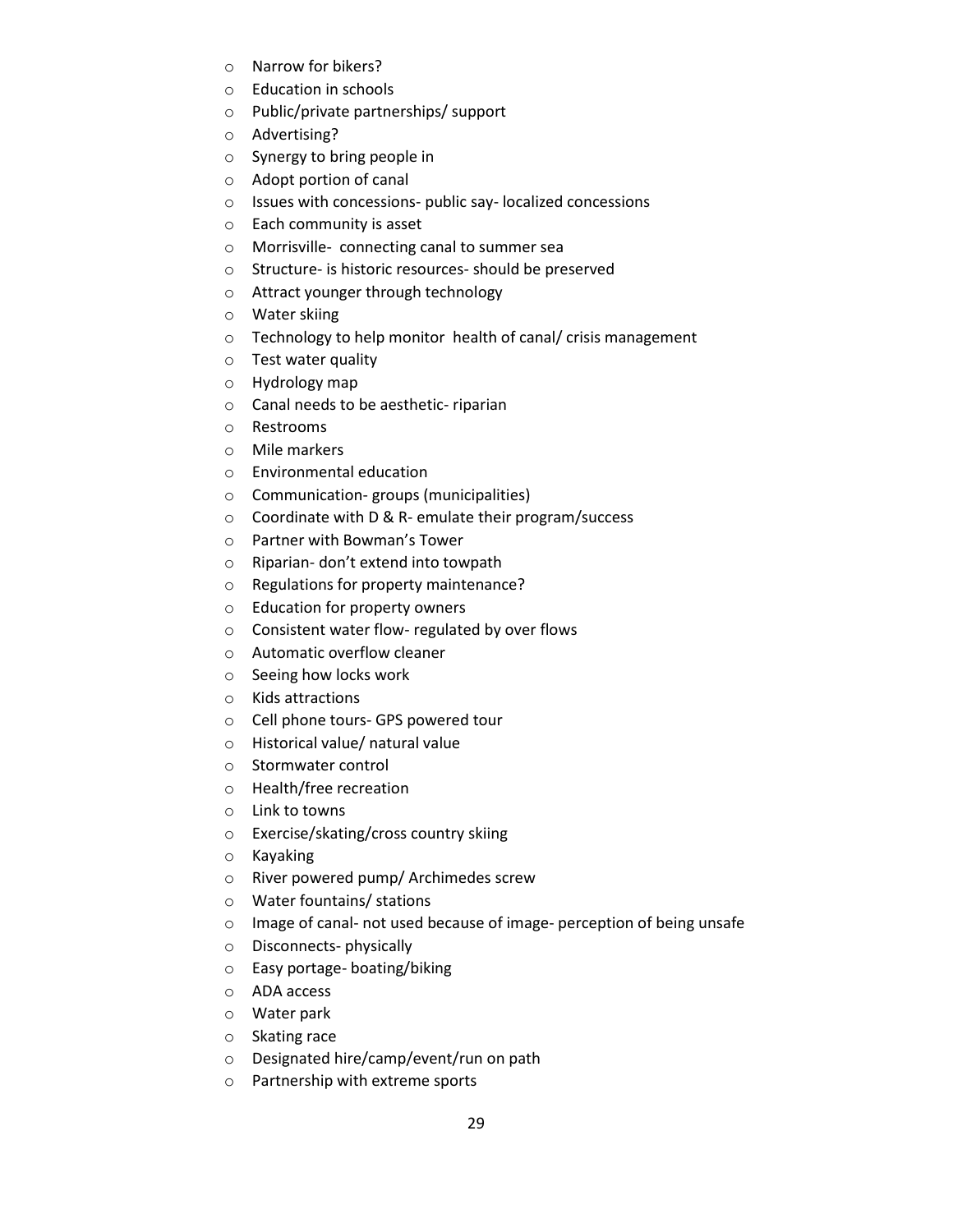- Reconvened Group
	- o Use was it has been
	- o Missing segments
	- o Water the canal
	- o Water as theme for connecting
	- o Innovate
	- o Generate awareness use events
	- o Increase partners
	- o Technology info- coordination volunteers, audio tours
	- o Safety increased
	- o Partnering for education- canal & culture
	- o Cross marketing ecotourism, other attractions
	- o Concierge concept
	- o Adopt a canal
	- o School-park-educate stewardship
	- o Amish market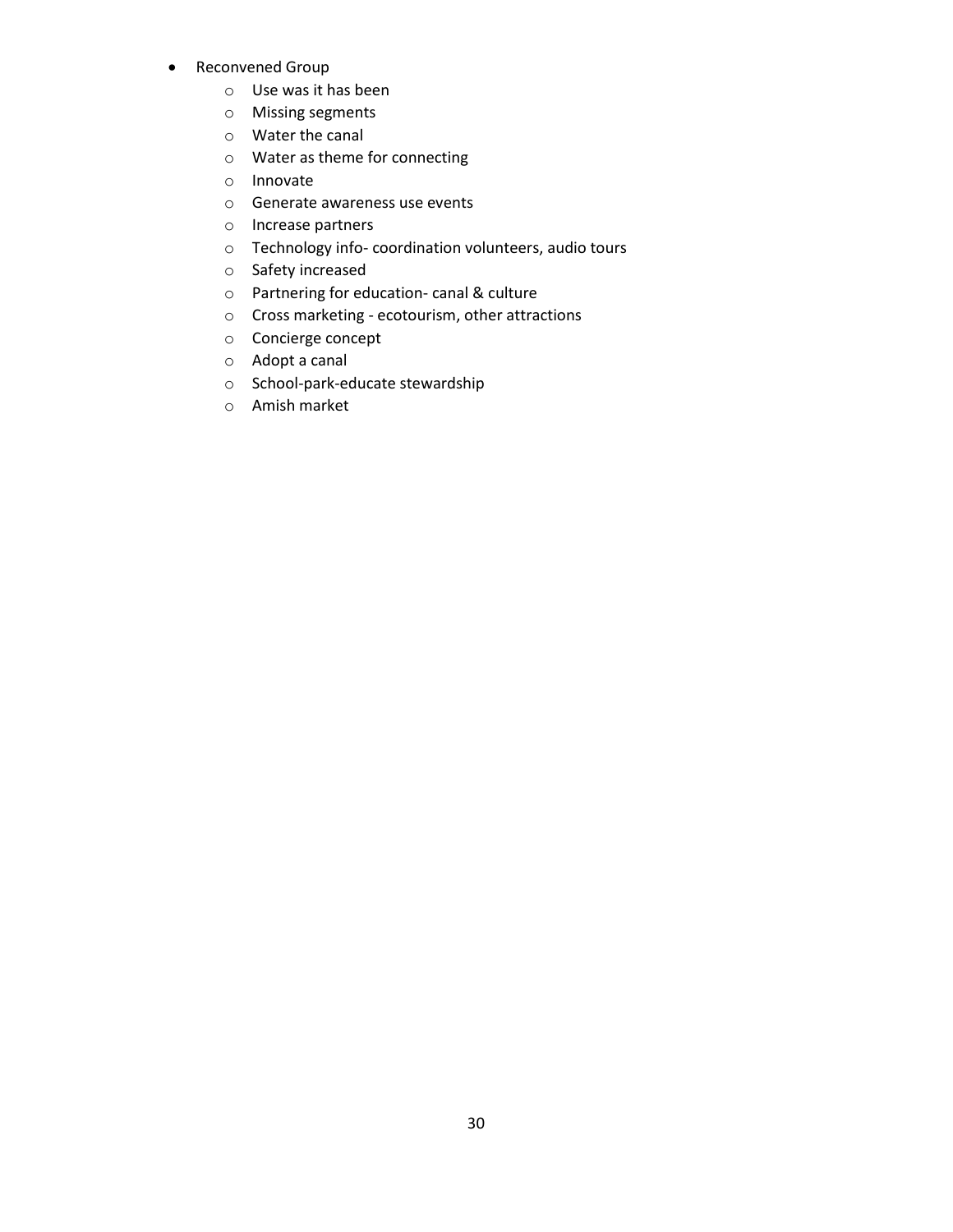# *Emailed Comments*

*SF, 7/14*: I am hoping those of us who do attend will articulate the DC21 priority for keeping water in the canal to stem further deterioration through improved preventative maintenance, inspections of key structures and back water solutions for as many sections of the canal as possible while we seek a long term vision and more lasting solutions.

*JF, 7/15*: As a resident of New Hope and a neighbor to the Delaware Canal, I am certainly concerned about the condition of the Canal, especially including the three major repairs which are currently being executed by the Department of Conservation and Natural Resources (DCNR) and contractors. We all agree that a fully watered Canal has been only a dream for many years, and that the Canal's aging infrastructure requires continual attention.

I am disturbed, however, at the possibility that "park privatization" or "commercialization" models are being considered as a potential alternative management and/or funding source. In my opinion, the Delaware Canal State Park is a "public good," belonging to all the people, and as such its maintenance and management are everyone's responsibility. Entire communities benefit from the Canal's beauty and tranquility; thousands of our citizens enjoy recreational adventures within its bounds; volunteers and private donations, supporting projects along the entire length of the Canal, have been generously given to supplement its upkeep. "We the people" should *demand* that our government, on our behalf, adequately fund the integrity and safety of this unique and historic treasure.

In return for our citizen commitment of donations and perhaps increased tax dollars, we should also expect transparency, communication and responsiveness from DCNR. In my experience, both the DCNR Park Staff and the DCNR leadership team have shown a great sense of urgency and focus throughout these past trying months. The public should continue to demand this behavior from our public servants. I would also implore our State Legislators to examine their budgeting priorities and ensure that this "public good" is adequately funded so as to remedy the fiscal neglect of recent years.

It is often said that, "Everybody wants everything, but nobody wants to pay for it." I hope that Pennsylvanians will not fall prey to that destructive mentality. If we do, the loss to our future generations will be incalculable.

*JF, 7/17:* Unfortunately, I was unable to attend the recent Town Hall meetings and am thus submitting these comments and observations for consideration by the Grant Team. These comments represent my opinions and should not be considered as being endorsed by the New Hope Borough Revitalization Committee, which I Chair.

My comments in no particular order follow:

- 1) I would recommend that previous Canal Master Plans be reviewed and evaluated. For example, a perusal of the 1987 Master Plan would surface many parallels between the environment that confronted planners 28 years ago and that which we find ourselves in today. So, if the past is prologue, what can we learn from what has and has not occurred since then? The goals espoused in 1987 seem remarkably unchanged from those that are contained in DCNR's 2015 Plan. In 1987, The Major Purpose was :
	- a) To preserve and improve the Canal, and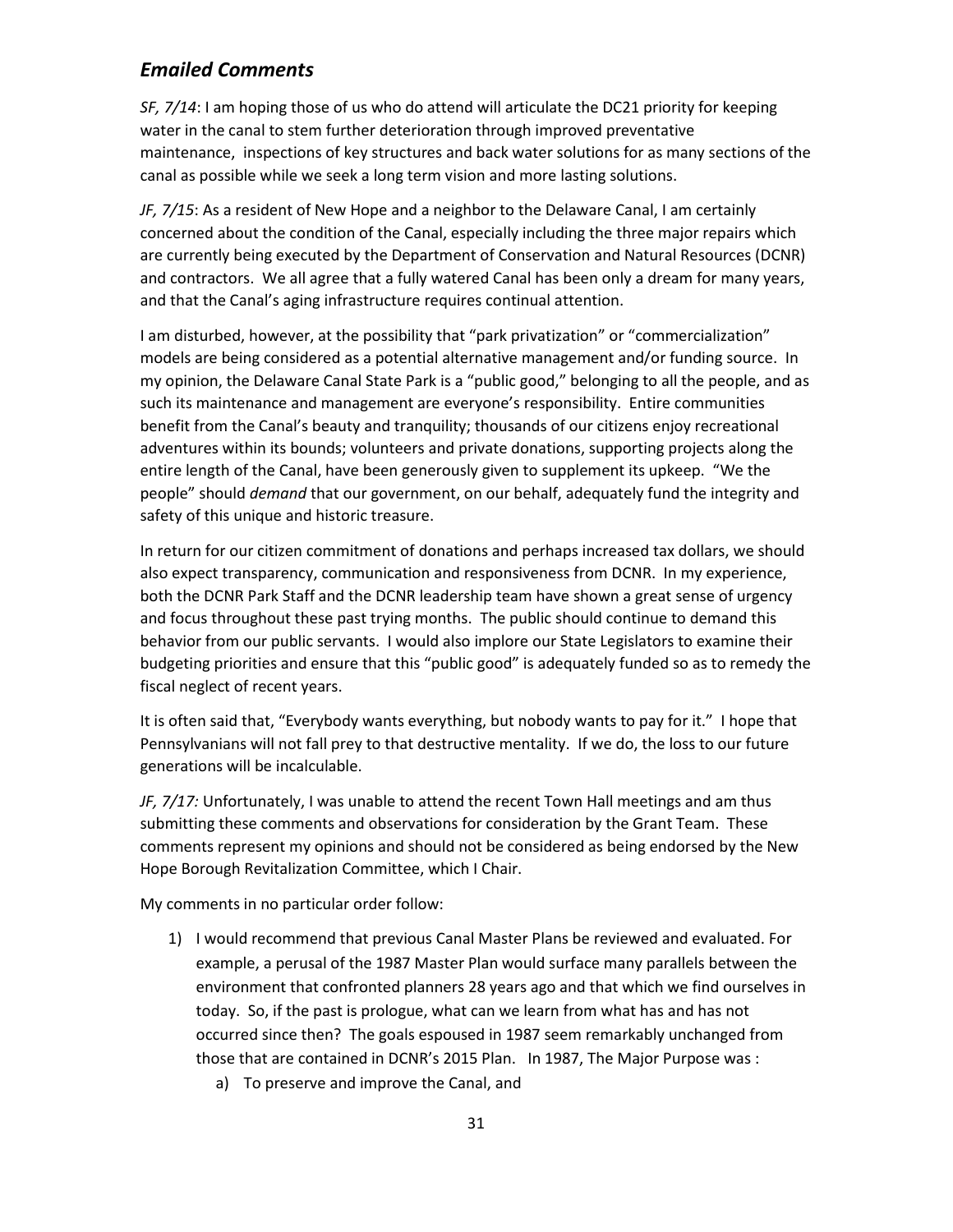b) To preserve, protect and carefully develop lands that affect the Canal beyond its boundaries.

Aiding in the pursuit of these purposes are five underlying themes:

- a) Return and keep water in the Delaware Canal
- b) Maintain the Canal in a safe and attractive condition
- c) Preserve and enhance the Canal's recreation, historic and scenic qualities
- d) Provide compatible land uses along the Canal
- e) Encourage municipal initiatives to enhance the Canal

The Plan then proceeds to amplify on these goals and develop actions designed to achieve them including the identification of projects. While the projects will have certainly changed in the intervening 4 decades most, if not all, of the goals/themes have not. As a matter of fact, in today's environment we can add another underlying theme which is:

> f) Encourage institutional and private supplemental funding of Canal maintenance and capital projects.

To reiterate, what can we learn from the previous 1987 Master Plan? How has it served the Canal over the past 28 years? What has worked and what has not? More importantly, why? What can and should we do differently as we develop a new plan?

2) In reviewing the DCNR 2015 Canal Plan on the delawarecanalvision.org website, I am not clear as to the relationship regarding the 20 projects listed and categorized in phases. These projects are referred to as "immediate" but associated in five phases. It is not clear what the phases represent. For instance, how does one phase-in "immediate."

In addition, there is an appendix listing 72 projects divided into 5 categories. What do the categories represent? Years? Priority groupings? How do the Categories relate to the Phases for the aforementioned 20 projects which are repeated in the appendix?

DCNR has done a terrific job over the years coping with the damage to the Canal due to a hostile environment, especially when given their manpower and financial resource constraints. Furthermore, I do not have the knowledge to second guess their prioritization of projects nor does their overall performance warrant micromanaging. That said, some recent culvert failures (Cutaloosa and Upper Black Eddy) suggest that the maintenance/replacement methodology or budgeting process was not sufficiently sensitive to the current state of the infrastructure. While DCNR's response to the breaches has been creative and expeditious, it nonetheless requires the damming of the Canal and forcing a delay in the watering process which had been underway. In addition to time lost and plans deferred, there is undoubtedly an increased demand upon already dear financial resources.

I would suggest that a post mortem of these incidents be undertaken with emphasis placed on the criteria for determining the timing of infrastructure repair/replacement.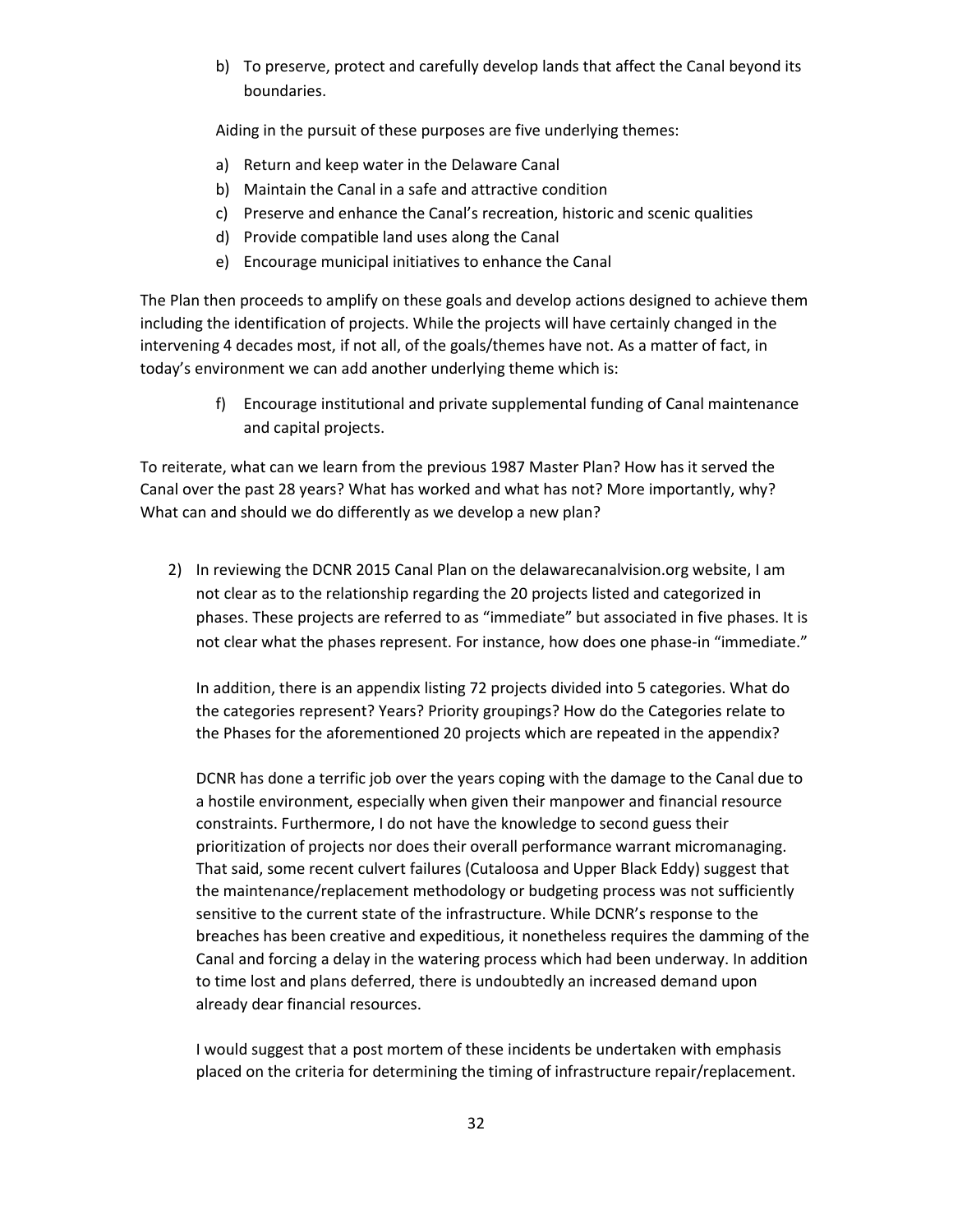Lessons learned from this review should trigger a reevaluation of current projects to determine if any acceleration of repair/replacement schedules is in order.

- 3) Despite everyone's best efforts "stuff happens," resulting in the loss or reduction of water flow. In the past, this has been occasioned by low water on the Delaware or some infrastructure breakdown (caused by nature, time or manmade) that requires the stoppage or diversion of water flow. Dependent upon where this occurs it may be possible to augment/restore the flow of water by the use of pumps or alternative means such as an Archimedes Screw. There has been some consideration of these devices proposed by The Friends of the Delaware Canal and DC21. Furthermore, New Hope for Our Canal and DCNR have funded the provision of water into New Hope Borough by utilizing the Center Bridge pump. I recommend that this study incorporate an assessment of where such water augmentation could occur, the best means (pumps, screw, water wheel, etc.) to accomplish such an end, the conditions which would justify their use and, of course, a cost/benefit analysis.
- 4) It should come as no surprise that State funding will undoubtedly continue to be an obstacle to timely implementation of any Canal Master Plan. Thus, every effort must be made to develop a coordinated initiative to increase private funding. Currently, nonprofit groups such as the Friends of the Delaware Canal and New Hope for Our Canal have raised money from donors motivated primarily for altruistic reasons. Foundations supporting and celebrating the preservation of open space, the environment, historic and cultural heritage can also be called upon to award grants from time to time. (Note: The New Hope Revitalization Committee is considering applying for an Open Space Grant that features public access to the canal.)

Those opportunities notwithstanding, this study should explore how the private investor, including for profit businesses, can benefit in supporting the Canal. Specifically, what obstacles currently exist that preclude or make it more difficult for businesses that abut the Canal (for example, the Logan Inn) from taking advantage of that proximity? Can these obstacles be relaxed in a *prudent* way if the business makes an improvement to the general Canal area associated with its project? Can the business owner use a financial offset that funds a Canal project/fund to overcome an obstacle? Can the Canal become a business development zone consistent with all the environmental protection warranted by watershed property? Any assessment should also include similar consideration of municipal obstacles and incentives that might accrue to any business or individual who invests in the Canal. (Note: The Odette's project is currently under review due to its proximity to the Canal. There is an opportunity for the developer to make improvements to Canal infrastructure, for example Lock 8, for consideration of project requirements.) This evaluation could be viewed across a variety of State, County and local government agencies so that a package of credits/benefits could accrue to a potential investor along with his required obligations.

There has been some reference to the High Line in New York City as a model that the Canal can aspire towards. The High Line is approximately a mile long (the Delaware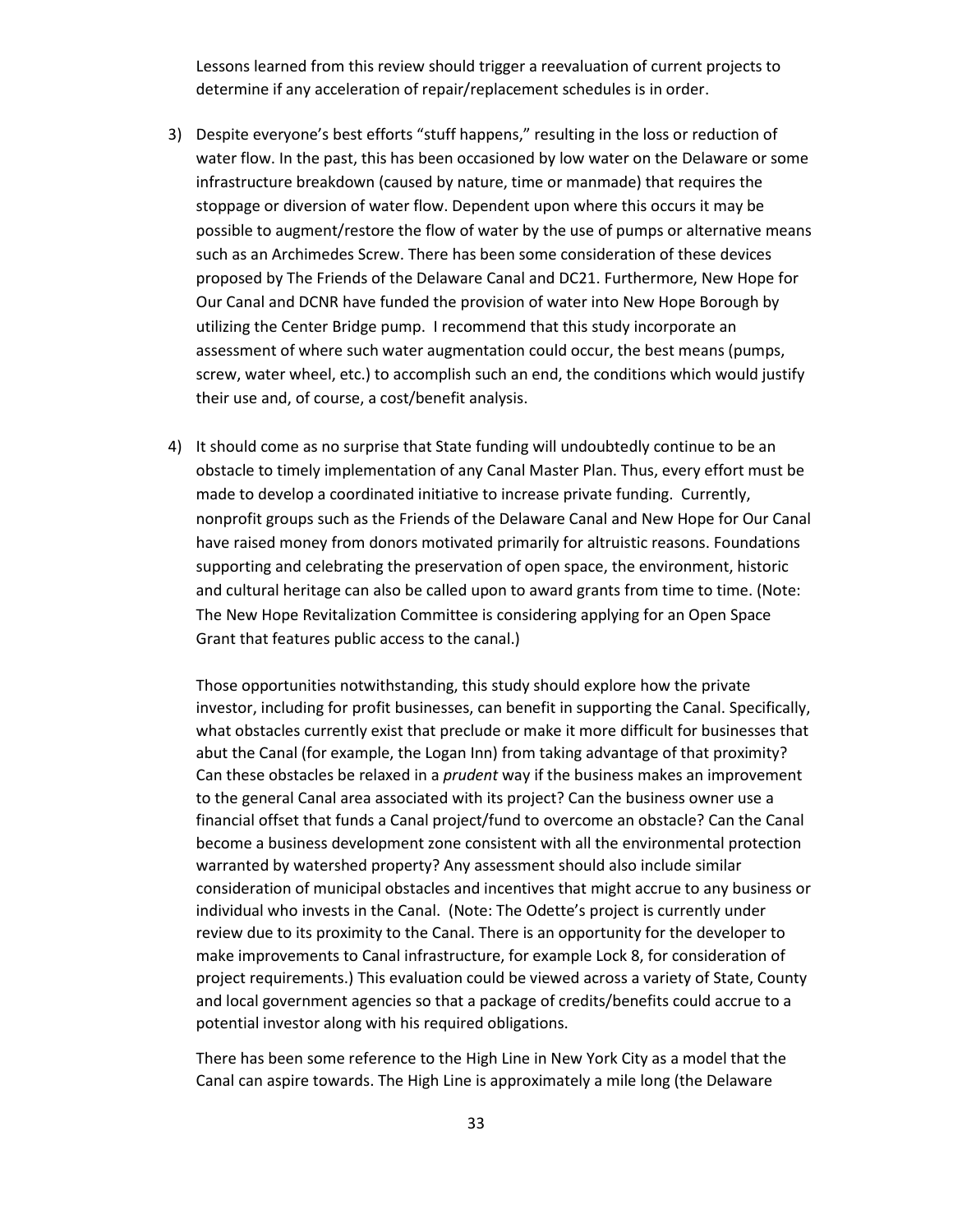Canal is 58.9 miles), and in the middle of the hustle and bustle of NYC. It was 10 years in the planning stage with the first section completed in 2009 and the  $3^{rd}$  section completed last year. Thus far, the project has cost \$187 million, of which \$44 million was raised by the Friends of the High Line and developers who took advantage of the West Chelsea Special District that was created to spur real estate development. (It is unclear how much of the \$44 million was from developers.) The remaining funds came from the city (\$123 million) and the Federal Government (\$20 million). The takeaway for me is that you have to incentivize businessmen to provide funding and horse trade over the details. In addition, this will take much time to navigate through the bureaucracy and align the stars. However, it can be done. That is why I am suggesting that the study explore how such incentives and quid pro quos can be packaged to achieve that end.

It should also be emphasized that such funding should not drive concomitant decreases in the State funded DCNR budget or in any way mitigate the State's stewardship of the Canal.

The Study should also take a look at what concessions can be contracted to private businesses. For example, DCNR should revisit their Mule Boat Ride concession to determine if the current proposition allows for a successful business plan. The Mule Boat Ride is an iconic reenactment that ideally complements the existing historical Locktender facilities in New Hope. This period- authentic interpretation only reinforces the proposed establishment of a DCNR Resource Center adjacent to this existing historic centerpiece. Any potential concessions like the Mule Boat Ride must be able to be profitable and operated by a reputable and competent business owner. Otherwise, it will no longer be an attraction, only a "turn-off."

5) The canal is 58.9 miles long and popular with visitors. With people comes litter. I recommend that the study explore methodologies for limiting litter and collecting and disposing of litter. For example, organizations can take a page from highway related programs and "adopt a section of the Canal." Many park systems provide "Carry in, Carry out" stations along their trails. The posting of "no littering" signs and the enforcing of fines would seem an effective awareness mechanism. Clearly, municipalities and businesses along the canal can be enrolled to maintain the tow paths before the trash finds its way into the Canal where it is even more unsightly and harmful to animals.

Along similar lines of thinking, the study can explore how and where private citizens and organizations can provide landscape along the towpath. There are many locations along the towpath that can benefit from privacy landscaping as it wends its way through the backyards of businesses in towns. There is no doubt that residents and towpath users would prefer to view greenery over dumpsters, air conditioners and parked cars.

Furthermore, the Park Police and municipalities should coordinate the enforcement of existing statues regarding weed control, litter, garbage containers and property lines to insure that the towpath is unencumbered and garbage free.

6) The Master Plan should examine the current landscape of public and private organizations that have as their stated mission the welfare of the Canal. Is the current structure the best way to accomplish the collective end? The Canal, in many ways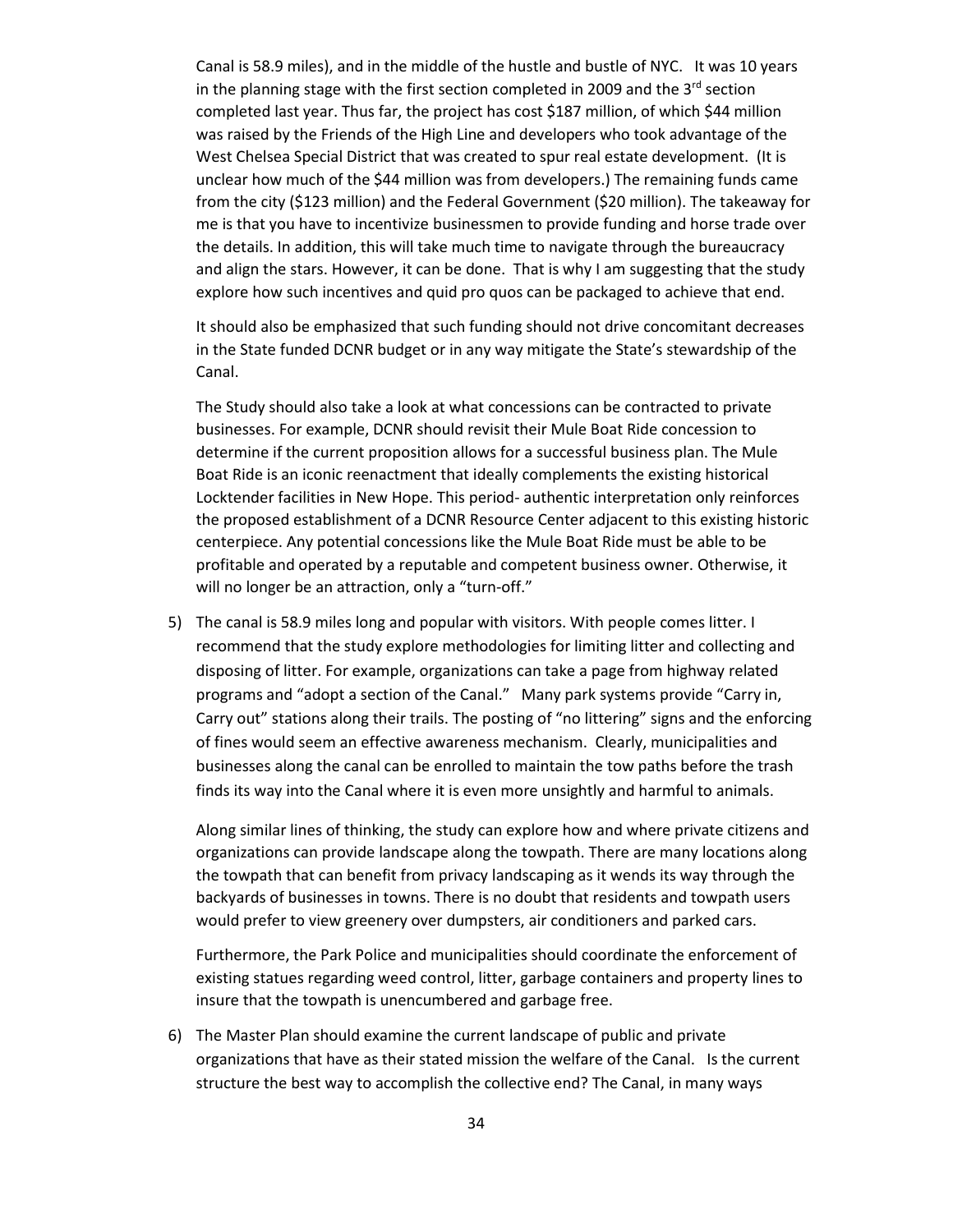benefits from an embarrassment of well-intentioned riches, and organizational differences can be a distraction. What better time to examine process and to insure transparency and open communication than when planning for the future. It is a wonderful time to be introspective and address in a non-judgmental way how all these groups can function more effectively.

*RB, 7/16*: I would love to come to the visioning meetings, but I will not be available to speak about the needs of the region for a fully watered canal which is my primary interest in supporting DC 21 and its vision for its activities.

*RR, 7/20*: OPINION: "This vision study started off better than previous studies"

DC VISITOR CENTER: "The Grundy Powerhouse should be considered as a site for a new DC visitor center. It is beside the canal, it is large and there is parking."

PA TURNPIKE BRIDGE: "This bridge caused an obstruction to the canal and the National Landmark status was decommissioned for under this bridge. There is room for the canal to be routed around the bridge obstruction."

ROUTE 13 UNDERPASS: "This facility was not constructed optimally. The towpath trail and the waterway should have been constructed side by side under Route 13. The way it was built was longer and more expensive, and separates the features."

FLOODING AT MORRISVILLE (RR Spur and Tyburn Road): "The pipe under the RR is too small and gets clogged with debris during storms. The outlet only works when the outlet to the river is open. When the backflow preventer shuts that canal water backs up to flood in Yardley."

FUNDING SOLUTION: "The funding for the RR underpass should be combined with flood control / prevention funds – to build a complete trail / waterway project the right way, not piecemeal."

DAYLIGHTING THE CANAL IN BRISTOL BORO: "The land where the former school once stood was never transferred to Bristol Borough, but remains in state ownership to this day."

*JB, 7/20*: Could water from some of the larger streams flowing under the Canal be diverted to the Canal for emergency back up water? Could this be done by gravity and wouldn't need to pay for electricity or pumps?

*A.B. 7-10-15:*

1. Remote controlled waste gates, etc. along with remote weather and water condition monitoring so one staff person at HQ could observe and adjust as conditions change.

2. Fabricate and sell sectionalized boats along the Canal.

3. Historically themed commercial activity. Like Williamsburg.

4. Consideration of one or more special services districts - or neighborhood improvement districts.

5. Electric boat rides between the two portions of Washington Crossing Park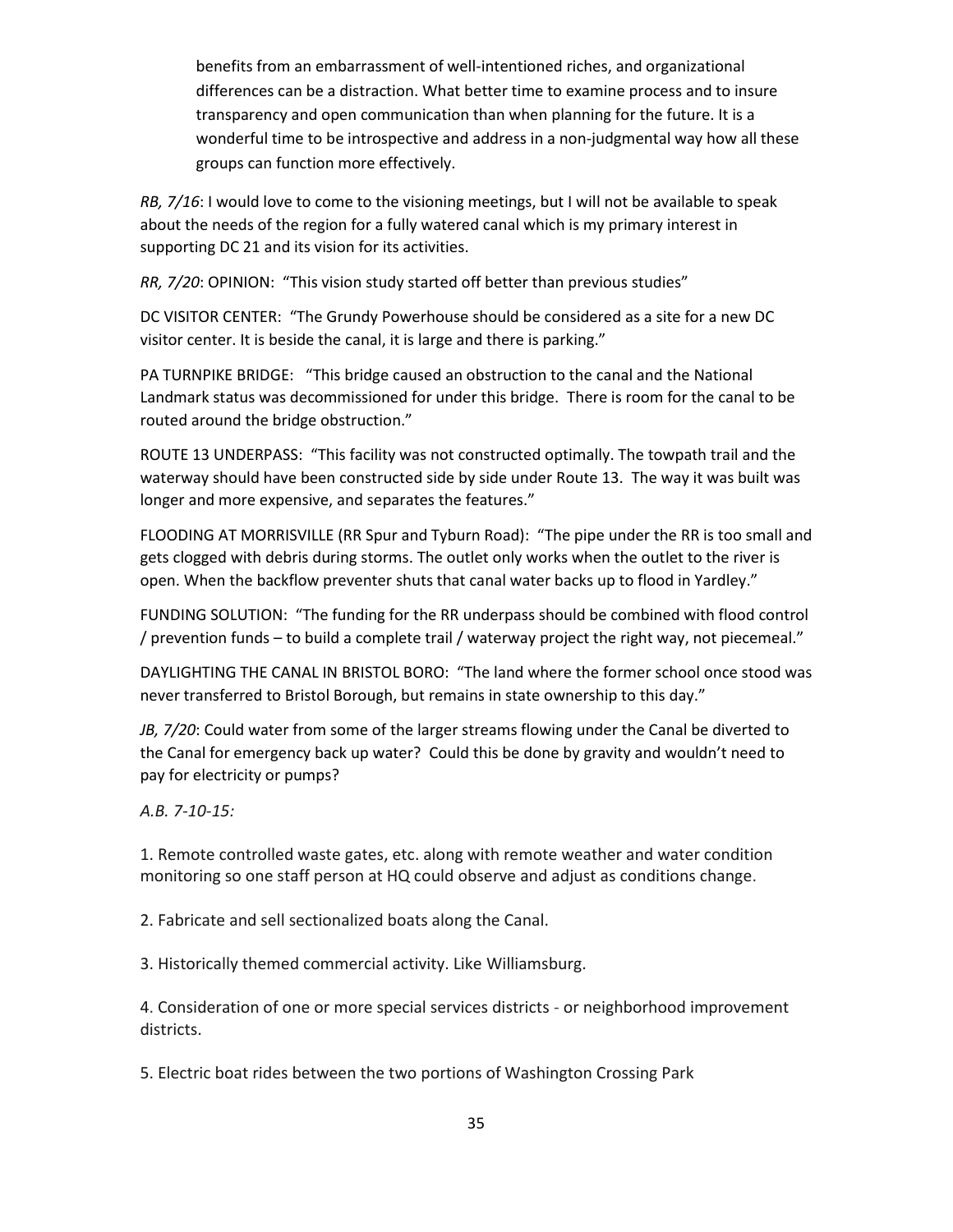6. Additional barge rides at Bristol, and somewhere above New Hope.

7. Backup watering pump at Wheatsheaf Lake, Bristol.

8. Solar panels to generate power for backup pumps. Solar power in general.

9. Sale of drinking water to Philadelphia assuming salt line continues to move.

10. Focus on ice skating on the Canal in winter time. Old traditions of bonfires at certain villages, etc.

11. Develop relationship with DCNR under which Delaware Canal 21 can advocate on behalf of the Canal for River Flow Management Policies that will protect the Canal from severe flooding. DCNR gives pertinent info to DC21 and we then advocate with DRBC and the four states.

12. Macro: Develop a working relationship between PennDOT and DCNR so that they work together on maintenance, preventive maintenance, and other issues. Micro: Get them to work together permanently and properly to fix the areas of River Road that are collapsing into the Canal. (Paxson Road intersection, just below and above Virginia Forrest.)

13. Could we have a separate private maintenance company that would contract with DCNR to do preventive maintenance, planned maintenance, and perhaps emergency maintenance, so as to avoid the many bureaucratic delays and expenses that DCNR has to endure if it does the work internally?

14. Could there be some sort of reserve fund for emergency repairs that could be tapped quickly when needed?

15. A second mule barge ride in Bristol.

16. A bump bridge at Jefferson Ave. in Bristol.

17. Consult with engineers in Europe (or other locations) where canals seem to function much more reliably than here. Find out how they address common problems.

18. Restore Ground Hog Lock power generating station and sell electricity. (Partial canal self-sufficiency.

19. Archimedes screws for power generation.

20. Harden infrastructure (both prism and structures) to make it flood resistant, especially in areas known to be prone to flood damage. This may involve sacrificing historical accuracy to some degree, but so what.

21. Work on finding and implementing ways to avoid or mitigate future flood damage.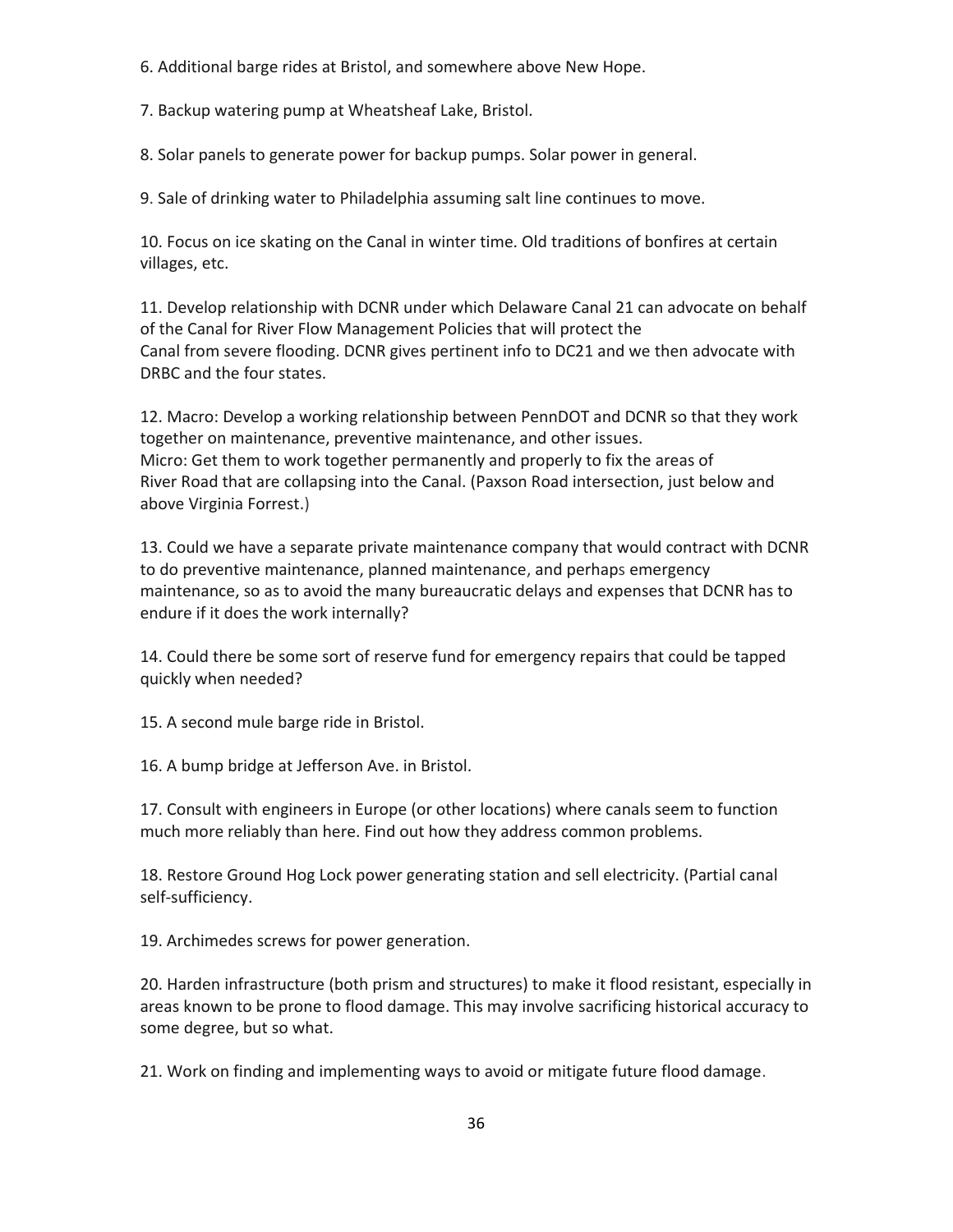a. Develop a relationship and protocol by which Delaware Canal 21 can advocate for the Canal before the DRBC and other agencies.

b. Research and explore other ways (scientific, technical, political, social science) to reduce severity of future flooding.

22. Signage about birds that can be seen along the Canal.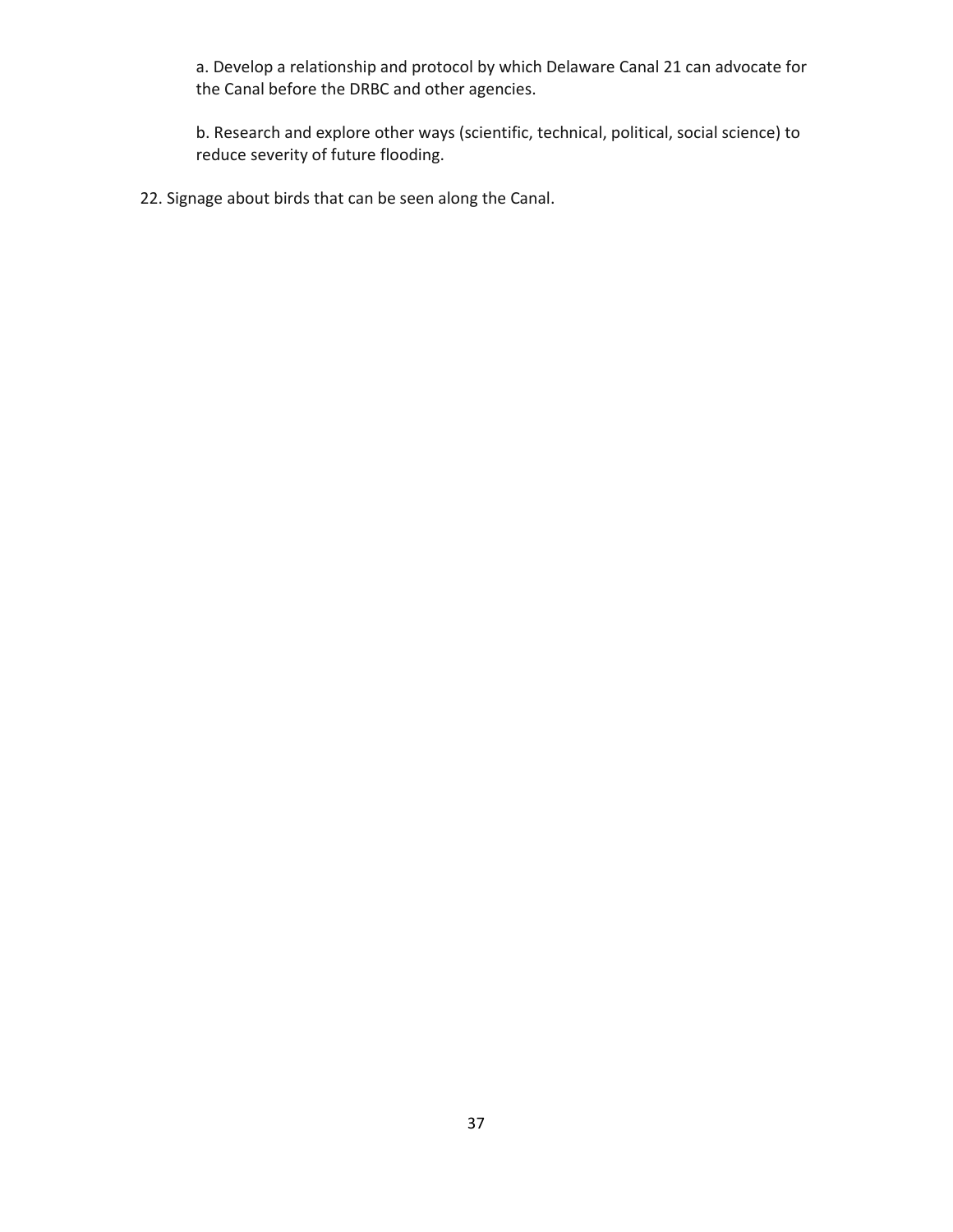# *Questionnaire Responses*

# *July 14th, Riegelsville*

# *1. Why is the Canal important to you?*

It is local recreation, a flat biking path, a great place to see herons, bald eagles, red-wing blackbirds, meet fellow bikers/hikers/birding enthusiasts, relax and disconnect with technology and reconnect with nature.

# *2. How do you currently use the Canal?*

Walking with family and friends, biking with family, birdwatching, snacking (from Mueller's), firework viewing and other member of family for fishing and boat launching.

# *3. Who uses the Canal and who doesn't?*

I don't know who doesn't, especially in Riegelsville! Perhaps those who cannot access it due to disability?

# *4. What are the obstacles to using the Canal?*

Sometimes finding the parking areas can be a bit tricky, but there are plenty once one finds them. Damage from flooding can be a deterrent if not a complete roadblock.

# *5. How can we think about using the Canal in new ways?*

Tasteful, not too large- signposts for local businesses and canal-user friendly spots with restrooms would be most useful, I think. So yes, I am actually saying tasteful advertising would be okay. Otherwise spreading the word about current events and uses would be great be great.

# *6. In what ways can we ensure the survival of the Canal as an important community, economic, social and environmental asset into the future?*

Don't allow the pipeline!

# *1. Why is the Canal important to you?*

History, beauty, arts, pristine, swim, fish, tourists, impact on revalue, recreation, public, ice skating

## *5. How can we think about using the Canal in new ways?*

Mountainside Restaurant, Point Pleasant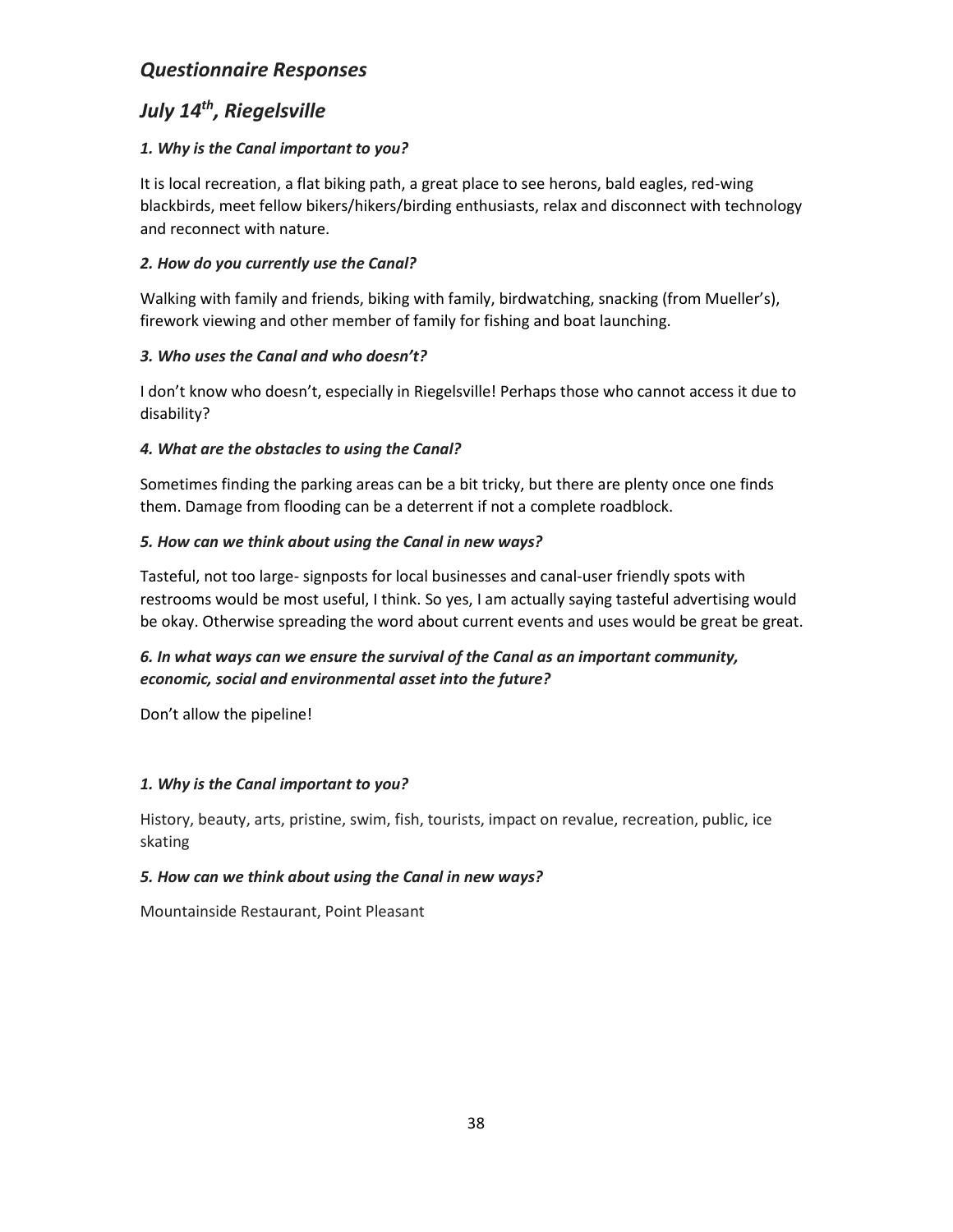# *Questionnaire Responses*

# *July 15th, New Hope*

## *1. Why is the Canal important to you?*

It's a main scenic feature for our communities such as New Hope because it's beautiful has historic signage, and provides recreational opportunities like walking and biking and kayaking (when there's water).

### *2. How do you currently use the Canal?*

Biking and walking

### *4. What are the obstacles to using the Canal?*

Recently there have been areas closed due to damage, and it's been more than 10 years since I've been able to kayak due to lack of water- access concentrated in a few spots

### *5. How can we think about using the Canal in new ways?*

It would be nice to have a place where people could gather for festivals? Music? (Even longhorn host outdoor concerts)- aquafarm, art shows, boat (no motors) rentals run by park not private, canal boat 2-3 day live aboard rental

## *6. In what ways can we ensure the survival of the Canal as an important community, economic, social and environmental asset into the future?*

Bike rentals, by park, hike and camp in limited area (20 mile spacing), focus of community, new hope instead of river road by shops, rest, galleries, public space

## *1. Why is the Canal important to you?*

To get away and be with nature. Love to bike and walking and the canal allows me to be safe in terms of not having to deal with cars.

#### *2. How do you currently use the Canal?*

Primarily biking. Occasionally walking.

#### *3. Who uses the Canal and who doesn't?*

Active kids and adults

#### *4. What are the obstacles to using the Canal?*

Access point. Currently an issue in Yardley with homeowner cutting off access to McKinley Road Bridge. Would be nice if Lower Makefield Township purchased access path from homeowner. Trail gets rocky north of New Hope making it difficult for biking.

#### *5. How can we think about using the Canal in new ways?*

Perhaps organized nature outings. (Historical walking tours, kayaking trips)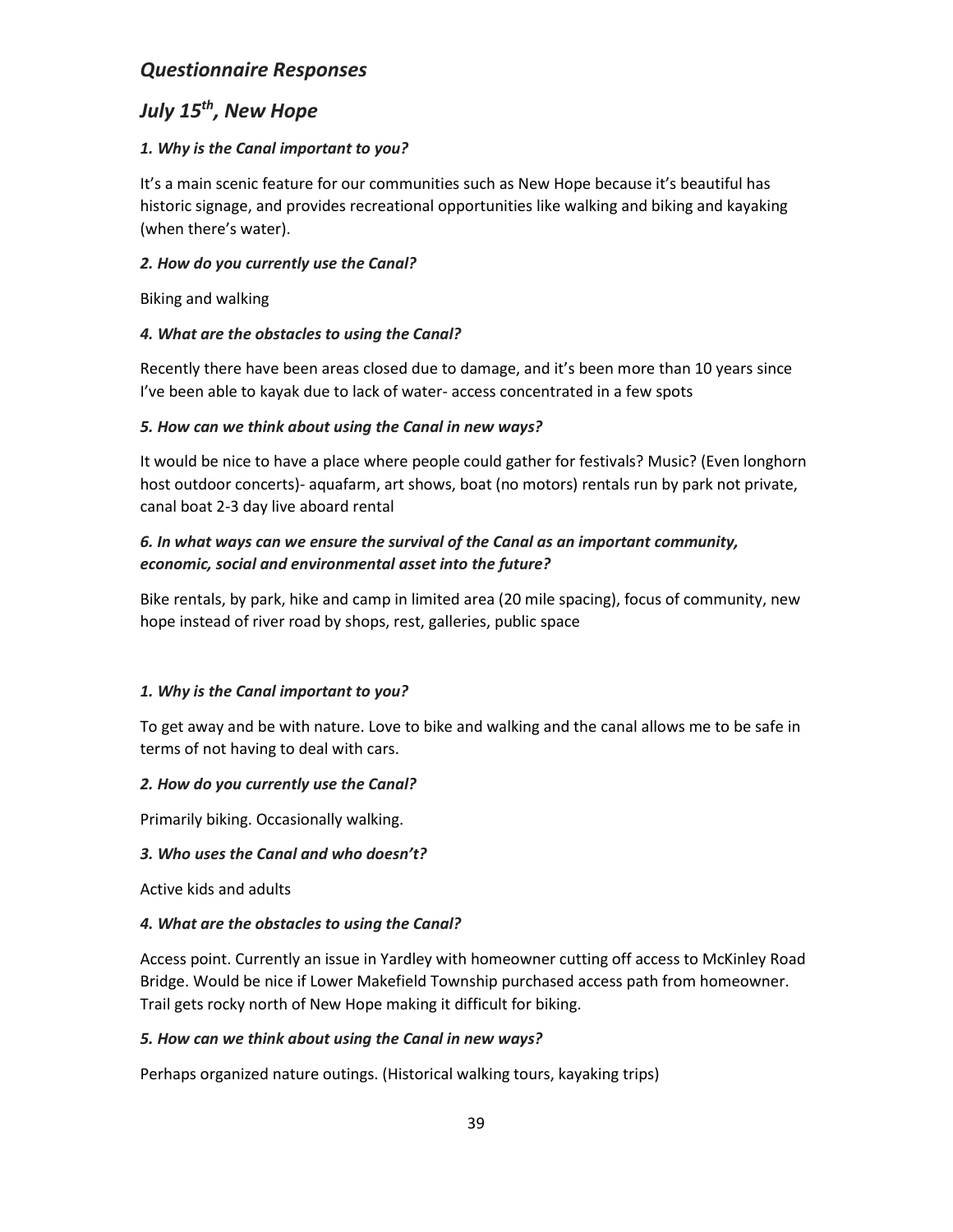## *6. In what ways can we ensure the survival of the Canal as an important community, economic, social and environmental asset into the future?*

Small directional signs to towns, but please don't commercialize the canal. Keep it as a place to get away.

#### *1. Why is the Canal important to you?*

The canal is a centerpiece for New Hope Borough and it is critical to get it running again after all these years.

#### *2. How do you currently use the Canal?*

I only look at it and am disappointed at the level of duckweed prevalent. This can be corrected through the use of chemicals thereby improves the view of the canal

#### *3. Who uses the Canal and who doesn't?*

We desperately need to find another co/individual to operate the Mule Barge! Would like to kayak on it if it was clean.

#### *4. What are the obstacles to using the Canal?*

Duckweed. No reason to use it when it looks so poor.

#### *5. How can we think about using the Canal in new ways?*

Not at this time

# *6. In what ways can we ensure the survival of the Canal as an important community, economic, social and environmental asset into the future?*

Find someone to operate the mule barge soon!

#### *1. Why is the Canal important to you?*

Open space, nature, history, exercise, walk and bike

#### *2. How do you currently use the Canal?*

Walk and bike, FODC events

#### *3. Who uses the Canal and who doesn't?*

Lots of people- want exercise, people use it as a sidewalks from one place to another

#### *4. What are the obstacles to using the Canal?*

Too narrow for walkers and bikers. Low bridges. Gaps from Morrisville and Bristol. Cultural separation from Easton to Bristol.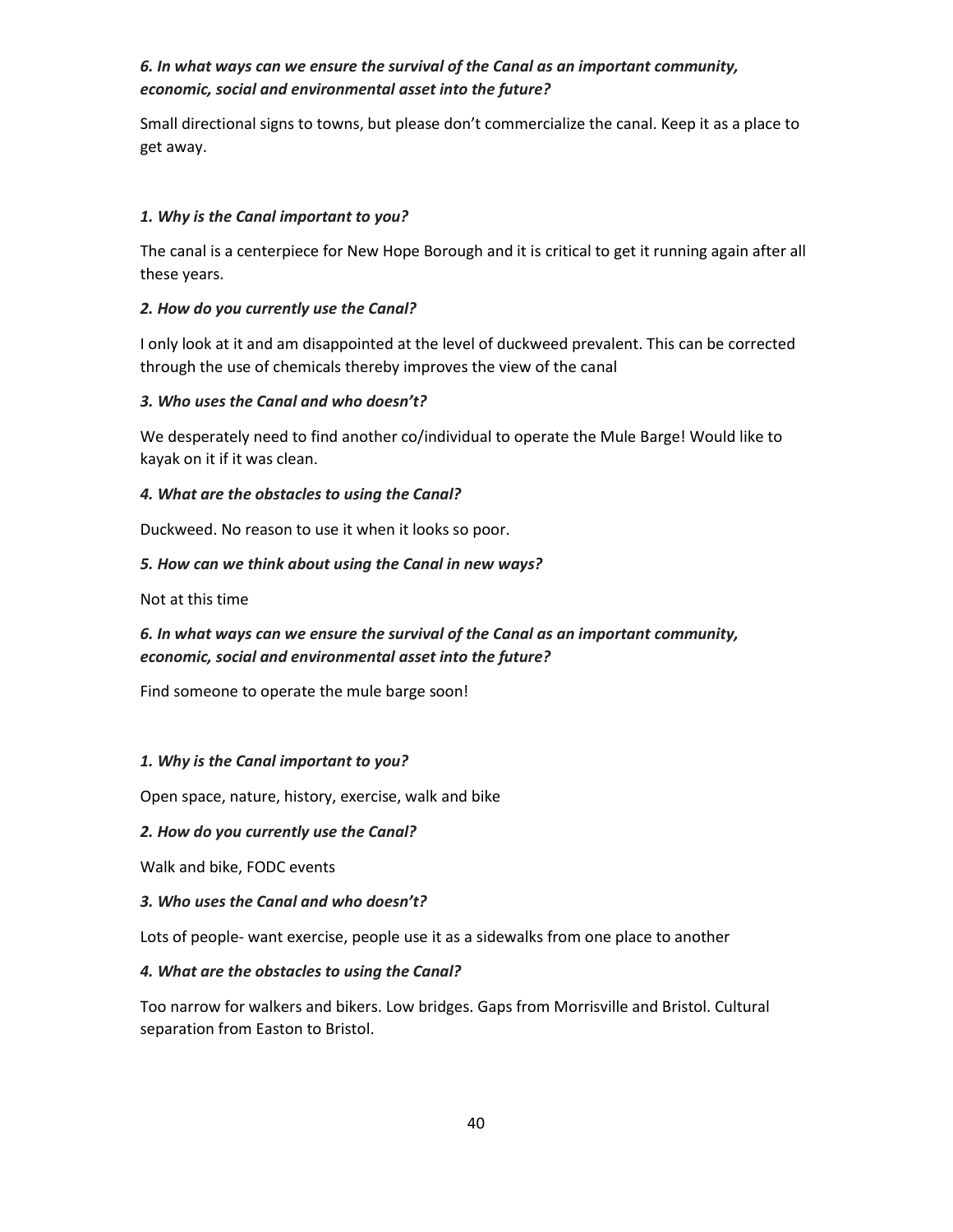#### *5. How can we think about using the Canal in new ways?*

½ marathons, water source

#### *1. Why is the Canal important to you?*

Key part of the iconic New Hope town! Historic aspect is priceless and adds much to the beauty of our area.

#### *2. How do you currently use the Canal?*

Hiking, walking and eventually barge rides

#### *3. Who uses the Canal and who doesn't?*

The community as well as visitors, biking, hiking, walking.

#### *4. What are the obstacles to using the Canal?*

Ongoing repair and barge redevelopment as well as lock and sustainable water without using electric pumps

#### *5. How can we think about using the Canal in new ways?*

All known locks and problems should be repaired so sustainable water and achieved. New ways for use kayak, barge rides, community water sources.

## *6. In what ways can we ensure the survival of the Canal as an important community, economic, social and environmental asset into the future?*

Proper and ongoing repairs and people maintenance must be provided to insure the canal survival! Get Bucks Co. Water and Sewer involved.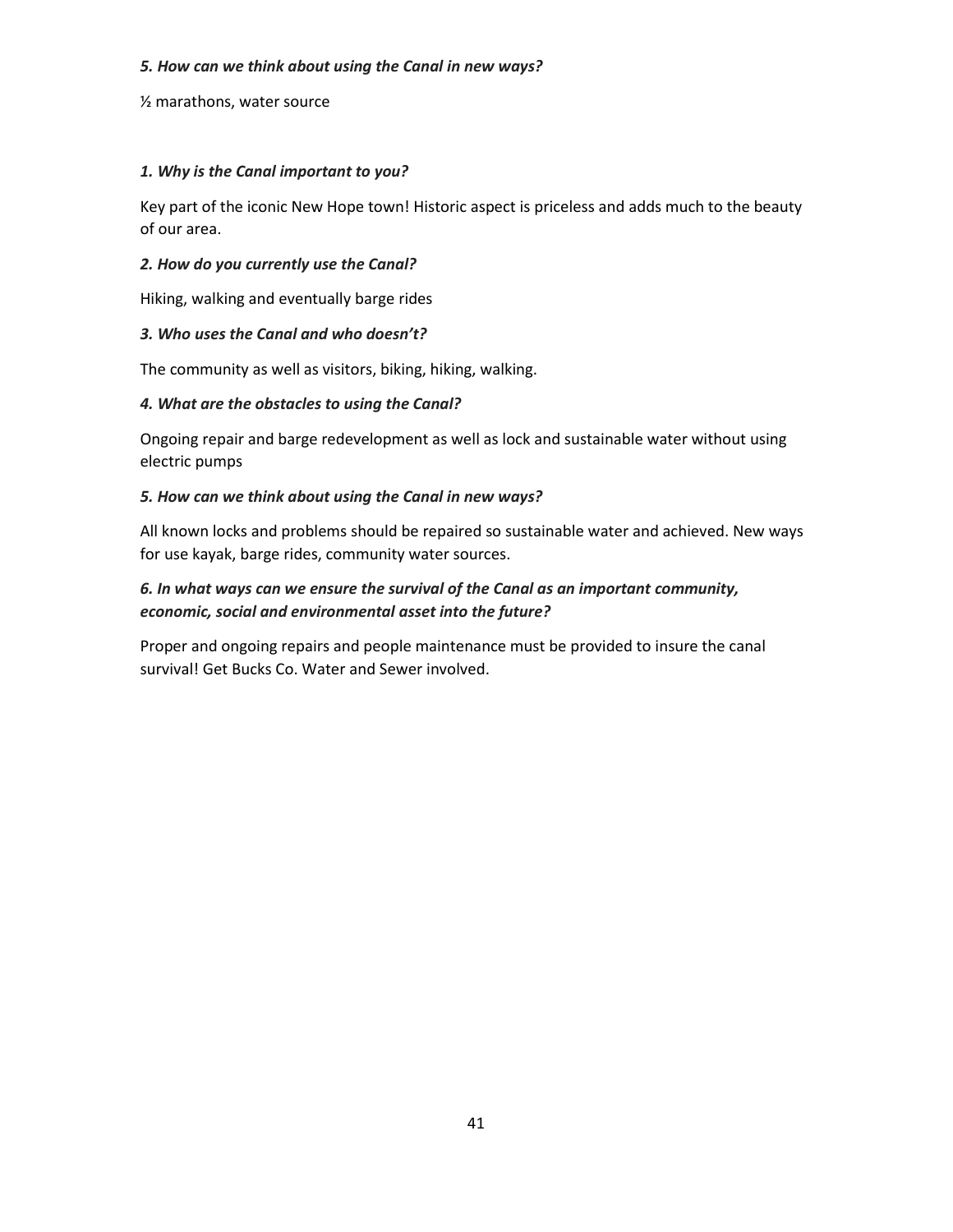# *Questionnaire Responses*

# *July 16th, Morrisville*

### *1. Why is the Canal important to you?*

Grew up near Canal using it fishing, swimming, ice skating, etc. would like to see my grandkids able to enjoy it.

#### *2. How do you currently use the Canal?*

Walking

#### *3. Who uses the Canal and who doesn't?*

Mostly walking and cycling. No fishing or boating. (no water at lower end give or take 10 years)

#### *4. What are the obstacles to using the Canal?*

Fallen trees, etc.

### *5. How can we think about using the Canal in new ways?*

At Bristol Area. 2 Bristol Borough Teaches made presentation at an Advisory meeting approximately 1 years ago for students to use as learning area. Including gardens/flowers nature etc.

## *6. In what ways can we ensure the survival of the Canal as an important community, economic, social and environmental asset into the future?*

Get all involved, clear all canal so all can enjoy. Water it and keep it flowing.

#### *1. Why is the Canal important to you?*

My property borders it. Great for wildlife and very scenic.

#### *2. How do you currently use the Canal?*

Frequently jog and bike ride on the towpath. Also walk the dog.

#### *4. What are the obstacles to using the Canal?*

None I know of

# *6. In what ways can we ensure the survival of the Canal as an important community, economic, social and environmental asset into the future?*

Reducing fertilizer runoff into the canal from adjacent yards would improve water quality and reduce the amount of duck weed.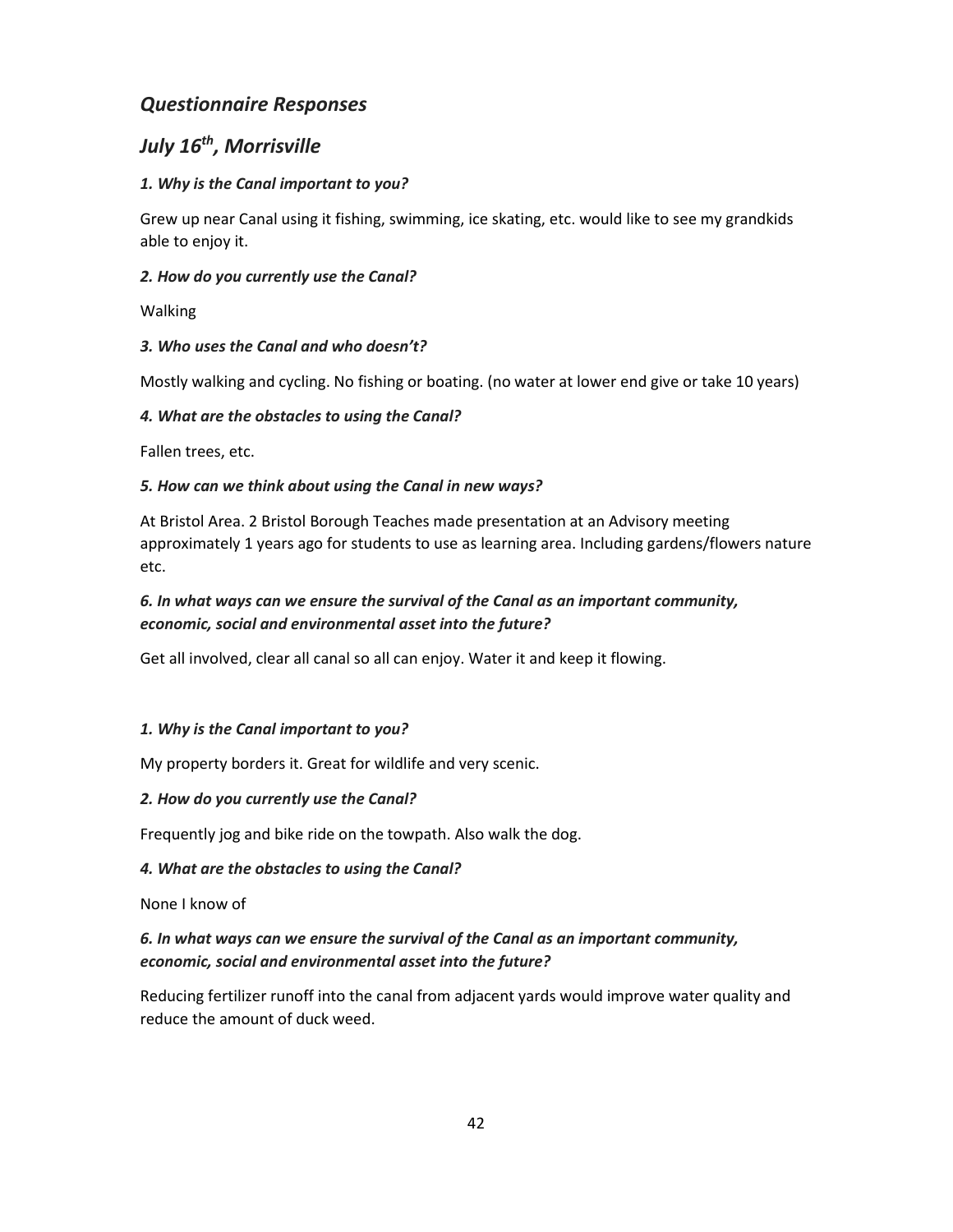#### *1. Why is the Canal important to you?*

I love escaping into nature right near urban areas.

#### *2. How do you currently use the Canal?*

Bike/hike

#### *3. Who uses the Canal and who doesn't?*

Active people, history buffs, dog walkers, families, people who don't know how easy it is to use

#### *4. What are the obstacles to using the Canal?*

Where to park, major obstacles between Morrisville and Bristol, where to find bathrooms and places to eat

#### *5. How can we think about using the Canal in new ways?*

Economic development building stronger connection from canal towpath to walkable commercial areas. Need more signage to guide people into town.

## *6. In what ways can we ensure the survival of the Canal as an important community, economic, social and environmental asset into the future?*

Regular programming to bring different audiences and build regular users.

#### *1. Why is the Canal important to you?*

It cuts through the heart of the town I love. I cross it every time I go to the park or the River or Borough Hall.

#### *2. How do you currently use the Canal?*

For walking. I've boated it twice this summer and loved it.

#### *3. Who uses the Canal and who doesn't?*

Standers, bikers, walkers, use it. Boaters do not.

#### *4. What are the obstacles to using the Canal?*

Nowhere to put boats in. Bridge street obstruction, low bridges.

#### *5. How can we think about using the Canal in new ways?*

Put in boat ramps! Get a picnic designation on the D&L Guide.

## *6. In what ways can we ensure the survival of the Canal as an important community, economic, social and environmental asset into the future?*

It's healthy in Morrisville. Always full, always fished. It needs more boats. It needs less knotweed, but it is healthy as heck. If I can help let me know.